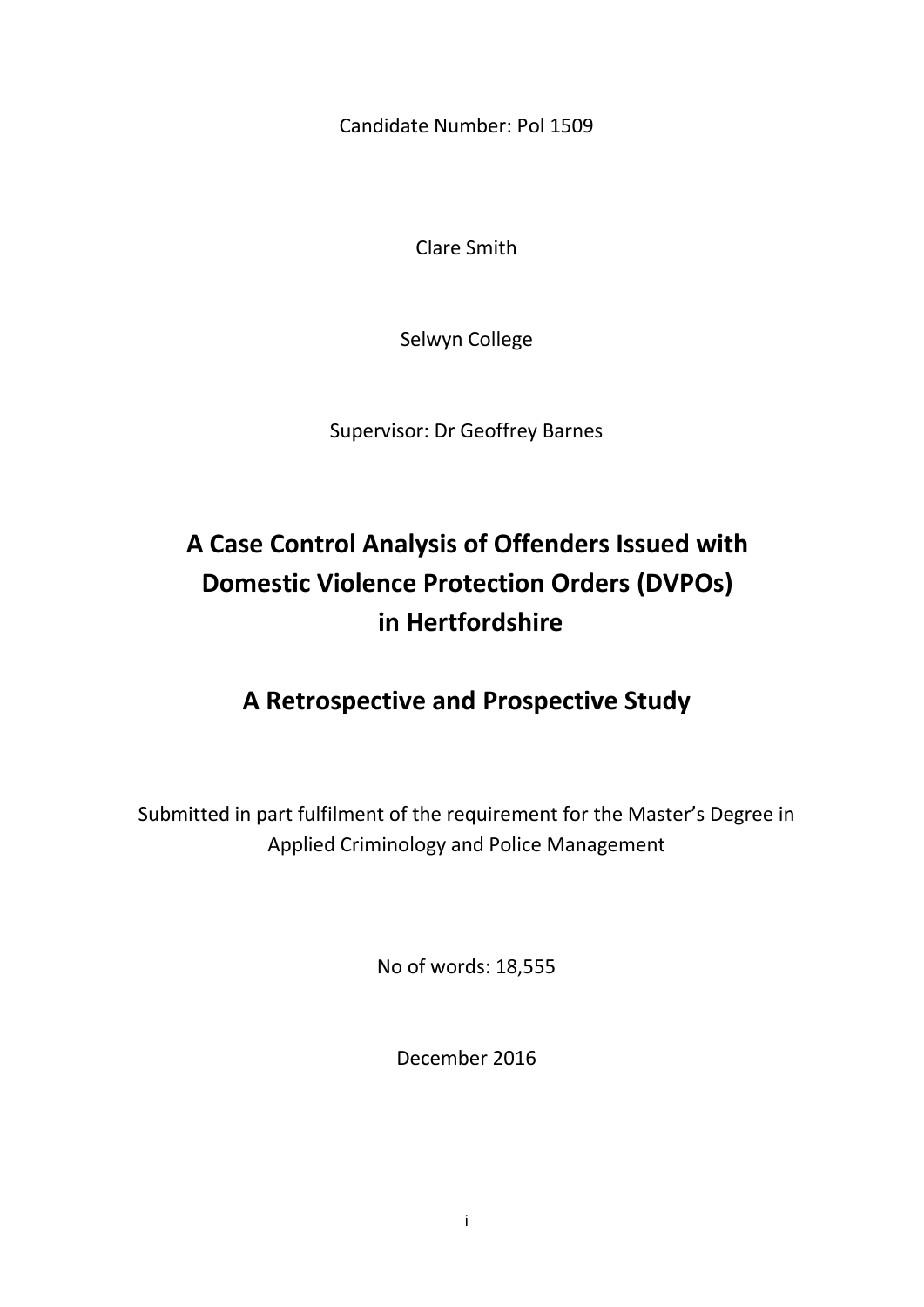#### **Abstract**

Domestic Violence Protection Notices (DVPNs) and Domestic Violence Protection Orders (DVPOs) were introduced to all police forces across England and Wales in 2014. They were a new power borne out of the Crime and Security Act 2010, and they enabled the police to put in place protection for the victim in the immediate aftermath of a domestic violence incident, even when no legal action was planned against the perpetrator. The Home Office argued that they filled 'the gap' in domestic abuse victim protection (Kelly et al. 2013).

This work set out to understand the efficacy of the introduction of the DVPO in Hertfordshire, through a retrospective and prospective study that compared the offending of a sample of offenders who had been issued with a DVPO (n=74), with a matched sample of offenders without a DVPO (n=148). The non-DVPO sample was identified through a case matching process that utilized the Cambridge Crime Harm Index (Sherman 2007; Sherman et al. 2014) as a measure of the value of harm.

The results from extensive analysis demonstrated that Hertfordshire Constabulary had failed to implement the national DVPO policy appropriately. This was evidenced in the slow adoption of the process, the low numbers of orders secured when compared to the availability of similar matched cases, the number of DVPO recording errors and the number of unsuitable cases that the DVPOs had been applied for.

Statistical analysis indicated that the DVPO sample had significantly more prior arrests, and a greater prevalence and frequency of post DVPO reoffending, when compared to the non-DVPO sample. There were, however, no significant differences between the two groups, in terms of their prior or post DVPO crime harm. These results suggest that DVPOs in Hertfordshire were in the aggregate 'reserved for' those who present with a more severe criminal history, despite the lack of

ii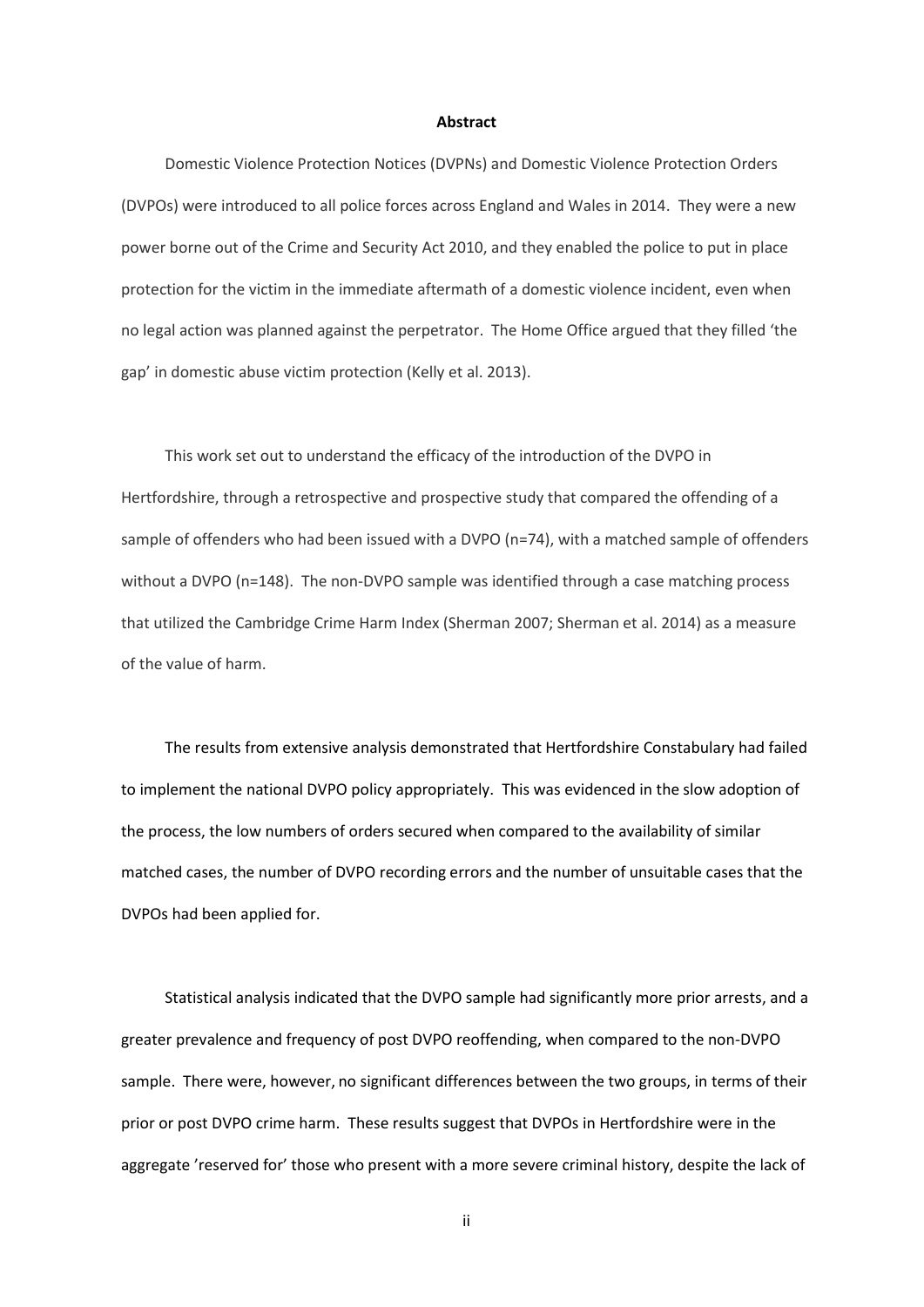evidence to support their ability to desist or deter reoffending. However, before any decision regarding their continued use is made, further research that encapsulates national data and the introduction of a Randomised Control Trial (RCT) is recommended.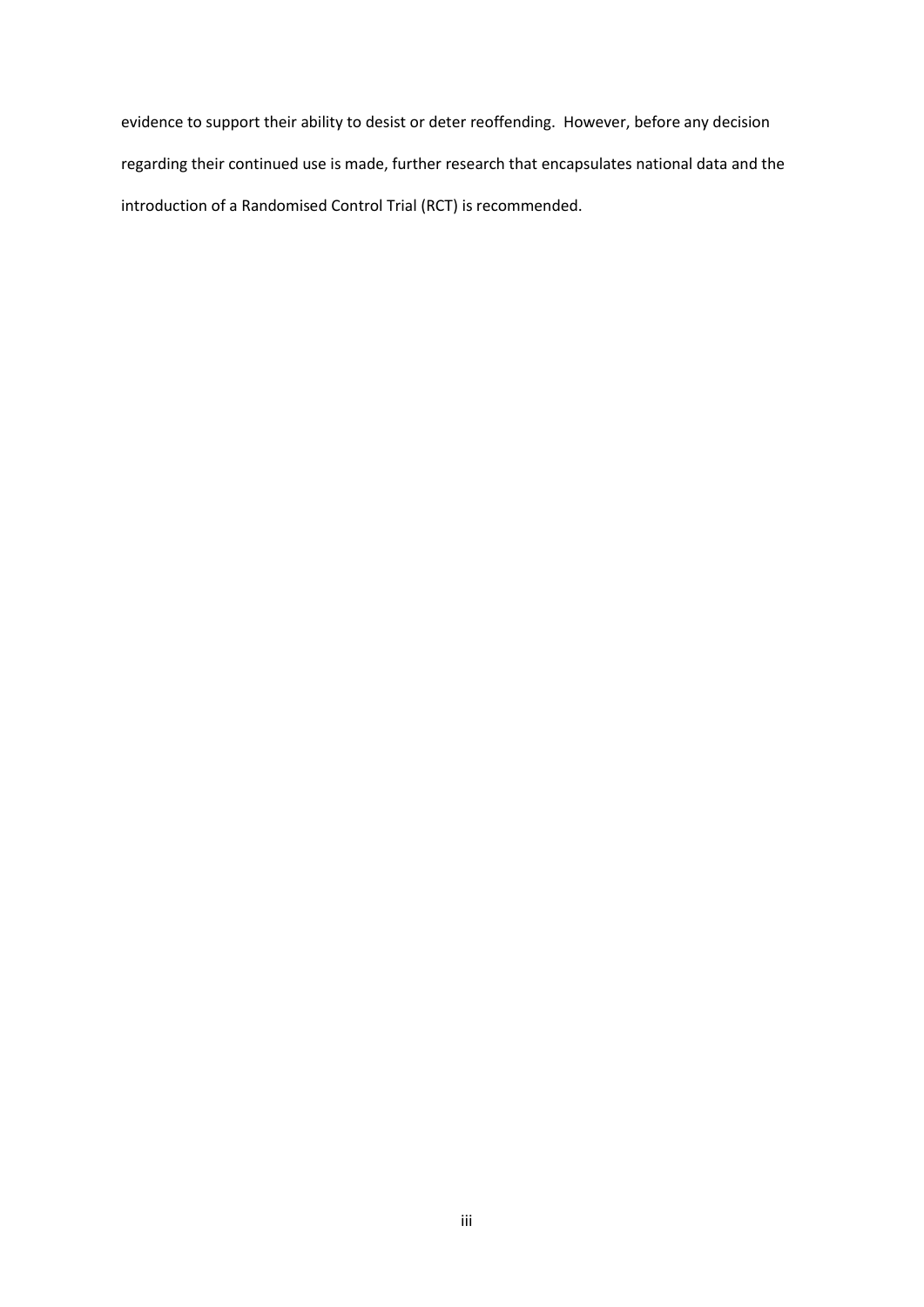#### **Acknowledgements**

Thank you to my friends and family especially my husband Dan, for giving me time, space and endless support while I have battled with the demands of this thesis.

Thank you to my colleagues within Hertfordshire Constabulary, for not only providing me with the fantastic opportunity to undertake this learning, but for also supporting me through this challenging period and providing answers to my never ending questions.

Thank you to Cambridge University and the new friends that I have met along the way. Your company has been much appreciated, as has your humour at difficult times.

Thank you too Dr Geoff Barnes, for your belief, direction and patience. Your never ending humour has also provided a much needed distraction when the demands of the statistical analysis of this research were too great.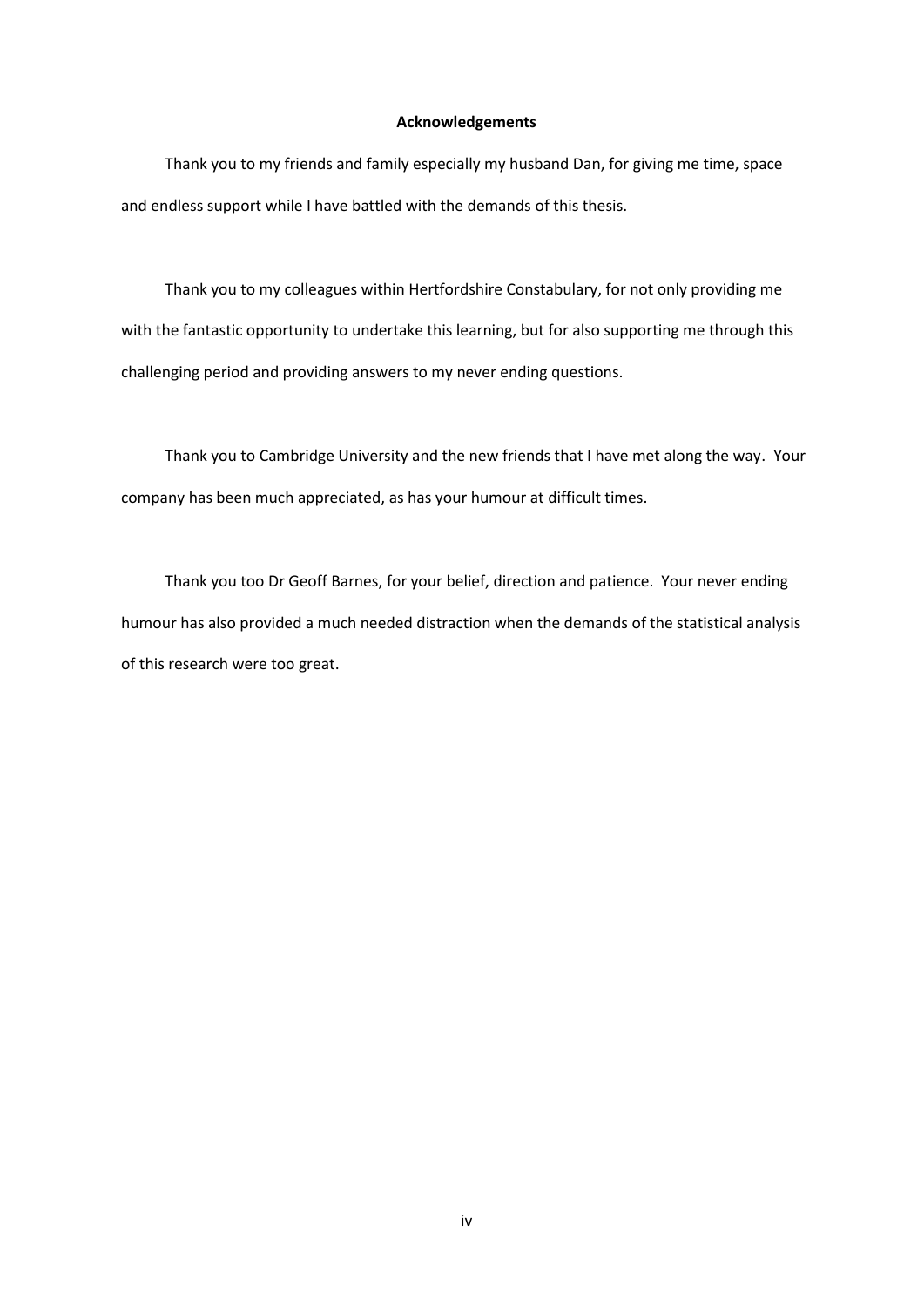### **Table of Contents**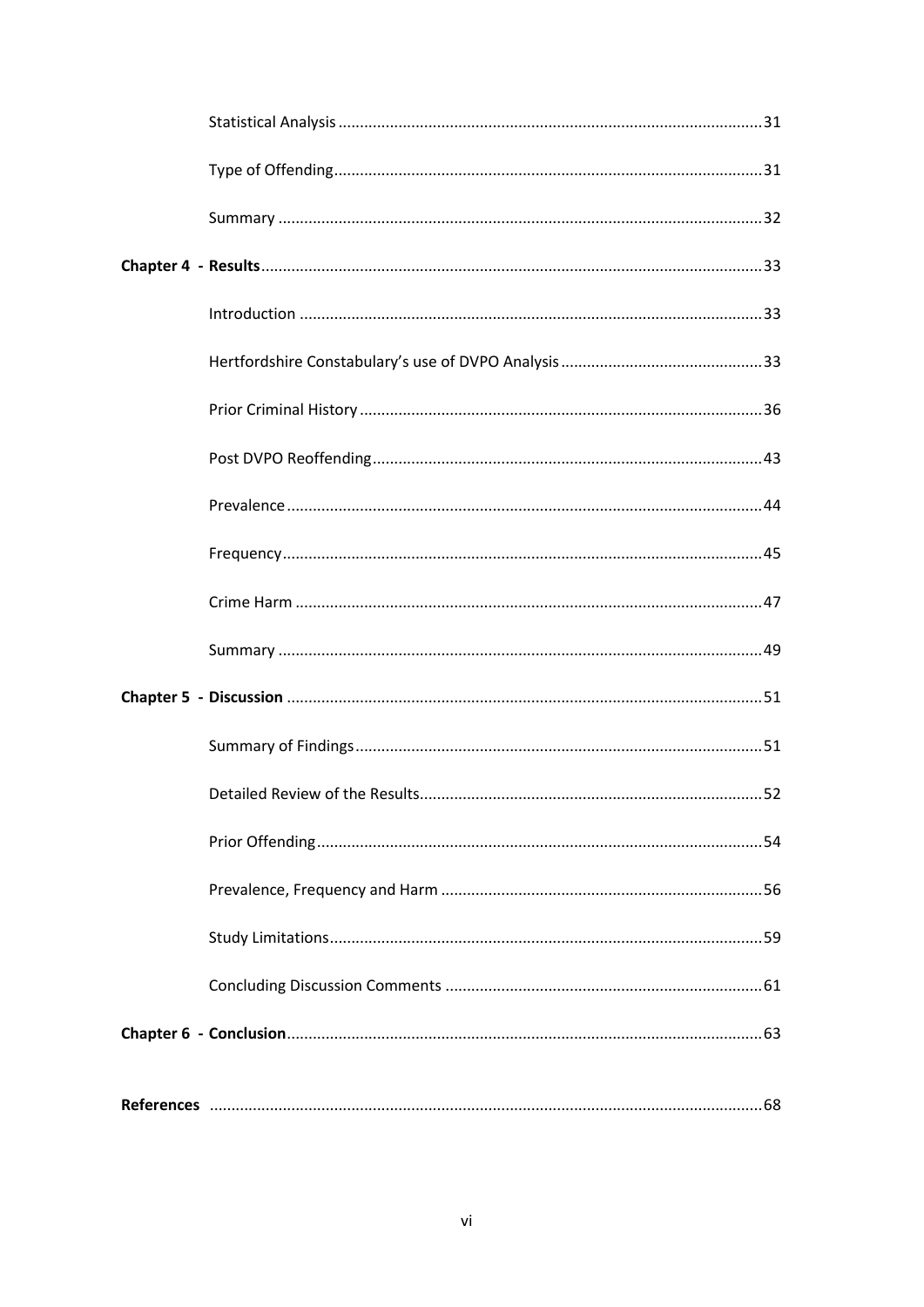### **List of Tables**

## Page No.

| Table 1 |  |  |
|---------|--|--|
|---------|--|--|

**Table 2 - Hertfordshire Constabulary DVPO Usage 1st July 2014 – August 2016**.................34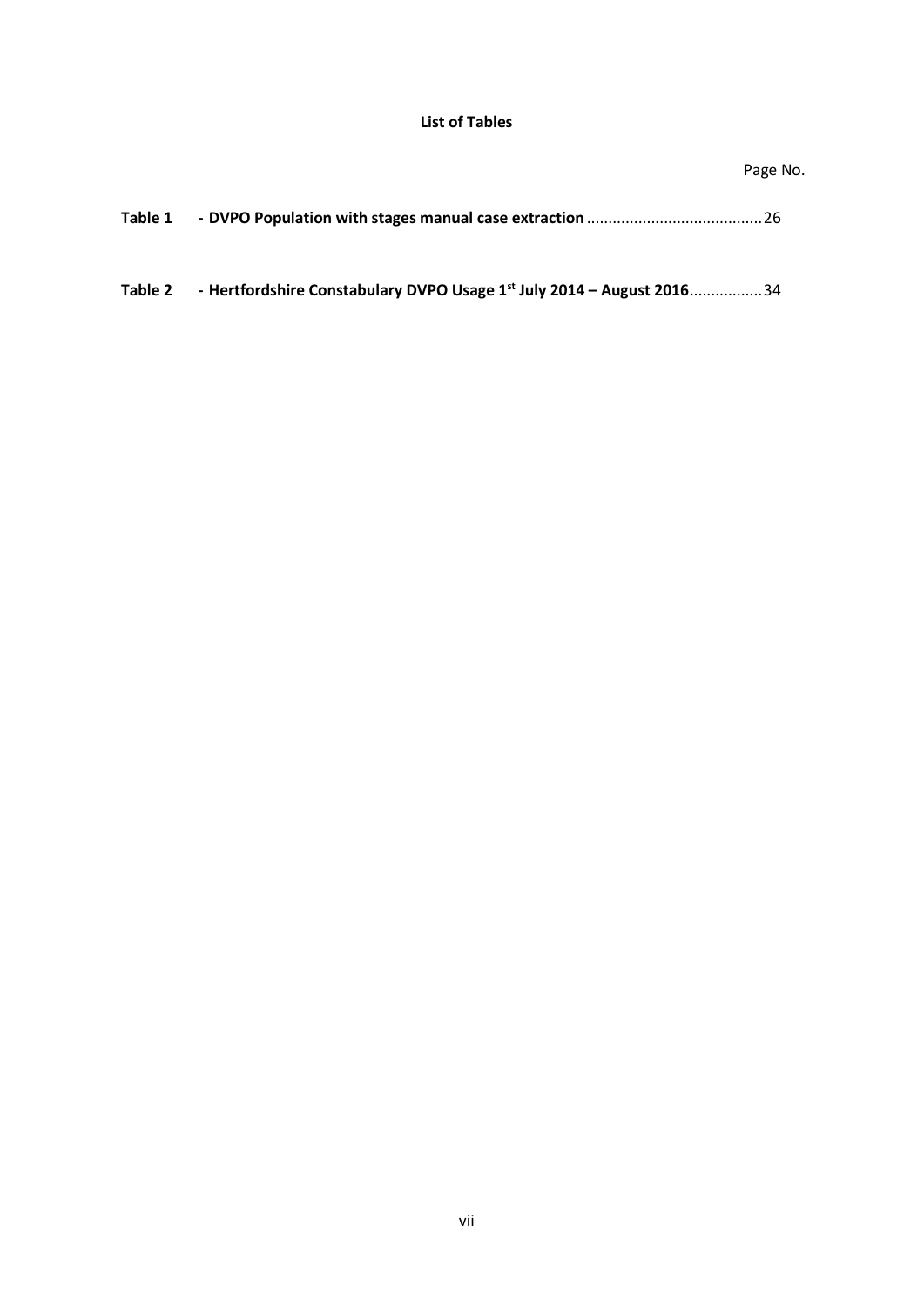## **List of Figures**

| Figure 2  |                                                                                           |  |
|-----------|-------------------------------------------------------------------------------------------|--|
|           | Figure 3 DVPO and non-DVPO sample mean prior arrests since 1 <sup>st</sup> January 201238 |  |
|           | Figure 4 "Power Few" Offending within DVPO and non DVPO sample 39                         |  |
|           |                                                                                           |  |
|           | Figure 6 DVPO and non-DVPO sample prior crime harm since 1st January 2012 41              |  |
|           |                                                                                           |  |
|           |                                                                                           |  |
|           |                                                                                           |  |
| Figure 10 |                                                                                           |  |
| Figure 11 |                                                                                           |  |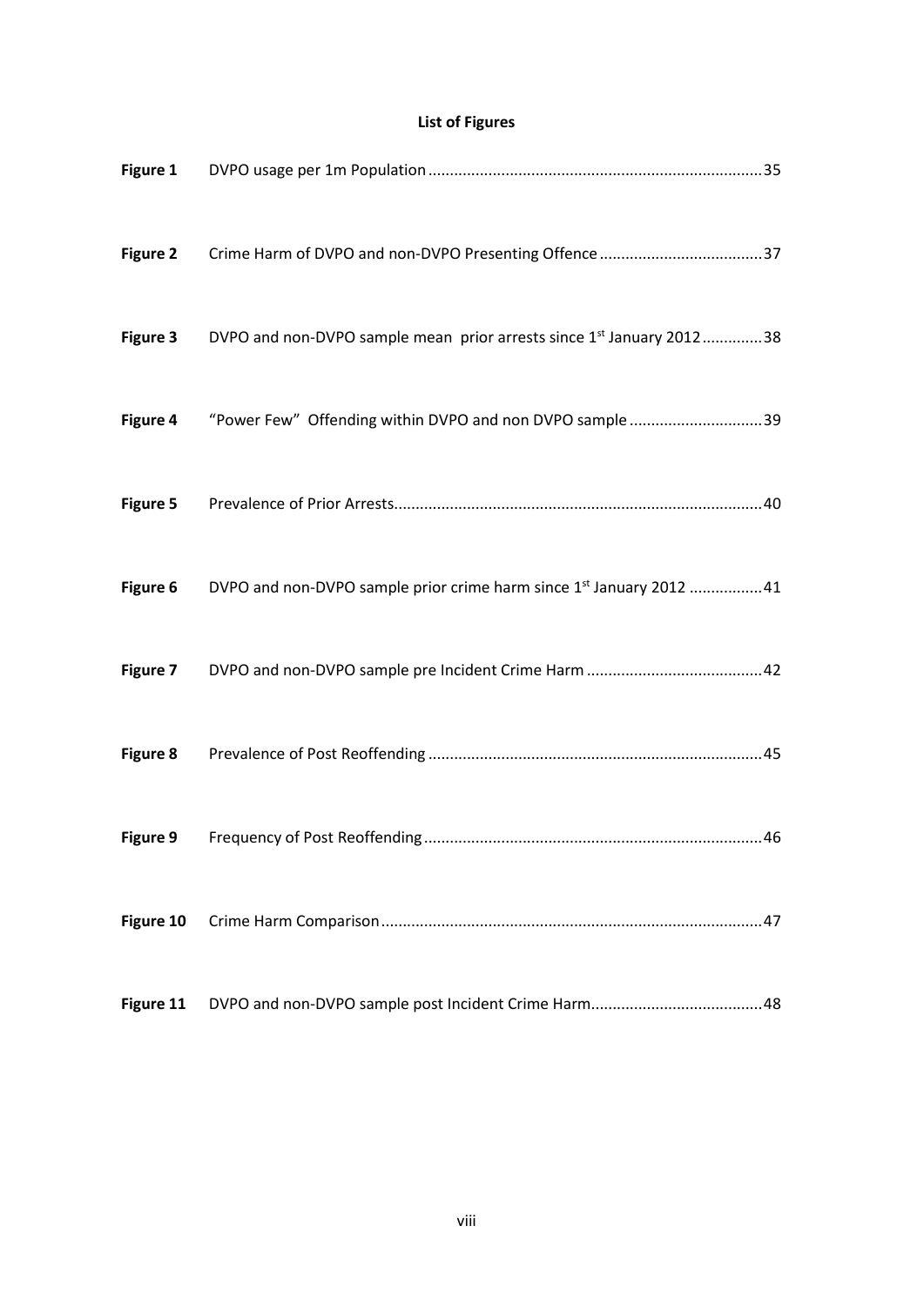#### **Chapter 1 – Introduction**

A Domestic Violence Protection Notice (DVPN) is an emergency non-molestation and eviction notice, issued by the police to a suspected domestic abuse perpetrator. Any officer can identify cases suitable for an order, but they can only be authorised by a police Superintendent. The orders are largely limited to offenders who have been arrested for a domestic abuse offence, but are not being charged, and who are being released no further action (NFA). The DVPN sets out prohibitions that, in effect, bar a suspected perpetrator from returning to a victim's home (even when that home is shared with the perpetrator) and/or contacting the victim. Within 48 hours of the DVPN being issued, the police must then make an application to the Magistrates' Court to convert the DVPN into a longer lasting Domestic Violence Protection Order (DVPO).

The DVPN requires the perpetrator to attend Magistrates' Court and, providing conditions are met, the magistrates will issue a DVPO which can prevent the perpetrator from further contact with the victim for a period of up to 28 days. The order cannot be extended beyond that period, although further DVPOs can be sought. The order allows for up to five different possible prohibitions designed to keep victims safe:

- Non molestation of the victim-survivor;
- Preventing the perpetrator from evicting/excluding the victim survivor from the premises;
- Restricting the perpetrator from a premises;
- Requiring the perpetrator to leave a premises;
- Preventing the perpetrator from coming within a set distance of the victim-survivor (i.e. non-contact) Home Office (2013).

Domestic abuse forms a large part of the core police business of preventing crime and disorder. Estimates show that domestic abuse related incidents costs society £15.7 billion a year in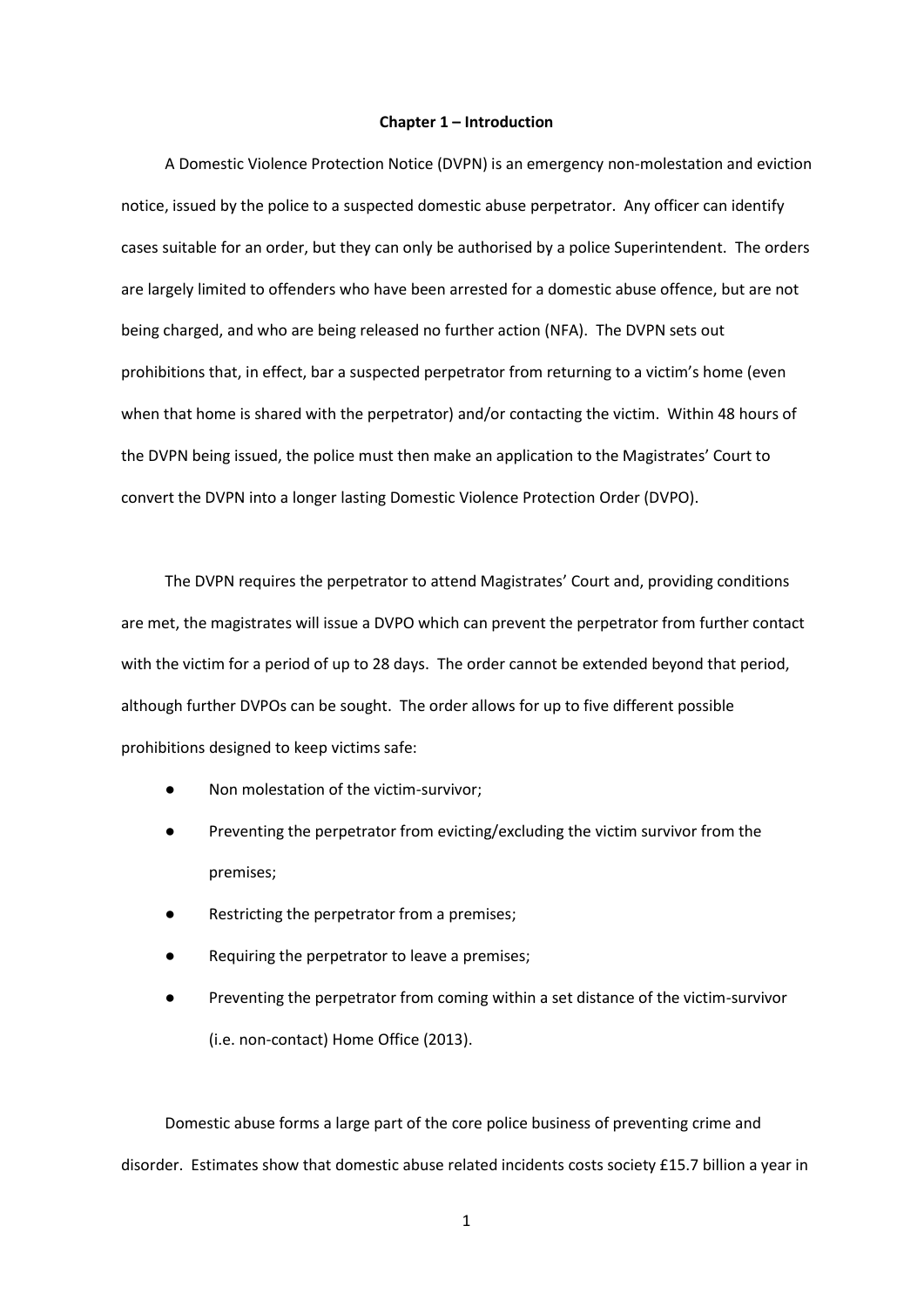public services, loss of economic output and human and emotional costs (Walby 2009). Her Majesty's Inspectorate of Constabulary (HMIC) findings show that domestic abuse related crimes account for 8% of all crime recorded in England and Wales (HMIC 2014). Nationally, police records show there is an emergency call relating to domestic abuse every 30 seconds (Hume 2015). With such growing numbers of incidents being reported with commensurate demands, it is no surprise that a governing body such as the Home Office (HO), who are charged with holding agencies that protect the most vulnerable to account, were keen to introduce an intervention that they saw as being able to reduce domestic abuse, reduce criminal justice and health costs, and strengthen partners and police ability to protect and support victims (Kelly et al. 2013).

#### **Research Design**

This research will take the form of a retrospective and prospective study, built around a comparison between samples of domestic abuse cases where DVPN/DVPOs have been issued, with similar matched cases where they have not. Through a broad based narrative approach, the research aims to understand the journey taken in Hertfordshire to secure a DVPO by addressing the below research questions.

- **1. Is the National DVPN/DVPO policy being implemented appropriately for Hertfordshire's domestic abuse cases?**
- **2. Do offenders in cases in which a DVPO has been issued have a different prior criminal history, when compared to a sample of similar cases in which a DVPO has not been issued?**
- **3. Is there an association between the issuance of a DVPO and a subsequent difference in the prevalence, frequency and harm of domestic abuse, when compared to a sample of similar cases in which a DVPO has not been issued?**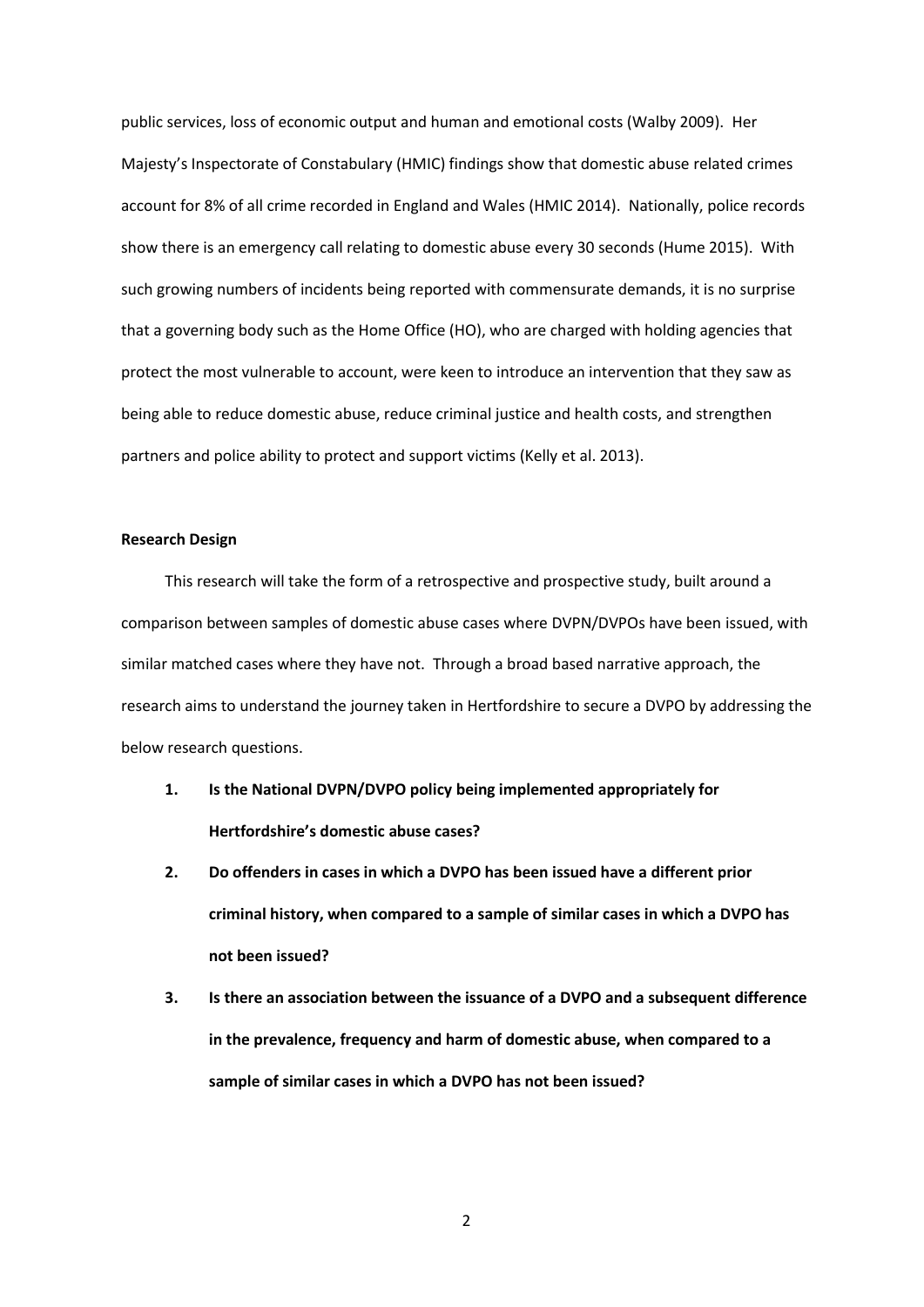The focus of this research is the issuance of the DVPO, as opposed to the DVPN, as the majority of the DVPNs applied for in Herts ultimately become full DVPOs.

These specific research questions are borne out of a number of hypotheses; firstly that Hertfordshire Constabulary failed to implement the National DVPN/DVPO policy in circumstances envisaged by national guidance (Kelly et al. 2013). Secondly, that an offender's prior criminal history influences the issuance of a DVPO. Finally, offenders with DVPOs have less prevalence, frequency and harm of offending following the issuance of a DVPO. These hypotheses were postulated because, although Hertfordshire Constabulary adopted the DVPO policy, it wasn't implemented in force until June 2014, four months after the national introduction. Moreover the numbers of DVPOs secured in Hertfordshire, when compared to its levels of domestic related incidents, suggested it could be an outlier for its DVPO use. Also, given the policy was introduced across England and Wales following the evaluation of a three force pilot, one would expect the DVPO to have had a beneficial effect on reoffending, and echo the findings of the HO pilot that indicated DVPOs were successful in reducing domestic violence and abuse particularly in chronic cases (Kelly et al. 2013) otherwise.

#### **Structure of the Dissertation**

This first chapter provides an introduction and brief outline to the research of the subject matter. Beyond this introduction, the second chapter considers the present literature on protection orders, which intends to give a theoretical underpinning to the work. Given the relative newness of the literature on DVPNs/DVPOs, the research relies on the findings of the Home Office's post pilot evaluation that assesses the introduction of the DVPOs (Kelly et al. 2013; HO 2015). However, to enhance its understanding of the efficacy of protection orders, additional literature that analyses the use of protection orders in the United States (US) and Europe and criminological theories of desistence deterrence, and defiance, provide further context.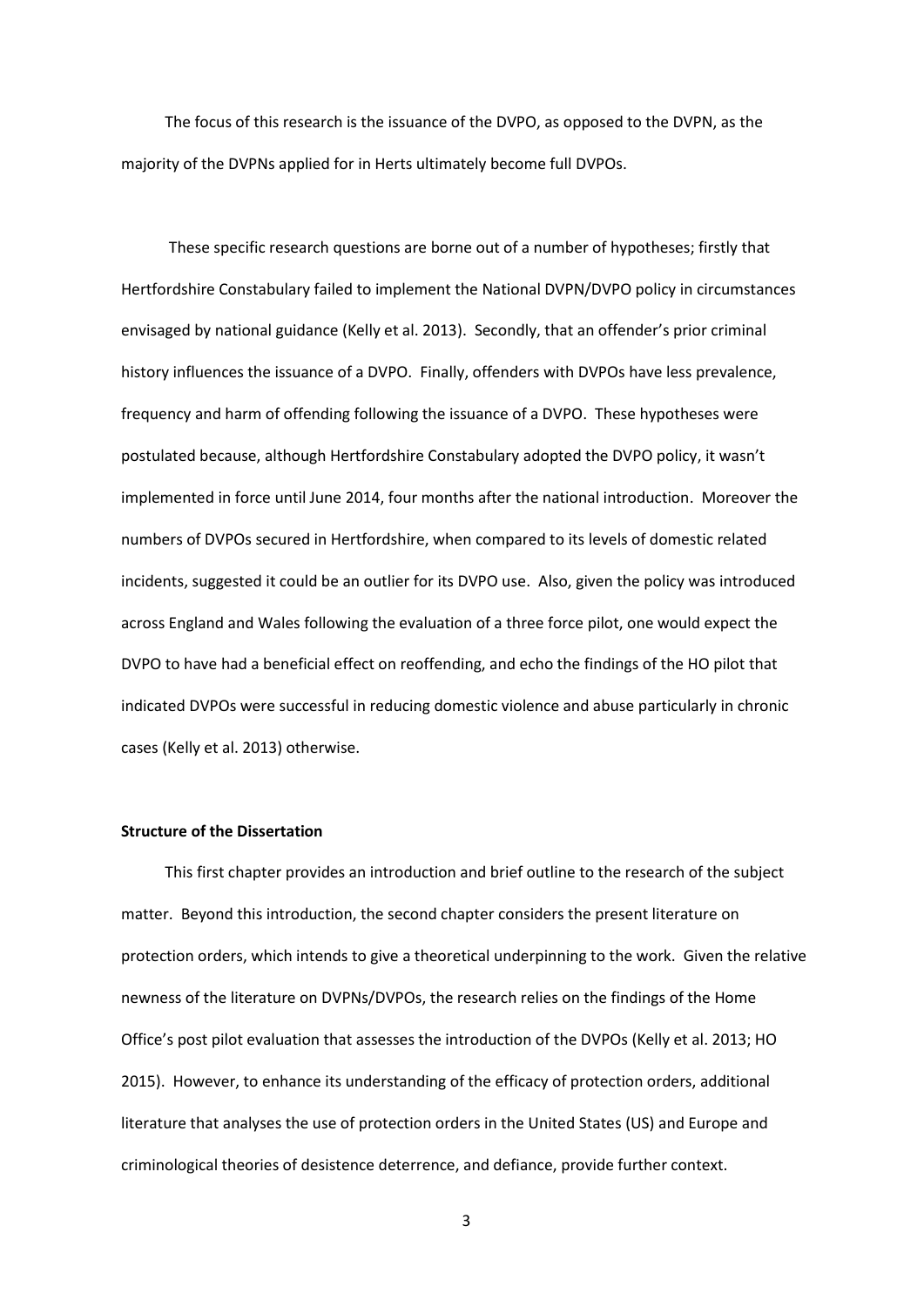A thorough explanation of the methodology of the experiment, which describes the selected research design, is detailed in Chapter 3. The methodology details how a lengthy case matching process was undertaken to enable similar cases of domestic abuse without DVPNs to be identified for analysis in comparison with a cleansed DVPO sample. Chapter 3 also details how this research showcases the innovative application of the Cambridge Crime Harm Index (CHI) to measure the harm of offending (Sherman 2007; Sherman et al. 2014) as opposed to the traditional metrics of prevalence and frequency (although both of these metrics are considered in the analysis too).

A detailed review of the results forms Chapter 4. These results include quantitative findings from a number of independent sample t-tests that have been conducted to identify and analyse the differences between the DVPO sample and the non DVPO sample. Chapter 5 sets out a detailed discussion of the findings offering an explanation as to the results that have been reported, limitations to the research and recommendations for further study. Finally the work concludes with a brief conclusion.

Although domestic abuse has been the subject of more police practices research that any other crime (Sherman 1998), there is still a weakness in the existing evidence base regarding the effectiveness of protective orders. This research into Hertfordshire's use of DVPNs/DVPOs seeks to add to the debate of whether this type of restraining order is an effective domestic abuse solving strategy, or whether the introduction of the DVPO is just another example of legislation that is "statutorily promising but procedurally inadequate" (Logan et al. 2006 p. 200).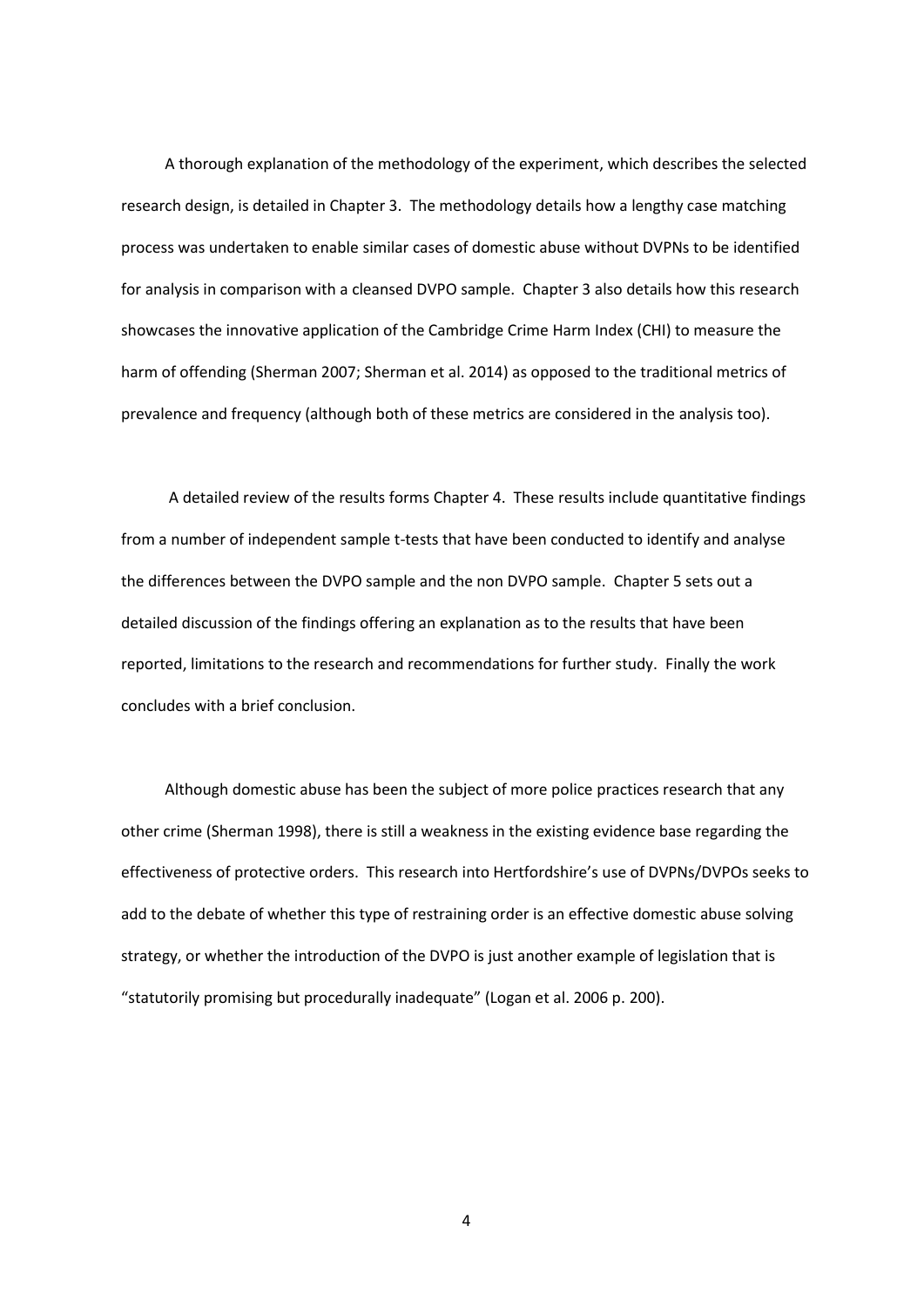#### **Chapter 2 - Literature Review**

#### **Introduction**

DVPN/DVPOs were introduced nationally in the United Kingdom in 2014. The relative newness of the legislation means the extent of their impact on domestic abuse has only begun to be explored in literature in the UK. Therefore, this review of the literature will utilise the findings of European and US studies that examine the effectiveness of equivalent domestic abuse protection orders instead. Protection orders come in a variety of forms that are labelled differently e.g. restraining orders, civil protection orders, no contact orders, harassment orders and domestic violence orders. They are issued under different jurisdictions that have unique sets of rules and procedures and they have different prohibitions attached to them. However, the varieties of protection orders are all designed with the same goal of reducing the risk of either threatened or actual harm by mandating no contact with another person. Consequently, they provide useful context upon which the analyses of Hertfordshire's DVPO data will be built.

#### **Organisational Context**

DVPNs/DVPOs were first trialled in the UK in 2011/2012, following a review on serial perpetrators of domestic abuse led by Chief Constable Brian Moore (the then policing lead for Violence and Public Protection). They are governed by sections 24-33 of the Crime and Security Act 2010. The relevant sections began 30 June 2011 and ran over a one year period in three pilot areas: West Mercia Police, Wiltshire Police and Greater Manchester Police.

The pilots ended on the 29th June 2012 and were subject to an evaluation (Kelly et al. 2013) that used a mixed methods approach, combining qualitative and quantitative elements to address the following questions:

- 1. How were DVPOs implemented and delivered across the three pilot sites?
- 2. What did practitioners, victim survivors and perpetrators think about DVPOs?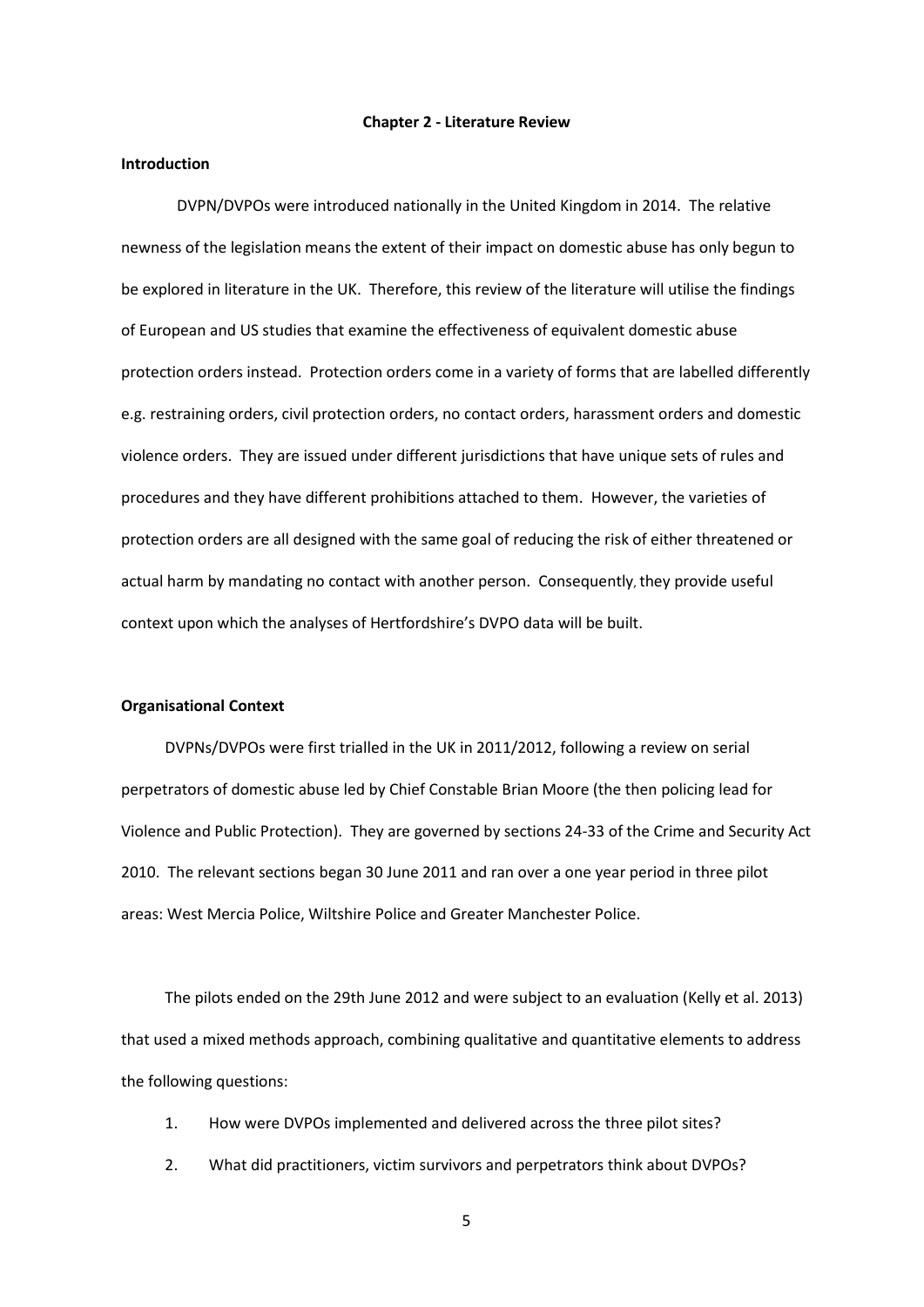- 3. Were DVPOs effective in reducing domestic violence across the pilot sites?
- 4. What was the value for money of the pilot?

To answer those questions, the HO matched DVPO cases from the three pilot areas to other similar cases where a DVPO could have been sought but was not. The DVPO cases were drawn from the same time period and the matching criteria focused on key variables that were likely to be connected to future victimisation (Kelly et al. 2013). Developing a matching protocol proved a challenge for the HO, as the three pilot forces used different crime incident recording systems that were not easily searchable. The HO produced a final matched group that they thought was "a compromise between the ideal and what was practically possible" (Kelly et al. 2013 p55). They matched according to the following criteria:

- Police force area;
- Date of arrest (matched cases occurred no more than one week before/after the DVPO case);
- Reason for arrest;
- NFA was subsequently taken;
- Sex of the perpetrator;
- Whether the victim-survivor was pregnant (assuming 'no' if no information was provided);
- Whether there were children in the household (initial plans were to match for the number of children, but this information was not available from the data); and
- The police-assessed risk level of the case (standard, medium or high on the Domestic Abuse, Stalking & Harassment, Honour Based Violence (DASH) risk assessment (Kelly et al. 2013 p57).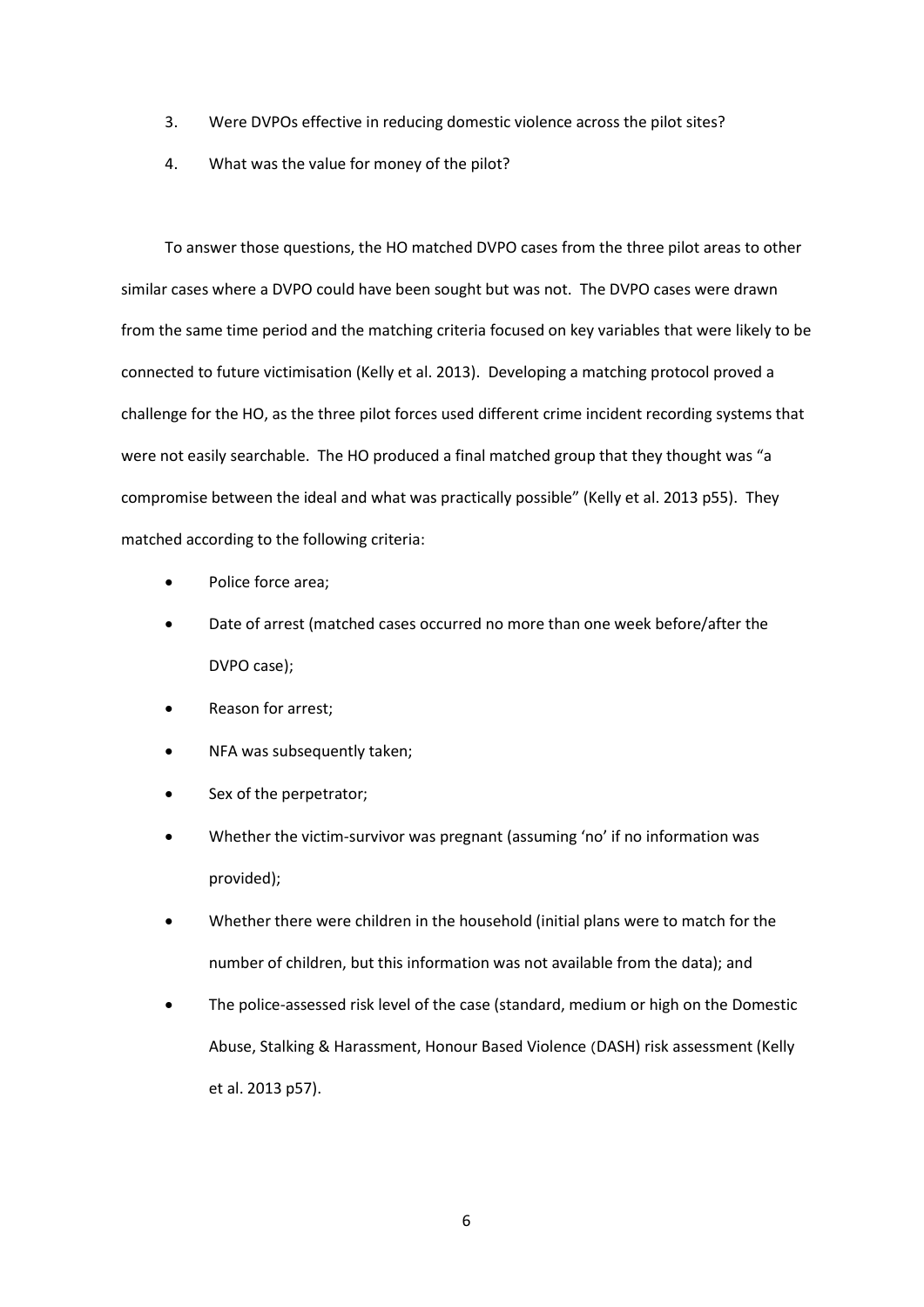A total of 414 DVPOs were granted by the courts across the three pilot sites for the pilot period. Initially the HO was able to find matches for 289 cases (Kelly et al. 2013). The matched cases occurred approximately on the same date (within seven days), within same force area, with similar domestic circumstances. All prior police involvement to the DVPO and all police involvement post DVPO (for between nine and nineteen months) was also examined. However the HO found it impossible to include all prior domestic violence incidents in the initial matching criteria, so the priors in the matched data were subsequently examined. Analysis revealed statistically significant differences between DVPO and matched cases in the numbers of previous incidents recorded on police systems (Kelly 2013 et al. p29). As a result of this finding only 123 DVPO cases where previous incidents did not differ statistically were labelled the 'best matched' sample, were used in order to allow extra confidence in the findings (Kelly et al. 2013 p29).

#### **Home Office Evaluation**

The HO final pilot sample size (n=123) was exceedingly modest. However the HO analysis represented (in the UK) "the first time that the impact of 'removal orders' have been evaluated against a comparison sample and provided the best evidence available for their effectiveness" (Kelly et al. 2013 p6). The HO reported that overall DVPOs were associated with a reduction of 1.0 fewer incidents per victim survivor after the DVPO had been issued compared to cases that resulted in NFA (*p*=.019), a result that was statistically significant at the (0.05) level. In cases where a DVPO was used after a third incident, this increased to 2.2 fewer incidents (*p*=.023). This was again another result that was statistically significant at the (0.05) level and lead to the conclusion that they were more effective in chronic cases. The post pilot evaluation concluded that "DVPNs/DVPOs filled a gap in protecting victim-survivors of domestic violence" (Kelly et al. 2013 p55).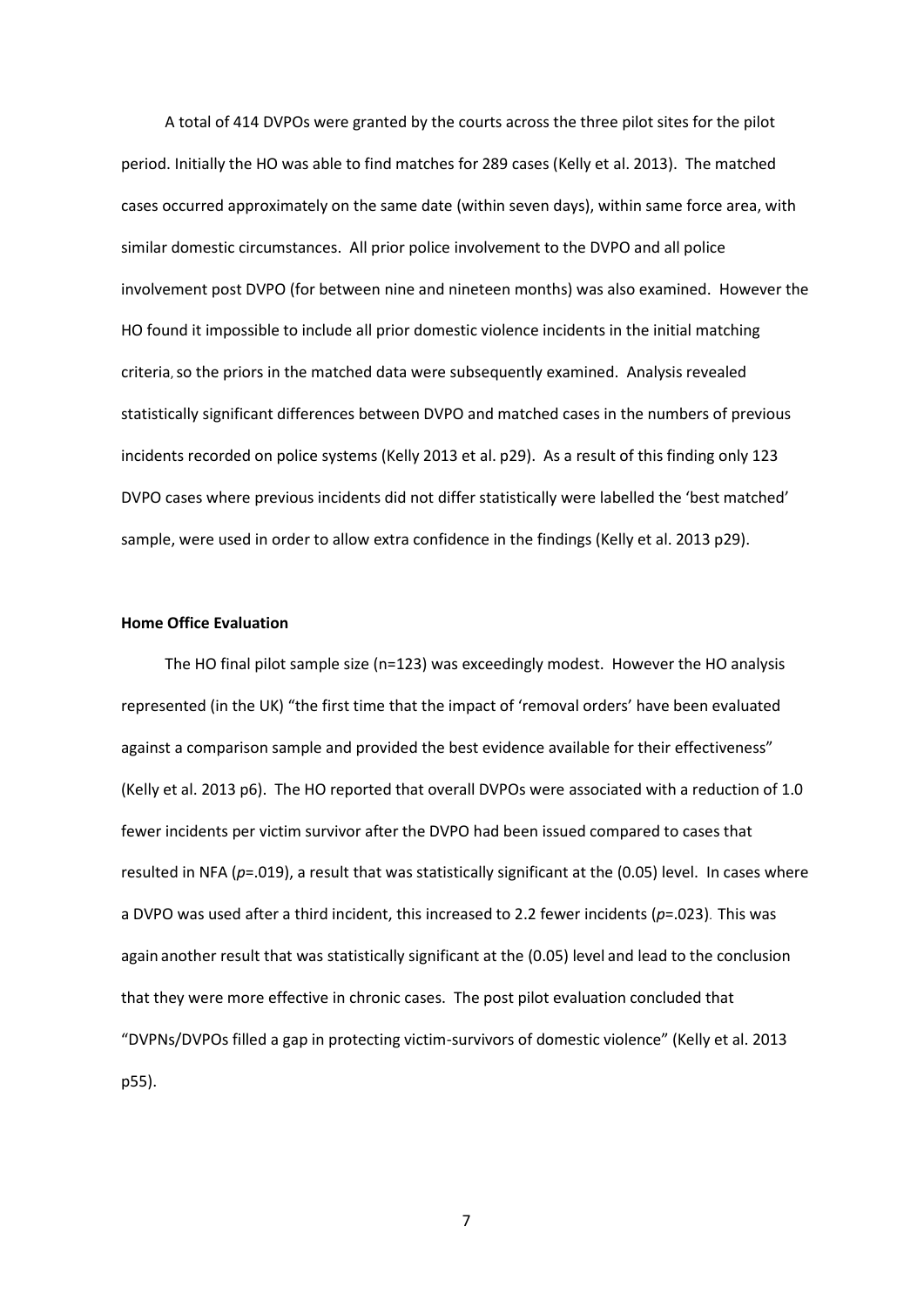#### **Limitations of the Home Office Evaluation**

The positive conclusions of the HO evaluation (Kelly et al. 2013) led to the national introduction of the DVPNs/DVPOs. However, there are limits to the HO evaluation. These can be seen in the findings, the design, the financial benefit and the measures of success used. Although the HO analysis indicated there was a reduction in incidents, when the HO narrowed their sample down further, they found there was an overall increase of 0.2 more incidents (*p*=.397) when a DVPO was used at the first incident. Although this is not a significant increase, it does suggest the need for further investigation on the impact of DVPOs specifically on first incident (Kelly et al. 2013). This is something that this research into Hertfordshire's DVPO data will undertake in its examination of reoffending post DVPO issuance.

There are also limitations to the selected research design. The HO considered both RCT and quasi experimental (control area) designs. However the random allocation of suitable cases to either treatment (DVPO) or control (arrest followed by NFA) for a RCT design was not thought feasible. The differences in the way forces handle domestic violence also made the quasi experiment inappropriate (Kelly et al. 2013) which is why the case matching design was considered the best approach. However, as with any case matching approach, the HO recognised that one cannot discount completely the influence of an unknown factor that had not been controlled for in the matching (Kelly et al. 2013).

Staff within Hertfordshire Constabulary's Domestic Abuse Investigation Support Unit (DAISU) who manage the DVPN/DVPO process confirm that a DVPO costs £226 per application. If the DVPN/DVPO is contested by the perpetrator the cost of the order increases to £515 each. These are one off costs that are charged by the court to the police to hear the orders and they do not include costs incurred from staff attending court or any enforcement of the orders. There are other associated costs in terms of case file preparation and court attendance. It is estimated that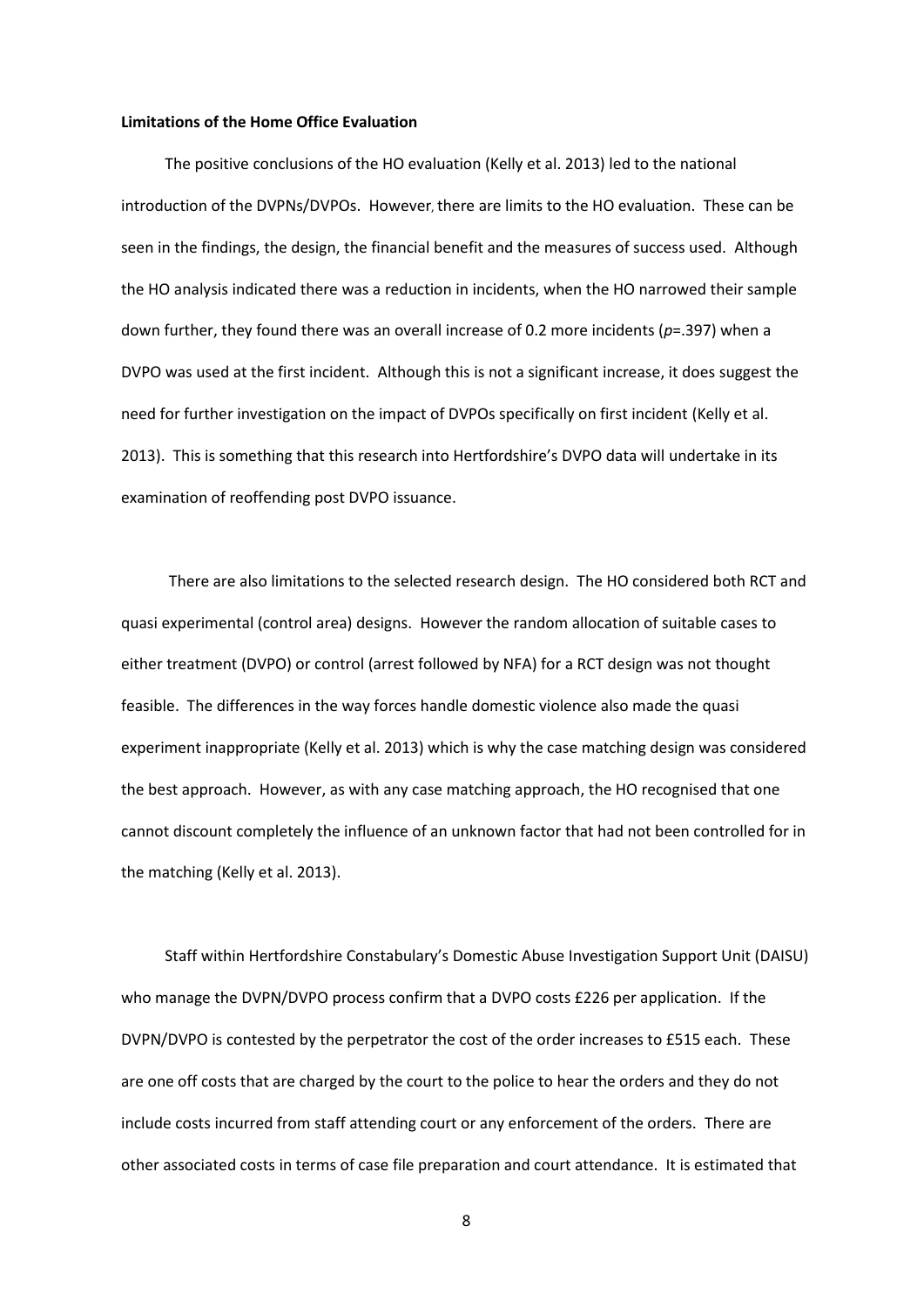domestic violence costs the country approximately £15.7 billion per annum (Walby 2009). Unsurprisingly, the HO was equally keen to explore whether DVPOs provided value for money. The HO produced an Impact Assessment (IA) which considered the financial implications of the introduction of DVPOs. The economic assessment, which included a cost benefit analyses, established that the initial set up and transition costs to police forces and other agencies based on the pilot was estimated at £3.1m (Ashley 2013). The HO also established that the national introduction of DVPOs would result in £5.0m additional police costs and £1.0m Criminal Justice Costs per year. In total the annual costs were £6.0m (plus one-off transitional costs of £3.1m). Scaled up over a ten year period this equated to £55.1m (Ashley 2013).

In terms of benefits, the evaluation of the pilots stated it produced an 11% reduction in victimisation (measured by police call outs for domestic violence) and the HO assumed that this equated to an 11% reduction in the baseline costs (the average baseline cost of victimisation £5,898). This baseline cost was calculated from the offences the perpetrators in DVPO cases were arrested for using the cost crime framework. If these benefits are scaled up to the national level, the benefits of DVPOs were estimated to be £2.6m per year or £22.6m in ten years (Ashley 2013 p8). The economic analysis of the pilot suggested that DVPO could produce a net social and economic impact of £896,518 which disappointedly equates to a loss of 77p return of 23p for every pound spent. The HO also concluded that the net present value of the introduction of the national introduction of DVPOs would be -£32.5m (i.e. a net cost) equivalent to an average net impact of £3.7m per year (Ashley 2013 p7).

Aside from the costs, the HO publications (Kelly et al. 2013: Ashley 2013) used international comparators from Western European countries such as Austria and Germany (where orders were already in widespread use) as further argument to support the national introduction of the DVPN/DVPO legislation in the UK. However the examples cited by Ashley (2013), and the majority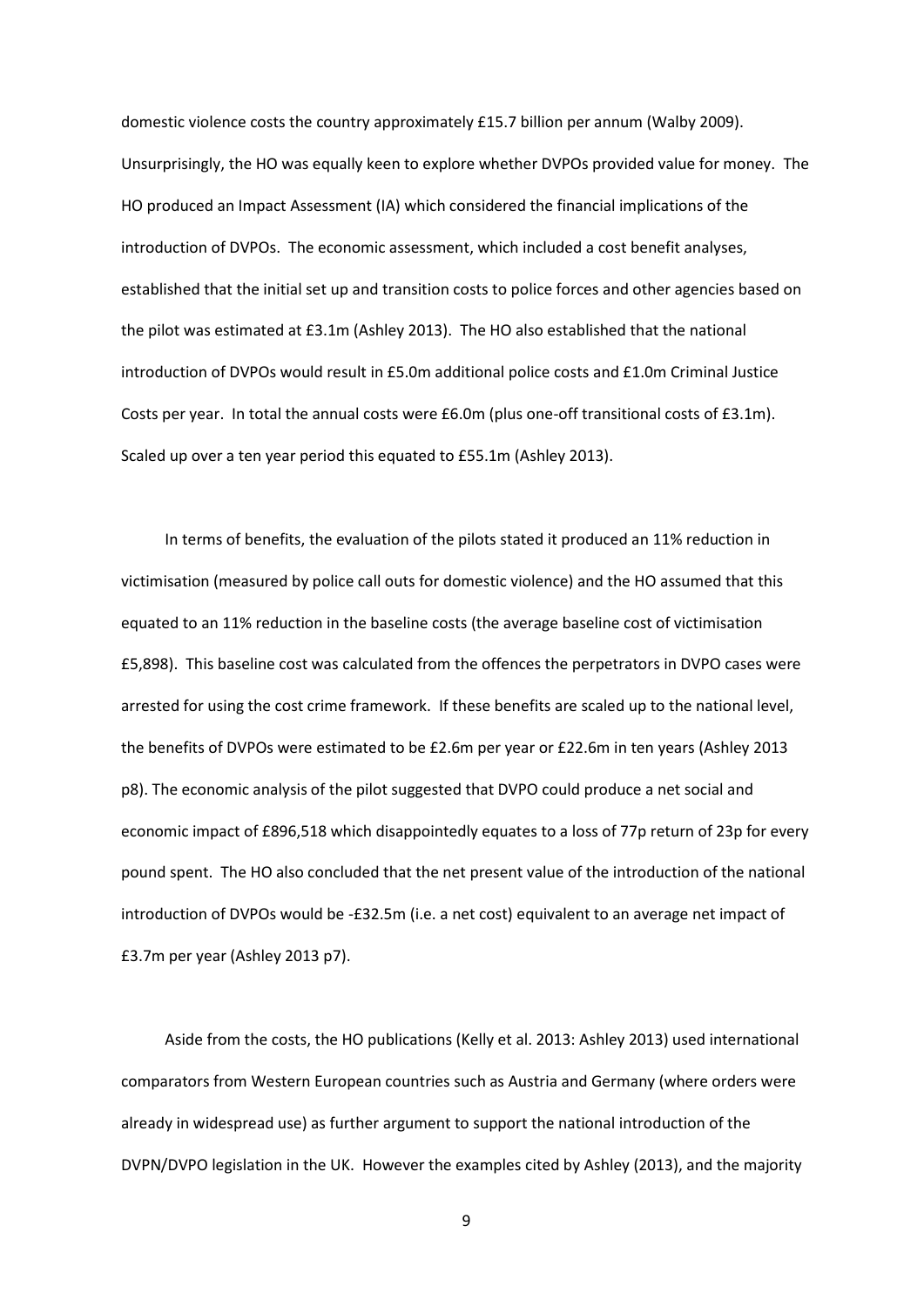of these European studies (Logar, 2005: Hagemann-White, 2006), are not direct tests of how these orders affect individual victims. They looked instead at the year-on-year increases in the application and use of the evictions and banning orders. Simply using these orders more cannot be inferred as a viable measure of success. While these studies provide useful reference material they are silent on whether the protection orders have any real impact on reoffending.

Although a national roll out of DVPNs/DVPOs to all 43 police forces in England and Wales followed from 8th March 2014, the earlier evaluation studies were conducted in a limited set of locations. The HO did produce a one year assessment (HO 2015) aimed at establishing how the measures were working nationally. However, much as was the case with the European findings (Logar, 2005: Hagemann-White, 2006), these evaluations focused solely on data on the numbers of DVPOs authorised, granted and breached. Their one-year report on the UK's DVPO use (HO 2015) did not examine any real measures of victimisation nor evidence exactly how the DVPOs prevented harm.

#### **Research on the Efficacy of Protection Orders**

The absence of literature on the effectiveness of DVPOs in the UK, leads one to turn to literature on protection orders in other nations. However, unlike the studies cited by the HO as evidence of the successful impact of protection orders (Ashley 2013; HO 2015) this chapter considers a wider breadth of material. Most of the existing literature regarding protection orders seeks to address the question of whether protection orders reduce re-victimisation. In an examination of 15 US studies, Benitez et al. (2010) identified varying effects of the impact of protection orders. They found violations in domestic abuse protection orders (measured by repeat victimisation) with an incredible degree of variation, ranging from 7.1% to 81.3%, (Holt et al. 2003; Horton et al. 1987; Chaudhuri and Daly, 1992; Kaci, 1992; Meloy et al. 1997; Klein,1993; Grau et al. 1985, McFarlane et al. 2004; Isaac et al. 1994, Mears et al., 2001; Carlson et al.,1999; Harrell &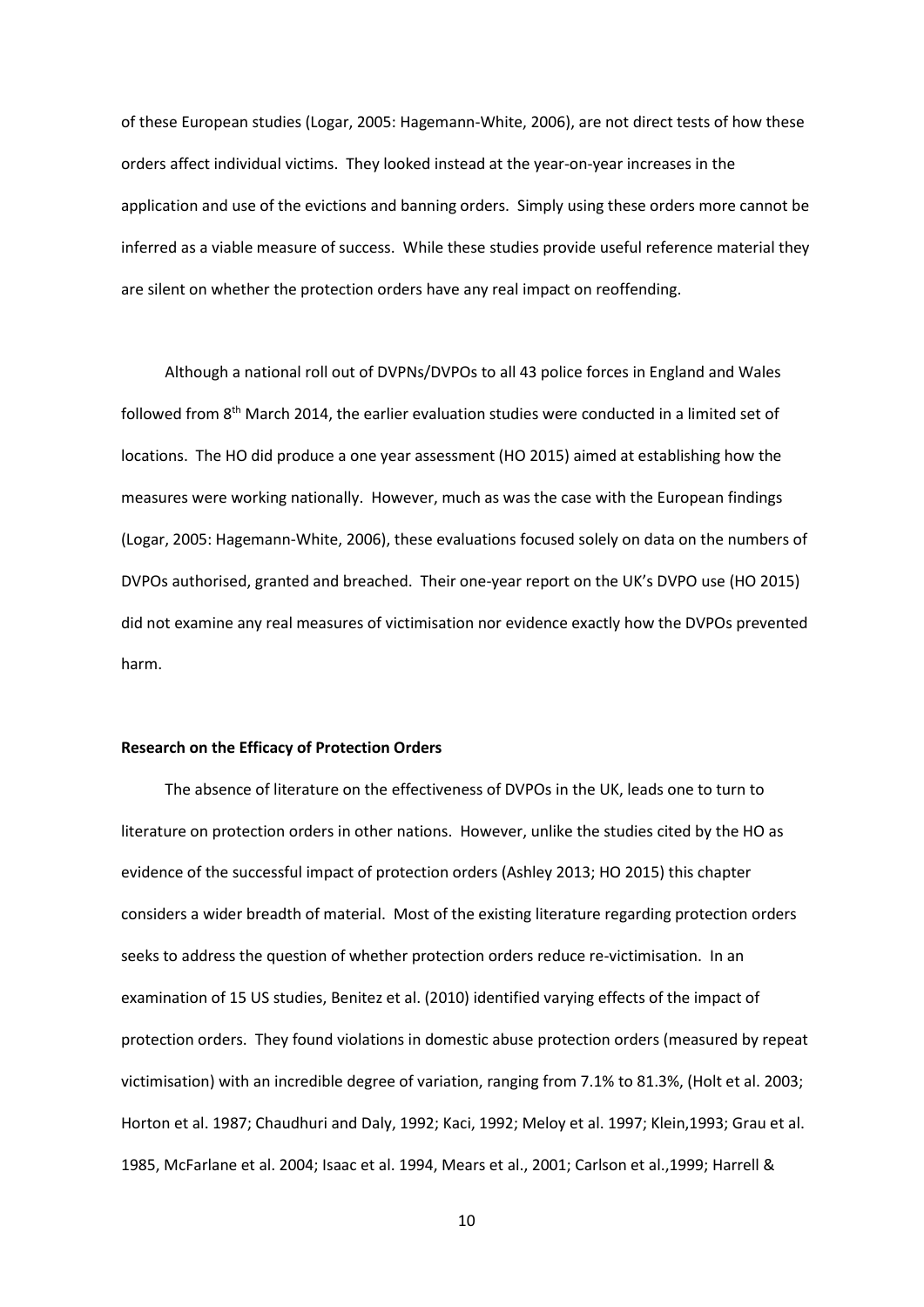Smith., 1996; Logan, Cole, et al. 2007, McFarlane et al.,2004; Tjaden & Thoeness, 2000 in Benitez et al. 2010). None of the aforementioned studies involved RCTs. The preferred research methodology in these studies was either a retrospective or prospective cohort study and only two studies had the benefit of a control group, (Holt et al., 2003; Mears et al., 2001 in Benitez et al. 2010).

Overall, most of these US studies reported a revictimisation rate of 40-60%, which echoes similar findings in Europe. For example, a study between 2005 and 2007 by the Swedish National Council for Crime Prevention (NCPP) examined the revictimisation of (n=214) domestic abuse offenders. The NCCP study had a follow up period from 2009 that followed cases for a minimum of 28 months and a maximum of 52 months. It identified that 31% of the (n=214) domestic abuse offenders had received a restraining order, of which 44% had reoffended. (NCCP, 2003 in Strand p.256). However this Swedish study once again consisted of retrospective analysis and it lacked a control group for comparison. This raises doubt on the authenticity of its findings.

If revictimisation is accepted as the sole metric for effectiveness, then any decrease in revictimisation would conversely indicate that protection orders are effective in reducing domestic abuse. Holt et al. (2003) provided evidence of this in their retrospective study of women issued with protection orders. They found an 80% reduction in police reported violence in a year following the issuing of a protective order. Not only are the results compelling due to the sample size, but the study design included a control group without protection orders. The protection order group (n=477) consisted of 214 women, who had temporary or permanent protection orders and who had previously reported partner violence. This group was combined with 263 women selected at random from a wider group (n=583) who had temporary, or permanent protection orders, but who had not reported partner violence. The non-protection order group (n=506) were selected at random from a sample (n=2,590), who had reported partner violence in the previous 15 months to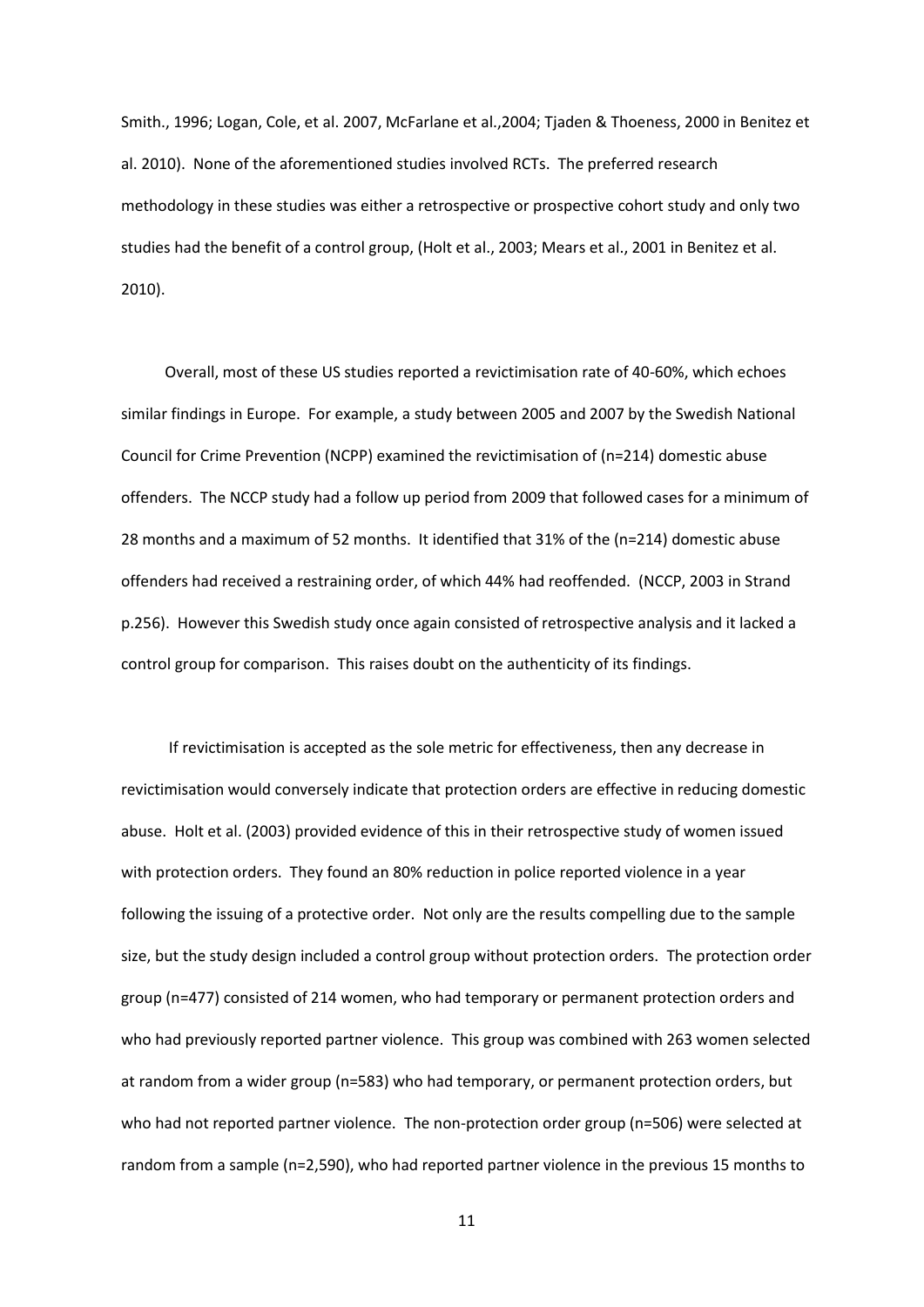the start of the research period, but who had not obtained a protection order. The inclusion of a control group is important, as the benefit of the control group is "it helps separate the effects attributable to the independent variable from the effects attributable to other factors in the study" (Ko 2002). A factor which many of the studies Benitez et al. (2010) found were lacking.

For example Carlson, Harris and Holden (1999) reviewed (n=210) couples, looking at police records for a two year period before and after the issuing of an order, and found a decrease of 66% in police contact. However a closer examination of Carlson et al. (1999) reveals a lack of comparison group that did not have protective orders in place, posing the question whether the reduction in revictimisation would have occurred anyway. On initial examination, a number of other studies also report the positive impacts of protection orders. For example a study by Chaudhuri and Daly (1992), indicated two thirds of the women in their sample were not re-abused. However the sample size of Chaudhuri and Daly's (1992) descriptive study was small (n=30), and the study, which involved interviews with victim survivors one week and two months after a protection order was filed, only ran for two months. Again, Chaudhuri and Daly (1992) did not include a comparison group that did not have protective orders in place.

#### **Crime Harm**

Another important consideration, when looking to understand the journey taken to secure a protection order, is an understanding of what is meant by harm and whether the classification of harm influences how a violation of a protection order is perceived. Many studies measure only whether violence reoccurs and treat all such instances equally as 'violations' of a protection order. Their measurements stop at this point, and pay little attention to how often these events take place, or how much harm results from them. This measurement of harm is important, as a number of authors note that the protection orders are often given in the highest risk of cases (Strand, 2012;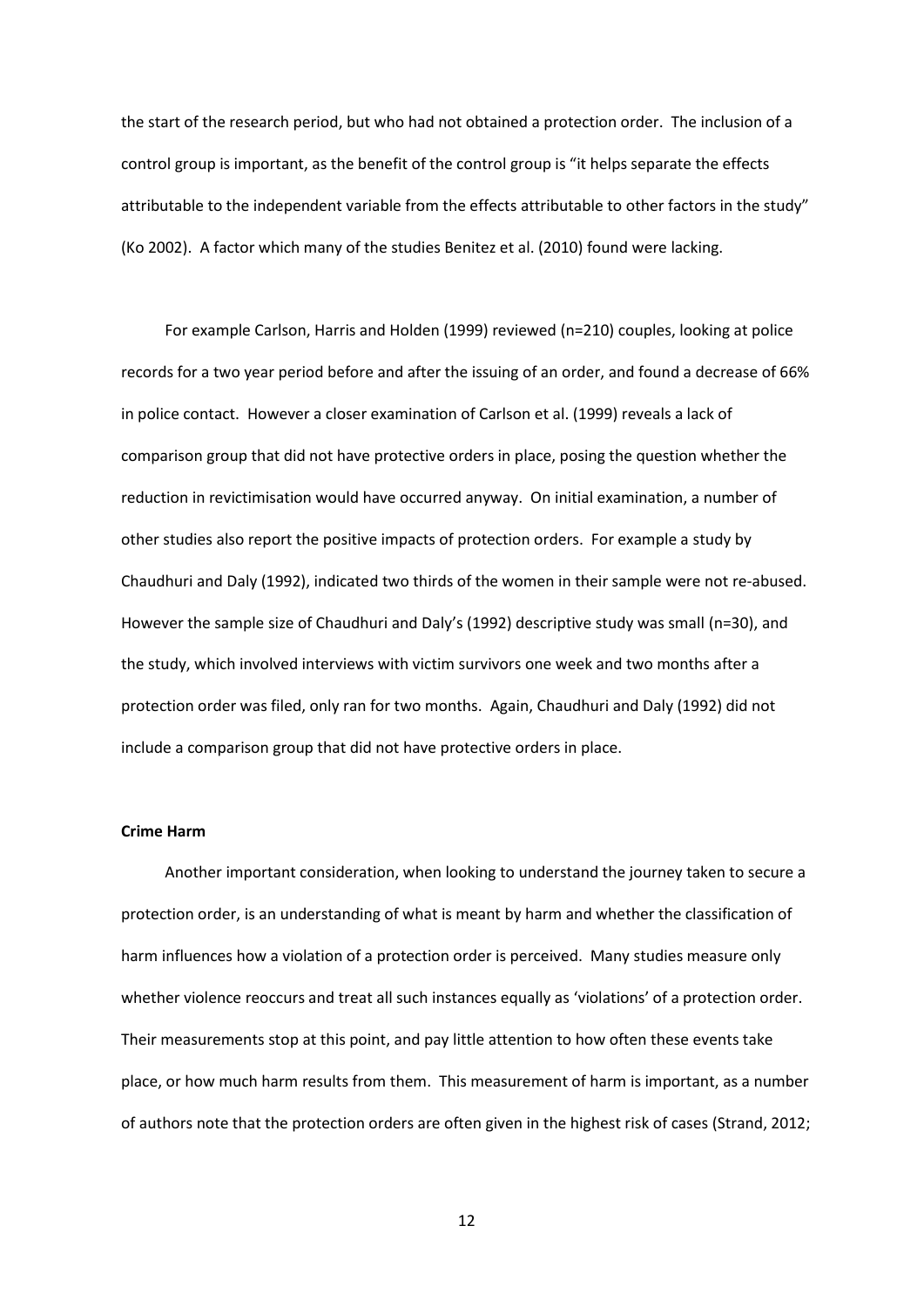Ko, 2002) and the HO evaluation argues they are effective in chronic case (Kelly et al. 2013). There is however no consistency around how high risk is measured.

Sherman (2007) argues that a more effective way to measure the impact of crime reduction experiments would be by measuring harm by stressing seriousness over prevalence or frequency alone. Sherman et al. (2014) challenged the notion that a single count of crime was a strong measure of harm, as it was misleading because all crimes are not equal. They proposed multiplying each crime type by the number of days of imprisonment each could attract under sentencing guidelines and created the Cambridge Crime Harm Index (CHI) (Sherman et al. 2014). No other protection order research to date has used this kind of measure. Not only will the present research be the first to benefit from an application of the CHI to track the amount of harm committed by offenders pre and post DVPO issuance, but it will compare it to the harm committed by those in a control group also.

The results of existing research studies on the impact of protection orders are persuasive, but they present their own difficulties (Ko 2002 p.376). Several additional possible concerns with this literature are quickly apparent. There are issues regarding generalizability, in the context of US and Europe policing style and culture, and the inconsistent language surrounding protection orders and their construction has been criticized for making comparisons difficult (Benitez et al. 2010). The wide range of protection order violations could also be attributed to differences in how reoffending is measured. The results are also often based on self-reported re-abuse and consequently they are likely to show a lower rate of reoffending (Logan et al. 2006). It is also challenging to compare individual studies with one another due to their difference in methodology, lack of control group, differing sample size and inadequate follow up period (Benitez et al. 2010; Logan et al. 2006; Ko 2002).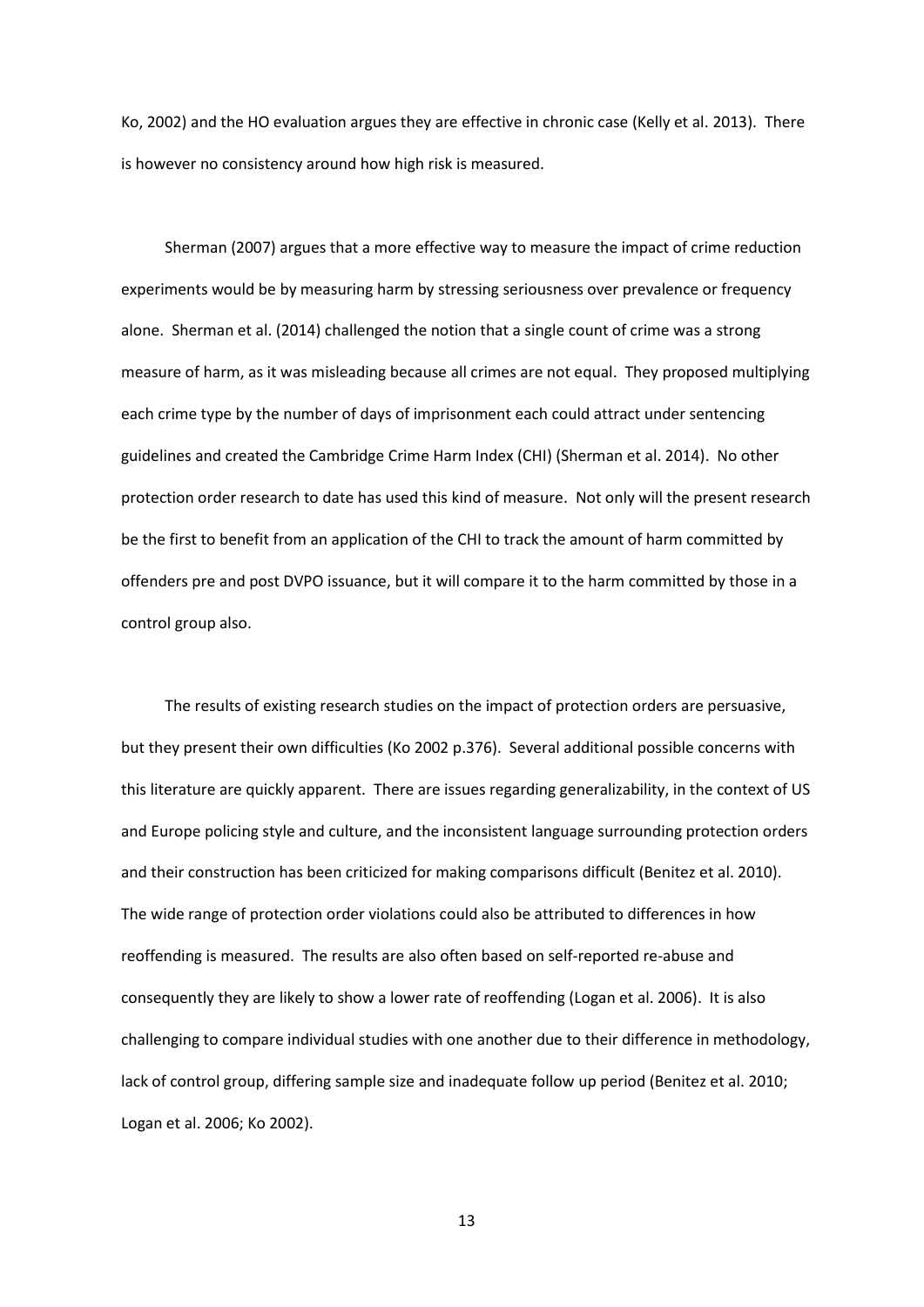#### **Discourse on Desistence, Deterrence & Defiance**

The aforementioned studies, with their conflicting findings, demonstrate that the issue of protection order efficacy is complex. On one hand it can be argued that an increase in selfreported abuse is a positive consequence of any domestic abuse intervention. Victims are being given a voice and with it the confidence to report victimisation that would otherwise go ignored. However the literature on protective orders in this research takes the view that any increase in domestic abuse reporting is a negative consequence of the protection order. This research into Hertfordshire's data, takes the view that the expected effect from the DVPOs is a reduction in reoffending.

Added to this complexity is the raft of literature that aims to provide understanding on what conditions are needed to reduce offending. Bottoms (2014, p.2) states that "most offenders… eventually desist from crime; and to a significant extent they do this on their own initiative". However Bottoms (2014) also suggests the presence of five themes of desistence: age and maturity; situational desistance; agency and day-to-day 'going straight' and social bonds. Each of these themes provides interesting insights into understanding desistance from crime. But as this research seeks to establish if there is an association between DVPOs and reduced reoffending, it is this later theme, social bonds, that has particular relevance and will be discussed in further detail next.

Social bond theory argues that the tighter an offender's bonds are with society, the more they have to lose from offending and as a consequence they are less likely to offend (Sampson and Laub 1993). It shares similarities with "stakes in conformity" theory (Toby 1957) that reiterates the stronger the individual's social bonds, the more they risk by engaging in criminal activity. The bonds with society can take many forms e.g. social status, relationship, reputation and employment (Ko 2002). Sampson and Laub (2003) also introduced the concept that offenders with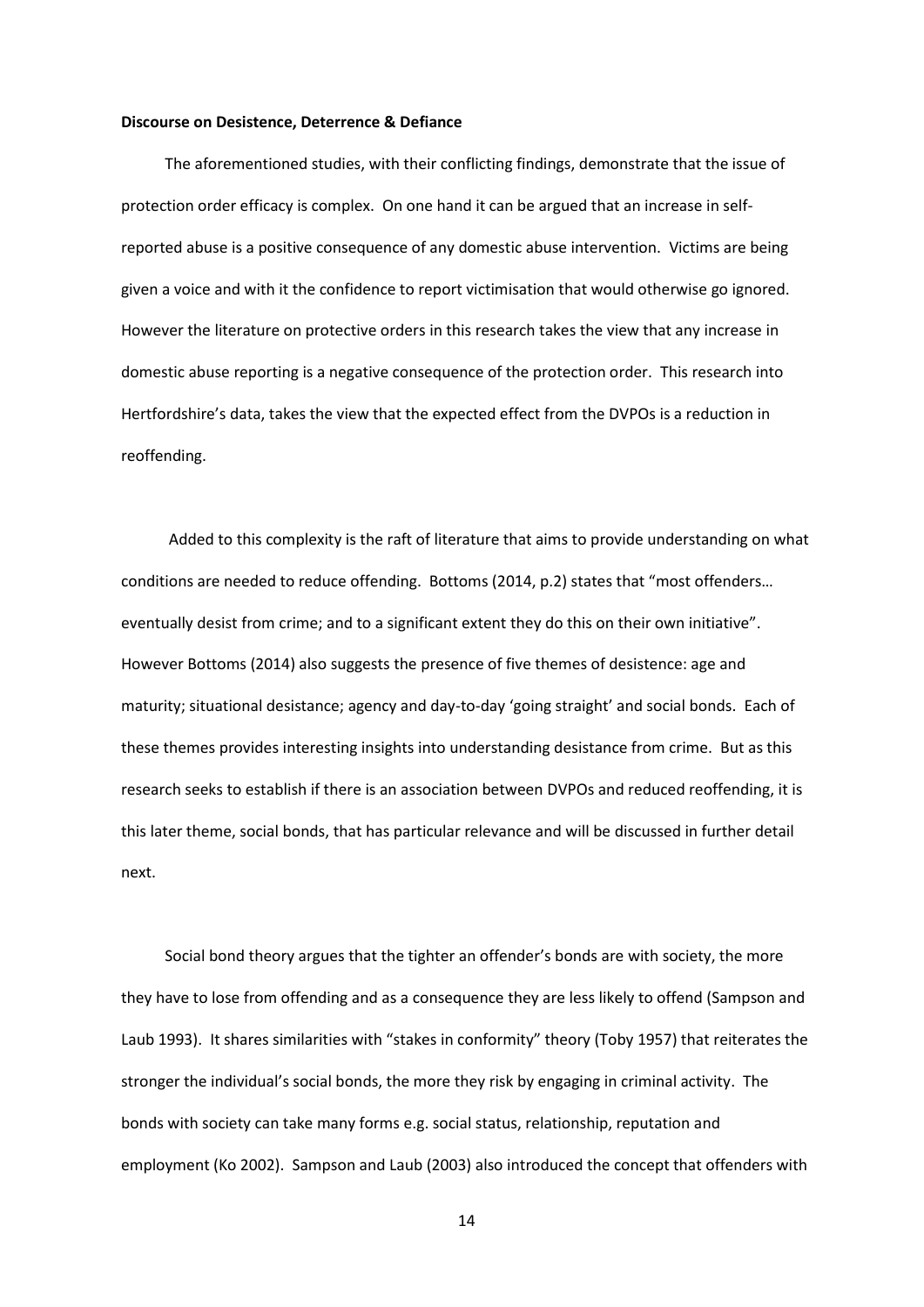tight social bonds desist at 'turning points', which are pivotal moments in the desistence process. This research will explore the association of the DVPO and the prevalence, frequency and harm of offending, and whether the DVPO is an example of a 'turning point' in action.

Linked to social bond theory is Braithwaite's (1989) theory of reintegrating shaming. Braithwaite suggests there are two types of reintegrative processes, stigmatic shaming and reintegrative shaming. Stigmatic shaming is designed to set the offender apart from society by labelling him/her as a law breaker. It shares similarities with labelling theory (Farringdon 2005). Reintegrative shaming brings the offender and society together through an imposed criminal justice sanction. Braithwaite (1989) believed that the punishment should focus on the offender's behaviour and not the offender. Although DVPOs were introduced as a part of victim focused strategy, they are issued to the offender and set out prohibitions that the offender must adhere to. A by-product of this (one that this research will explore by examining the reoffending of those with and without a DVPO) is they could stigmatise the abuser. As this research will establish, could this be to such an extent they maintain their offending. This is a view that shows links to deterrence theorists who argue, "some policies that are effective in preventing crime in the short term may be ineffective or even criminogenic in the long run" (Nagin 1998, p.1).

Sherman (1993) also acknowledges the importance of the offender's social bonds when he states "individuals with strong bonds and attachment magnify the shamefulness of criminal sanctions" (Sherman 1992 p.162). However Sherman (1993) also argues that neither social bonds theory nor reintegrative shaming went far enough to explain under what conditions crime increases, or reduces. Sherman (1993) suggests a better way of understanding the conditions would be to integrate Braithwaite's theory with Tyler's (1990) work on procedural justice, and Scheff and Ratzinger's (1991) sociology of the master emotions of pride and shame to produce 'defiance theory'. This is "the net increase in the prevalence, incidence, or seriousness of future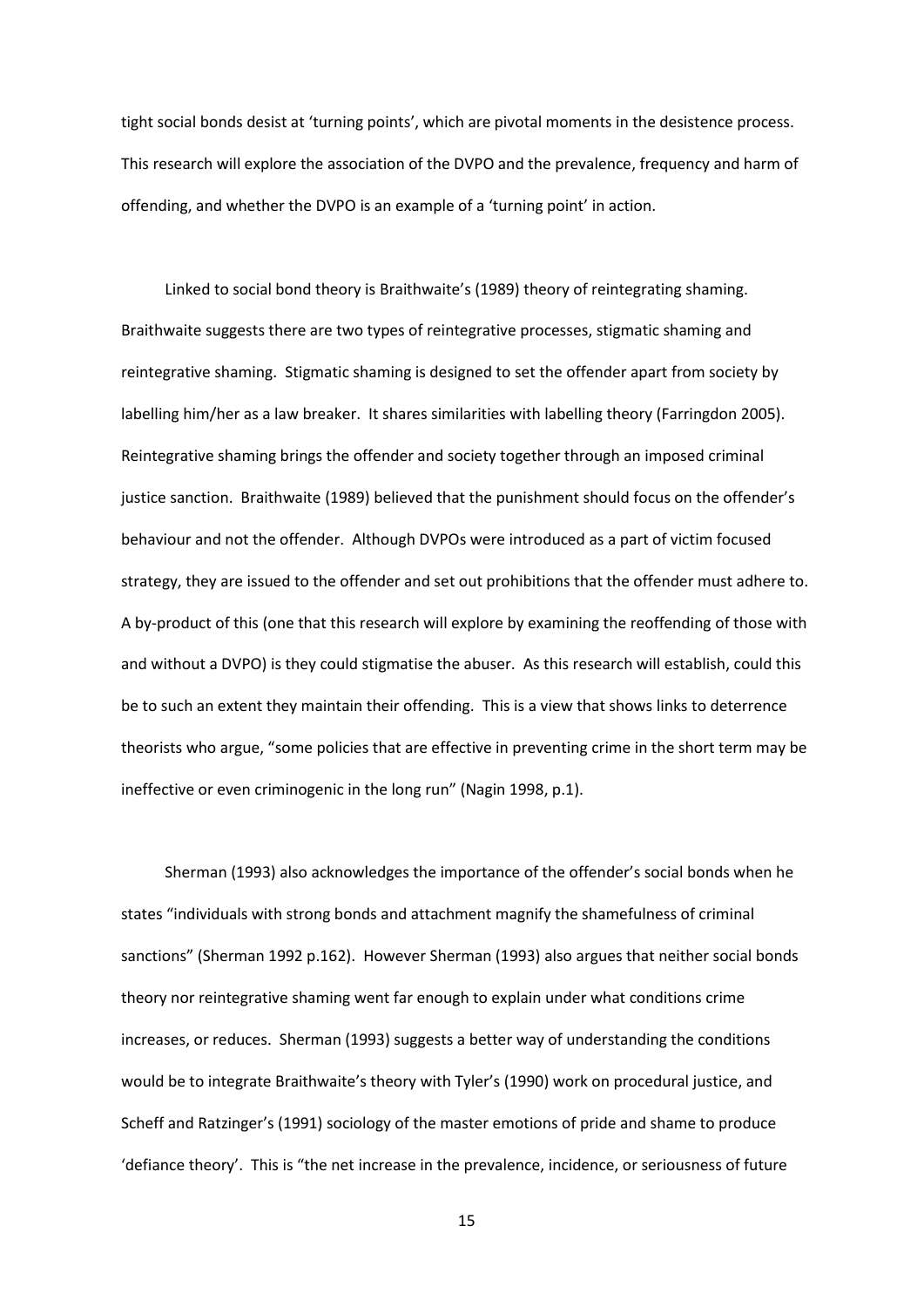offending against a sanctioning community caused by a proud, shameless reaction to the administration of a criminal sanction" (Sherman 1993 p.459). Sherman asserts that this theory can account for a number of differences in the sanctioning effects and collective retaliation, but he is quick to acknowledge that not all facts fit and they would be made better with empirical data (Sherman 1993).

Having discussed the conditions of offending through an understanding of desistence deterrence and defiance theory, it is important to examine how protection orders such as DVPO may serve as a suitable theoretical response to offending. Desistence theorists argue that the most effective way of capitalising on the impact of relationships is to design a response that utilises the threat of punishment rather than an actual punishment, creating a "Sword of Damocles" effect as a means of deterring offending (Sherman 2011). Sherman (2012 p.205) additionally argues that "reversing the emphasis from severity to certainty could produce better results."

Durlauf and Nagin (2011) explore the "Sword of Damocles" concept further, arguing rather than just the threat of punishment producing deterrence; the threat has to have more certainty, more celerity, less severity, more compliance. Durlauf and Nagin suggest that a lesser punishment would still be effective, providing it is more likely to happen and happen quickly. Interestingly, McNeill (2012) shares the view of Bottoms (2014) regarding people's free will to stop offending. However McNeill expands on this and argues the desistence will be quicker and more likely if it is "assisted" (McNeill 2012). An example of assistance can be found in an examination of Operation Turning Point, in Birmingham UK. Implemented in 2011, Turning Point was a randomised controlled trial that "compared the effectiveness of court prosecution for low harm cases with a structured diversion to a deferred prosecution linked to a turning point contract" (Neyroud and Slothower 2013 p.2).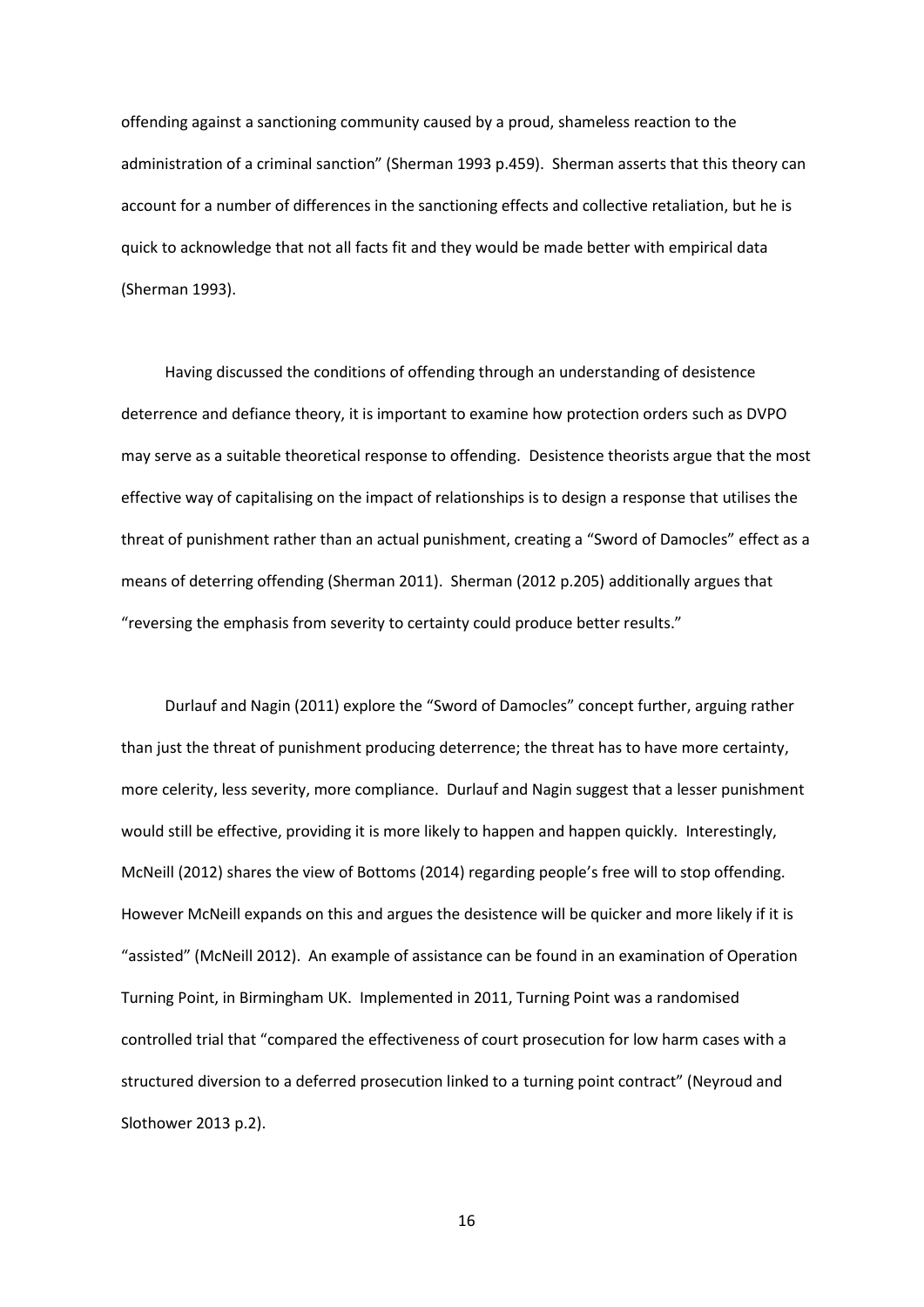The Turning Point contract lasts approximately four months and has two conditions: not to re-offend and to comply with the contract. It has a minimum of a further two conditions that are agreed with the offender and that are linked to the offence for which they are arrested. A breach of any of these conditions will result in prosecution. Completion of the contract will result in NFA (Neyroud and Slothower 2013). The rates on recidivism have yet to be published, but the early main findings are Turning Point is as least effective as a court prosecution, there is an improvement in victim confidence in out of custody disposals, and financial savings from out of custody disposals (Neyroud and Slothower 2013).

One can apply this theory to DVPOs and argue that the orders are a form of contract (albeit they are often wholly accepted by the perpetrator). They are invoked quickly, as the DVPNs are issued immediately post arrest and the DVPO applications are issued within 48 hours. Additionally, whilst the issuance of the order is not a sanction per se, the perpetrator is likely to see any one of the five prohibitions associated with the order as a punishment. Furthermore, if an offender breaches any condition of a DVPO they can be arrested for civil contempt of court and put before a magistrate, who can fine them up to £5,000 and/or send them to prison for up to two months. Which one could argue, is a further form of punishment.

This research will therefore take these theoretical concepts of assisted desistence (McNeill 2012) and the suggestion that a punishment that is certain, quick and less severe will have a positive effect (Durlauf and Nagin 2011) and apply them to Hertfordshire's DVPO data and look at the impact on reoffending. This will then enable greater understanding as to whether a DVPO prevents further offences and further evidences the "Sword of Damocles" in action (Sherman 2011).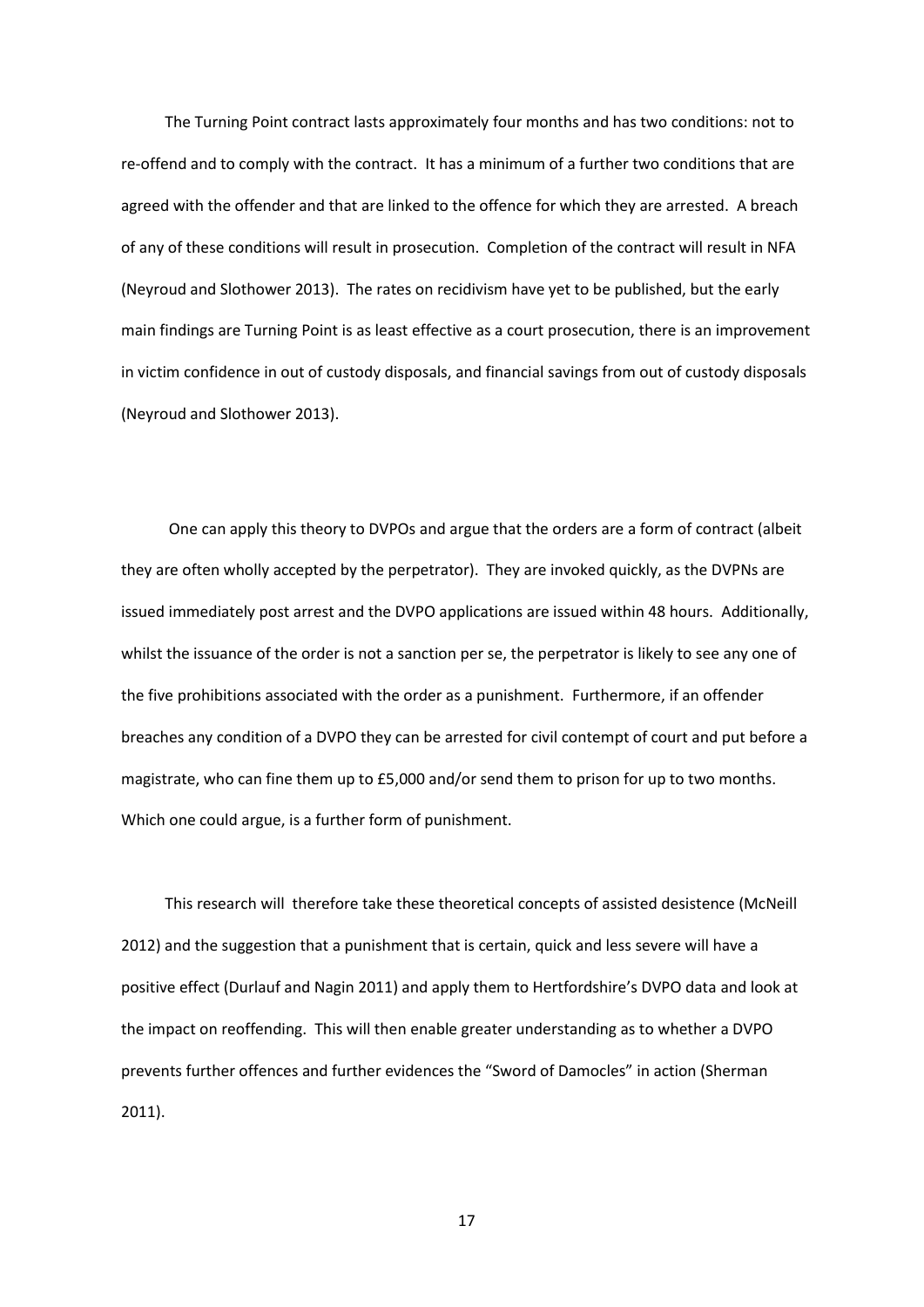#### **Summary**

Through analysis of the limited findings following the UK introduction of DVPOs/DVPNs, an understanding of the discourse in offending, and the conflicting findings from international studies, this chapter has shown it is difficult to convincingly demonstrate that protection orders protect. What the studies have demonstrated is that the victim survivors who receive them tend to benefit immediately afterwards (Holt et al. 2003; Kelly 2013) and there is a raft of criminal theory that suggests a DVPO should produce a positive effect. These difficulties support the need for further understanding on the topic, which this research from Hertfordshire, specifically its understanding of the impact of the DVPO on reoffending, seeks to contribute to.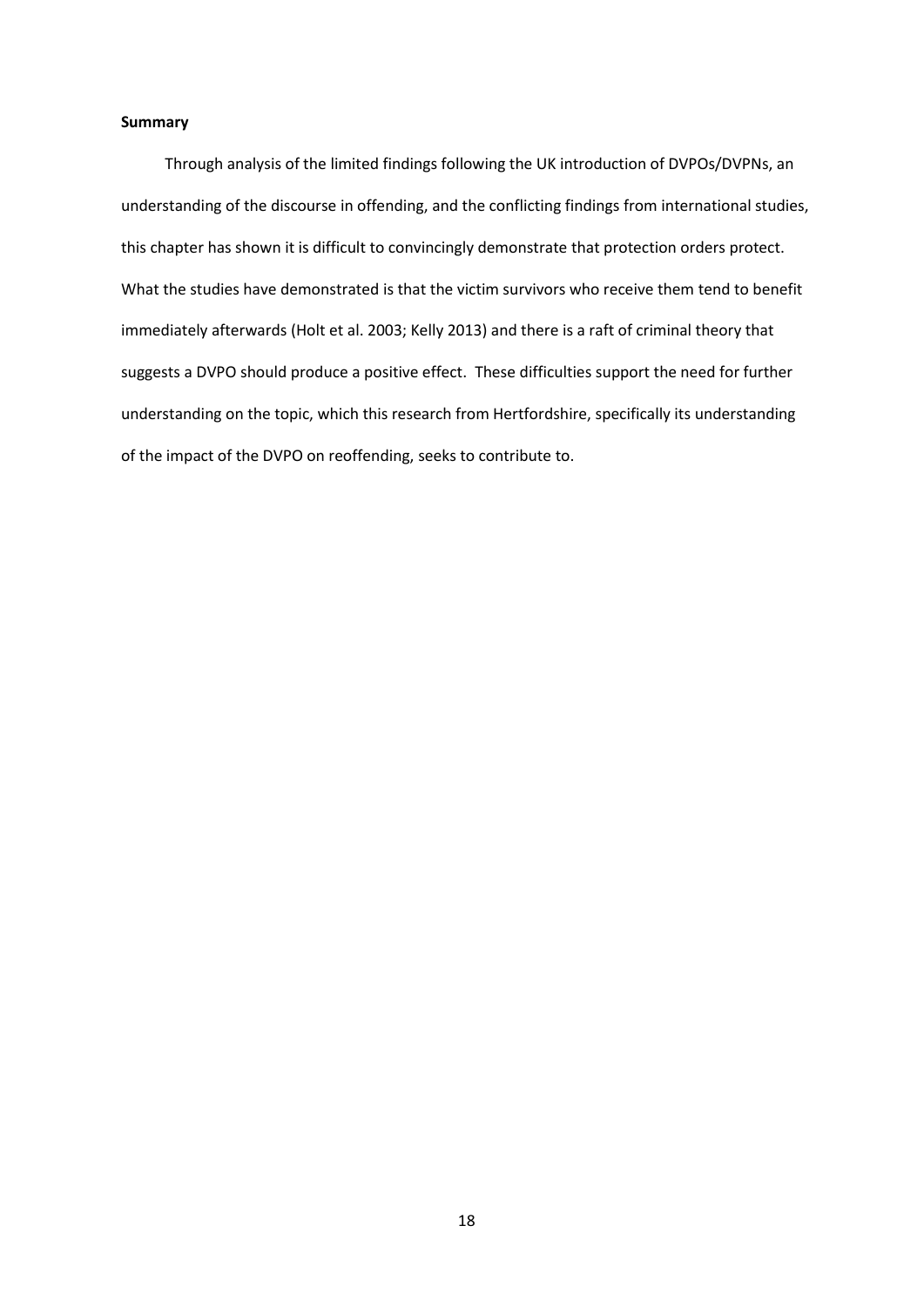#### **Chapter 3 - Methodology**

#### **Introduction**

The RCT is considered the 'gold standard' of research design (Kelly et al. 2013.). Whilst it may be more effective to randomly allocate cases to receive a DVPO or not, it was simply not practical to conduct a RCT in Hertfordshire in the time available for this research. Therefore the alternative methodology of a retrospective and prospective descriptive study, to establish the impact of the introduction of DVPOs in Hertfordshire was chosen. In devising a suitable methodology, this research drew on national guidance regarding best practice and use of DVPNs/DVPOs (HO 2011; COP 2016), and used it in conjunction with quantitative data regarding DVPN/DVPO usage nationally in comparison to DVPN/DVPO usage in Hertfordshire. This was then used to address the first research question.

## **1. Is the National DVPN/DVPO policy being implemented appropriately for Hertfordshire's domestic abuse cases?**

This methodology is built around a comparison between domestic abuse cases where DVPNs/DVPOs have been issued, and similar cases where they have not. The introduction of a matched non-DVPO sample was produced using matching characteristics, which included measures of harm and date of occurrence, bringing a good degree of validity to the research and its findings, enabling the below and overleaf remaining research questions to be answered.

**2. Do offenders in cases in which a DVPO has been issued have a different prior criminal history, when compared to a sample of similar cases in which a DVPO has not been issued?**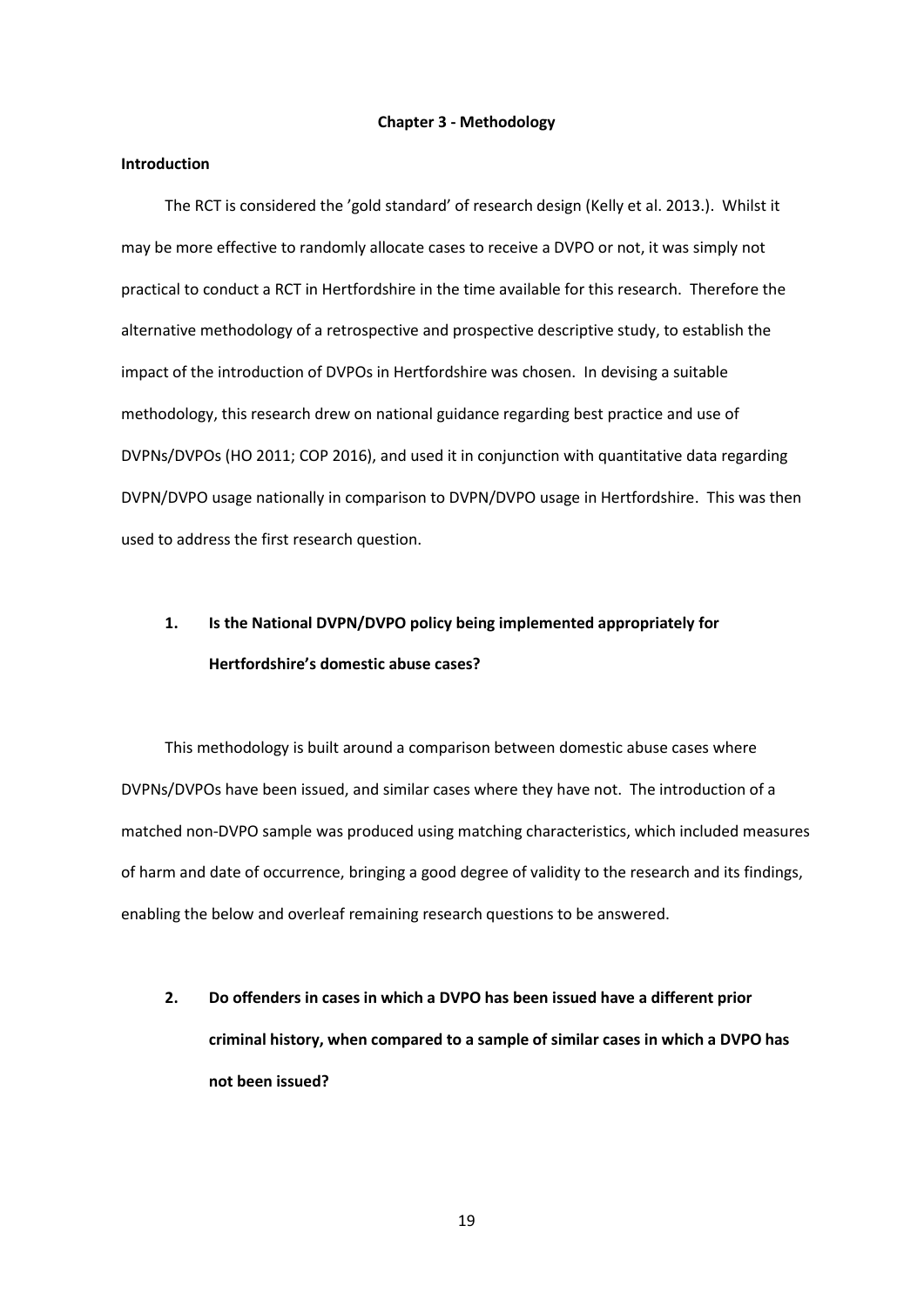**3. Is there an association between the issuance of a DVPO and a subsequent difference in the prevalence, frequency and harm of domestic abuse, when compared to a sample of similar cases in which a DVPO has not been issued?** 

This research and its chosen methodology also provide Hertfordshire Constabulary, with a preliminary assessment on the effectiveness of DVPNs/DVPOs as a domestic abuse problem solving strategy. Findings from the HO indicated that the DVPO sample produced more costs that benefits, (Kelly et al. 2013). But one study on the impact of DVPOs is not enough, replication in other Constabularies is therefore essential. Moreover, the evaluation of the pilot of DVPOs (Kelly et al. 2013) was based on the start-up costs for DVPOs in three forces and the costs and benefits may be different now it has been rolled out nationwide. For Hertfordshire, it also provides an additional opportunity, as it allows the Constabulary to address its ability to meet the aims of the re-elected Police and Crime Commissioner. Specifically, his "victim focus" vision and how the Constabulary can "keep people safe by ensuring resources protect those at most risk of harm" (Lloyd 2015).

#### **Data Collection & Issues**

This research analysed existing data stored electronically by the Hertfordshire Constabulary, along with nationally available data. Consequently there were no risks associated with new data collection. The data relevant to this research (domestic abuse crime/incident/DVPN/DVPO records) form part of the Constabulary's registration with the Information Commission Office (ICO). The ICO requires every organisation that processes information, to register the information with them. Providing the information is gathered for legitimate police purposes as the data subject of this research is, any restrictions to its use and ownership are removed.

However, the existing data collection does present risks to the ethical standards of the organisation. The examination of data includes identifiable domestic abuse victims, offenders,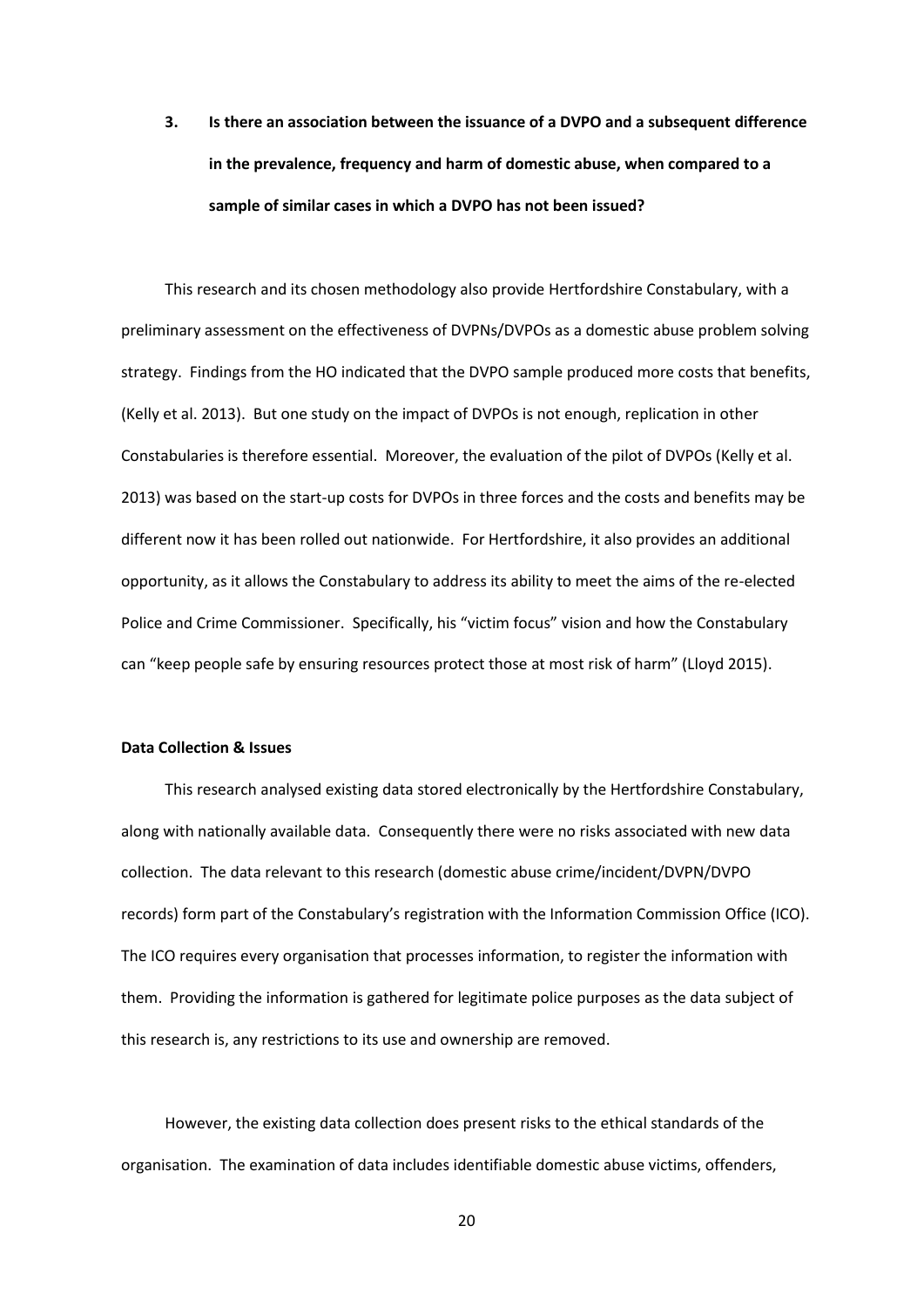locations and circumstances involving all levels of risk. A proportion of data are sensitive, for example those cases that concern Honour Based Marriage and Forced Marriage. Therefore, all of the domestic abuse data was anonymised prior to analysis and only summaries of values (e.g. means, medians, percentages) were presented. There is therefore no risk of any direct information about these being made known to the wider public.

#### **Methodology & Data Analyses**

As stated, the most appropriate methodology chosen to address this research (within the available time frame) appeared to be a retrospective and prospective descriptive study of the impact of DVPOs in Hertfordshire, that involved the comparison of a treatment group, (i.e. where DVPOs had been issued as part of the natural sequence of decisions made by the police), against a similar group (where DVPOs had not). Whilst data belongs to the Constabulary, they had not been analysed previously and were stored across multiple electronic systems which made data extraction difficult.

The DVPN/DVPO data are manually recorded on a Microsoft Excel spread sheet by staff working within DAISU. The spread sheet contains the following information:

- Victim's full name, date of birth, address
- Perpetrator's full name, date of birth, address
- DVPN Date of issue
- DVPN Issuing officer and team
- Authorising Superintendent
- **Expiration date of DVPO**
- DVPO Issuing magistrates' court
- Date DVPO was issued
- Crime Incident System (CIS) number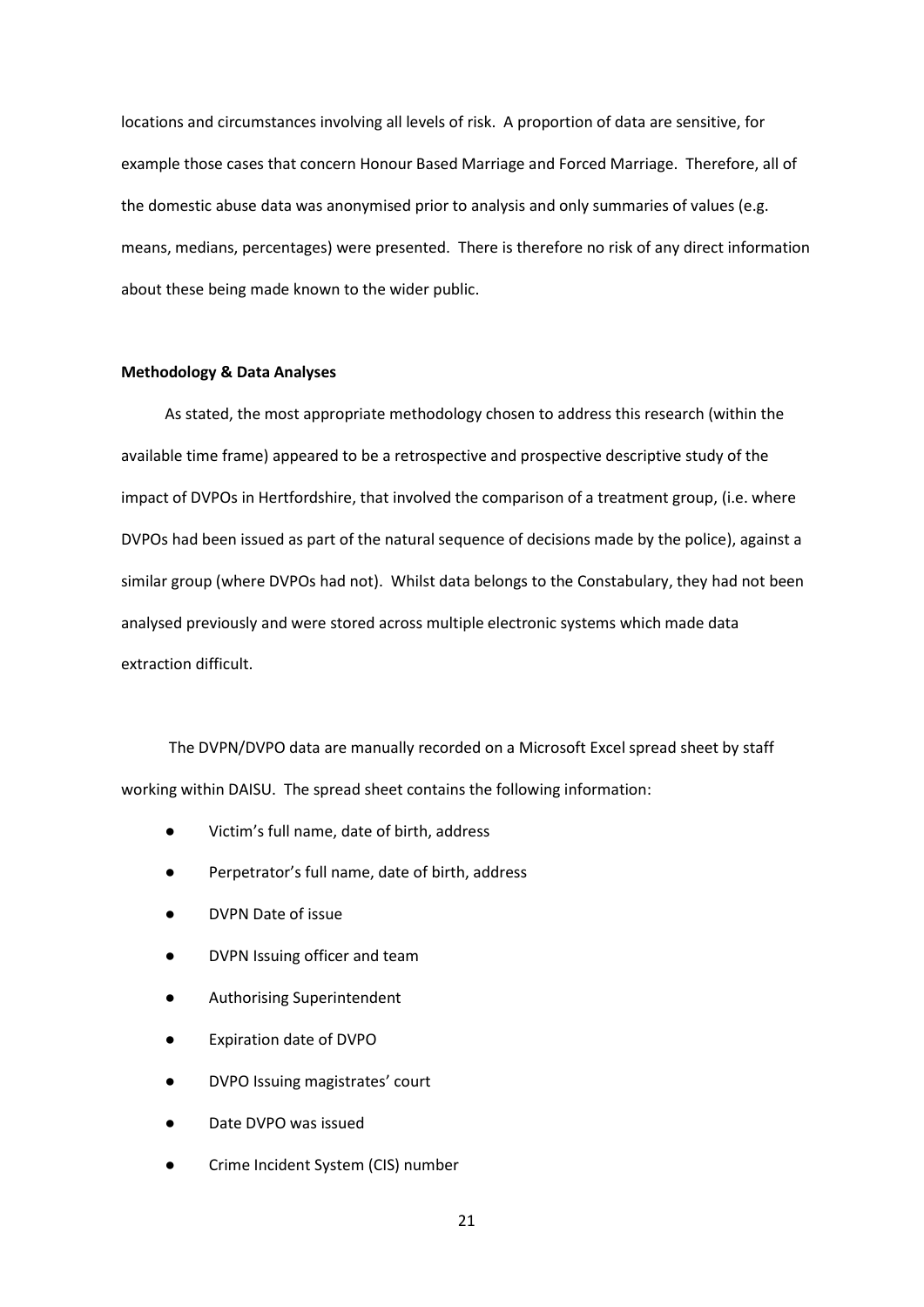- Whether DVPO contested at Court
- Officer presenting at court

An initial examination of the spread sheet found that, despite the small numbers, manual inputting resulted in a number of data recording problems issues (e.g. missing dates of birth and incorrect CIS numbers being recorded). To maximise the accuracy of the DVPN/DVPO data, the data was cleansed by manually cross checking the database against CIS. All the missing data fields, which included dates of birth, crime numbers and dates of DVPO issuances, were reinserted into the spread sheet. As a result of this initial cleanse the DVPO spread sheet then showed that, between 1<sup>st</sup> July 2014 and 1<sup>st</sup> August 2016, in Hertfordshire there had been 112 DVPN/DVPO applications.

The above time span forms the date parameters that were used, for the present study. All Constabularies were instructed to implement the DVPN/DVPO legislation from March 2014, but it was only introduced in Hertfordshire Constabulary on 30<sup>th</sup> June 2014. However the introduction of a cut off period for data selection, of 1<sup>st</sup> August 2016, takes into account the fact the legislation was new. This time frame maximised the time period from which to secure data, and conduct research that not only would address the aims of the study, and would be of practical benefit to the Constabulary.

In order to address the first research question, concerning the appropriateness of DVPO implementation in Hertfordshire, it was necessary, following the DVPO data cleanse exercise, to undertake further analyses of the DVPO sample. In particular, this research looked at the circumstances of the DVPO issuances in Hertfordshire, in the context of national guidance (COP 2016, HO 2011), to identify any local nuances or trends in the DVPO application or use. As a result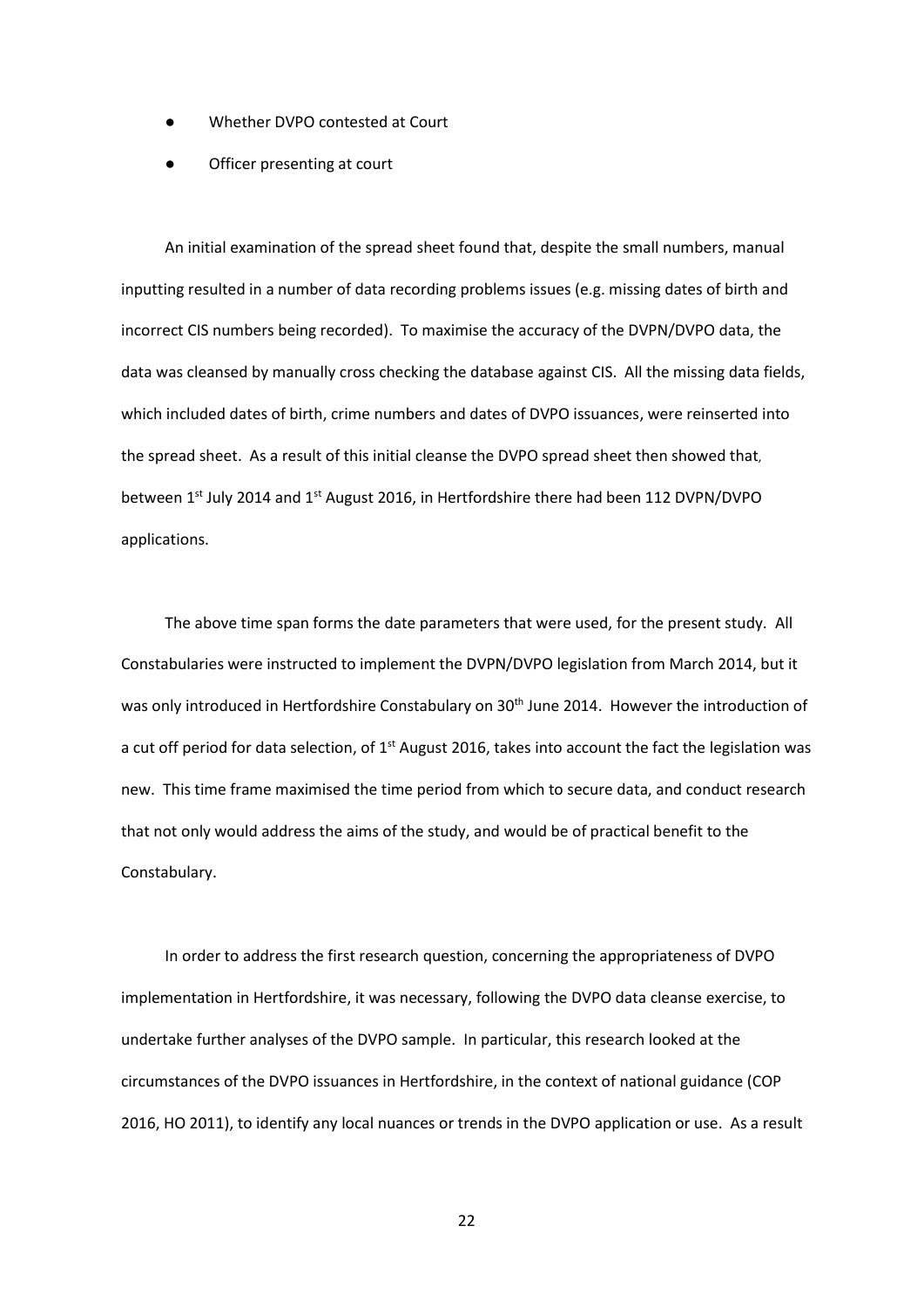of this examination, a number of data issues were identified and developments in the methodology were then made.

There were four cases recorded on the spread sheet where a caution was issued and one additional case where a charge lodged against the offender had been issued alongside the DVPO application. According to national guidance, in cases where an offender has been charged with a domestic abuse related offence, bail conditions that offer respite from the offender, rather than DVPN/DVPO, is a preferable disposal (COP 2016). Domestic abuse is often an on-going issue tied to problems that are likely to be chronic in nature. Cautioning is aimed at low level offending where the offender has admitted the offence and therefore it would not be appropriate to issue a caution for anything other than rather anomalous situations (HO 2011). Furthermore national prosecution guidance actively discourages the use of cautions in domestic circumstances (Crown Prosecution Service (CPS) 2016).

The Association of Chief Police Officer (ACPO 2008) guidance on investigating domestic abuse recommends the use of positive action which invariably means an offender is charged and prosecuted. However, the CPS recently reported in their Violence Against Women and Girls (VAWG) report (2016) that in 2015 the numbers of domestic abuse cases referred to them for charging purposes fell (4.1%) from 122,898 to 117,882. In the same publication the CPS positively reported that in 2015, 69.7% of domestic abuse cases resulted in an offender being charged and 74.5% of cases resulted in a conviction (CPS 2016). These figures highlight a gap in prosecutions for domestic abuse and this becomes even more apparent when one considers the identity of a domestic abuse offender is known in 100% of all cases. There are a number of factors that influence a failure to refer cases to the CPS for consideration of prosecution. The most likely scenario is the lack victim co-operation and/or the failure of the case to meet the evidential standards. The resultant outcome for the cases that fail to go to CPS for charge is NFA and the DVPO is a way of giving the police something useful for people who would otherwise be difficult or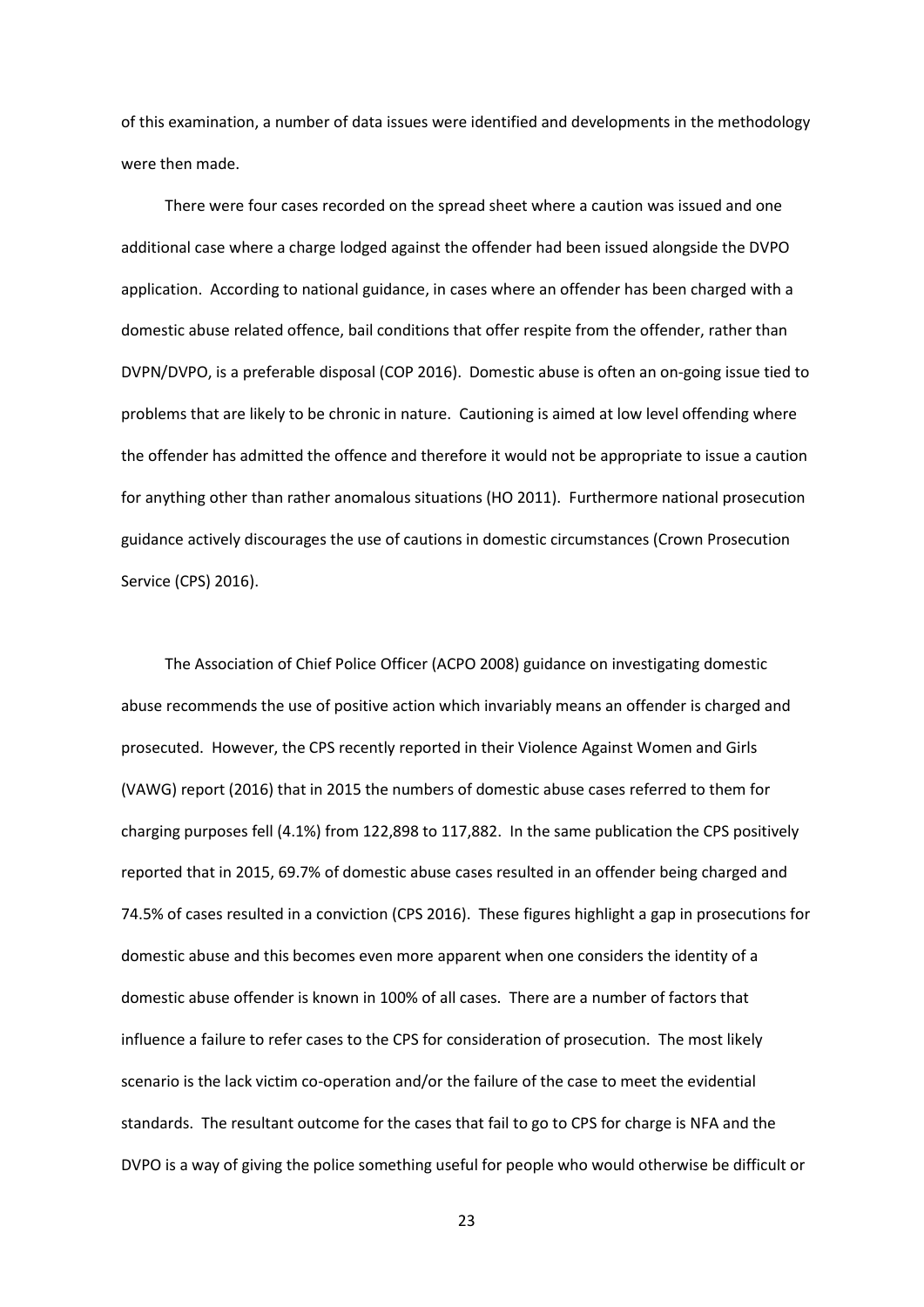impossible to help. Consequently the most likely scenario for a DVPN/DVPO application and issuance therefore, are cases where an arrest has been made, but the offender is to be released from custody with NFA. As a result the cases that resulted in a charge or cautions and a DVPO, were removed from the sample.

There were eight cases recorded on the spread sheet that involved non-intimate family members. The definition of domestic abuse is "any incident or pattern of incidents of controlling, coercive, threatening behaviour, violence or abuse between those aged 16 or over who are, or have been, intimate partners or family members regardless of gender sexuality" (HO 2013). The DVPO legislation does not differentiate between non-intimate and intimate family members. However the prohibitions attached to DVPOs, for example the non-contact between a perpetrator and victim; lend themselves to being used in intimate relationships rather than cases involving nonintimate family members. This could offer an explanation to the relatively low numbers of nonintimate case usage in Hertfordshire's DVPN/DVPO sample. Whilst it seems clear that DVPOs have been considered useful in a few cases of non-intimate partner violence, these cases are rare and seem far outside the norm. Moreover DVPOs may have a different effect in these cases than they do in instances of partner violence, which form the bulk of the sample in Hertfordshire. For these reasons, the eight cases involving non-intimates were excluded from the sample.

The spread sheet also contained two cases where the presenting incident that led to the DVPO had been a non-crime incident, rather than a crime incident. The DVPN/DVPO legislation can be used as it was here in cases where an arrest has not been made (Kelly et al. 2016). Such instances would obviously apply to those domestic abuse cases where no crime had occurred. However, in order for a DVPN to be available, the following legal requirement must be present:

The suspect must be over 18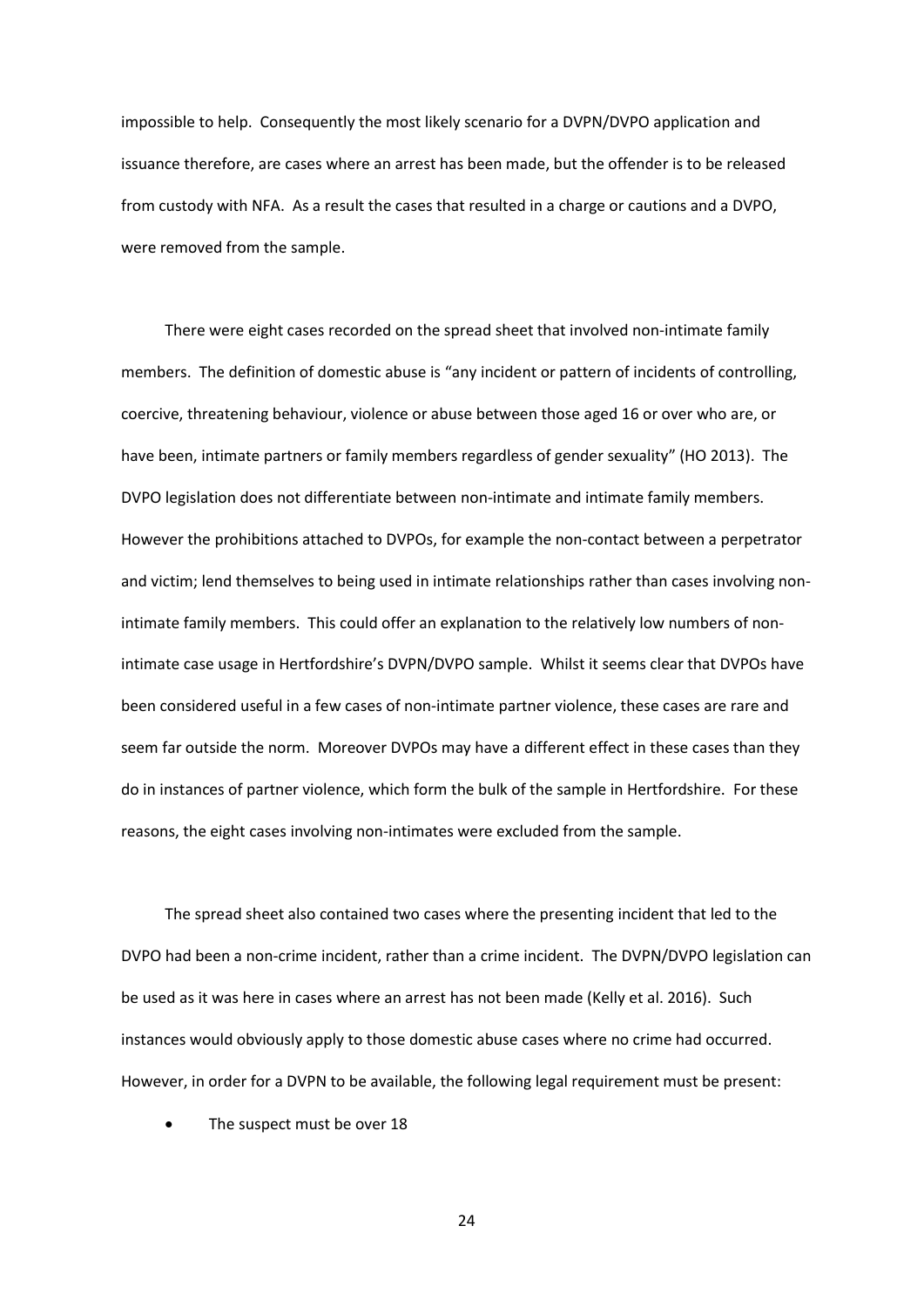- There must be reasonable grounds for believing that the suspect has been violent or threatened violence towards and associated person **and**
- The DVPN is necessary to protect the associated person from violence or threat of violence by the suspect (COP 2016).

There is no current definition of 'violence' in any of the HO guidance or in the Crime and Security Act (2010) that the DVPO legislation originated from. However, it would be unlikely that any case where a suspect had been violent or threatened violence would not result in a criminal offence and a crime, rather than a non-crime. Therefore an application for a DVPN/DVPO as a result of a non-crime domestic incident does not appear to be an appropriate use of the legislation. Moreover there are so few of these cases in Hertfordshire that it seemed prudent to assume that they would be quite different from criminal incidents, and to exclude the two non-crime cases from the data for the present study.

A small number of couples (also called 'dyads' in the literature) received multiple DVPOs in the study period. There were 19 DVPN/DVPO applications recorded on the spread sheet that involved ten couples, i.e. eight couples had two applications attributed to them each, while one couple had three applications. There is no limit to the number of applications that can be made against a domestic abuse offender. But as this research was concerned with criminal history prior to the issuance of the DVPO, the initial case concerning each couple that resulted in a DVPO application was retained, and the subsequent DVPOs that were issued to these couples subsequently were removed. There were two applications for domestic abuse incidents that involved two couples in same sex relationships, i.e. one application per couple. There were three cases where DVPOs were issued against female offenders in heterosexual relationships. Although these scenarios fulfil the criteria for a DVPN/DVPO application, they were so rare amongst Hertfordshire's DVPO data, that they presented anomalies that had the potential to make matching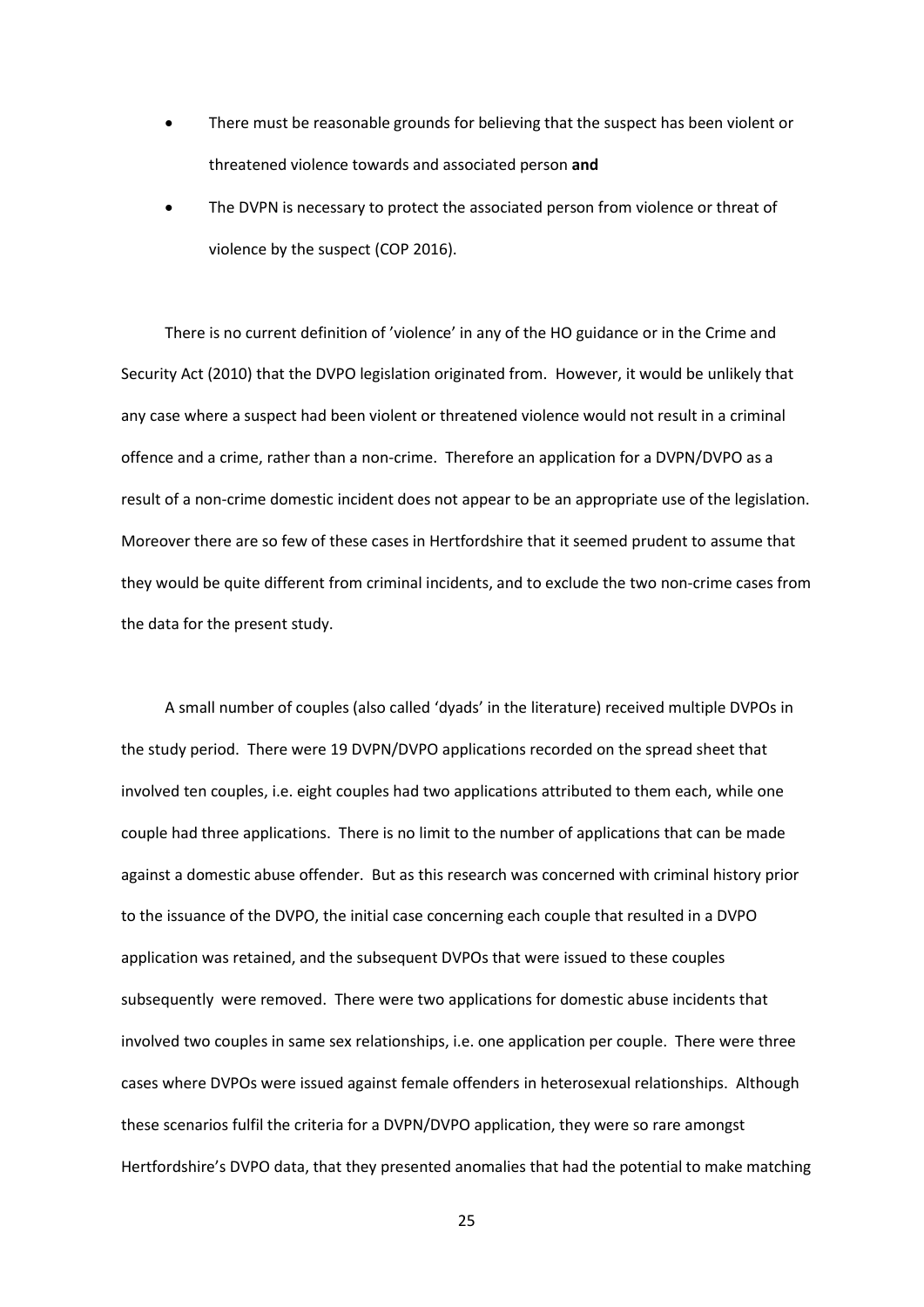difficult. As a result these cases were also excluded from the DVPO sample. Worryingly, there were six cases on the spread sheet that, on closer examination, revealed no DVPO had been issued. There was a variety of reasons for these errors, such as the applications were withdrawn before they were put before a Superintendent or they had not been authorised by a Superintendent or Magistrates' Court. There was also one case of domestic abuse that had been given a crime and a no crime number. There was one case where a DVPO had been issued but the date of the offence, i.e. when the 'violence' had occurred actually pre dated the legislation so this was also removed. All these cases were removed from the analysis.

As Table 1 (below) shows these removals shrunk the available sample dramatically, from 112 to just 74. Nevertheless, the circumstances around these cases were concerning enough that removal seemed the only acceptable option.

| <b>Table 1: DVPO Population With Case Extraction</b> |  |  |  |
|------------------------------------------------------|--|--|--|
|------------------------------------------------------|--|--|--|

| <b>DVPO Population</b>                                      | 112 cases              |
|-------------------------------------------------------------|------------------------|
| Remove 5 caution/charge cases                               | 107                    |
| Remove 8 non intimate cases                                 | 99                     |
| Retain only first incident from 9<br>repeat cases remove 11 | 88                     |
| Remove same 2 sex dyads, 3<br>female offenders              | 83                     |
| Remove 2 non-crime,                                         | 81                     |
| Remove 6 errors                                             | 75                     |
| Remove 1 crime that predated<br>legislation                 | n=74 cases DVPO sample |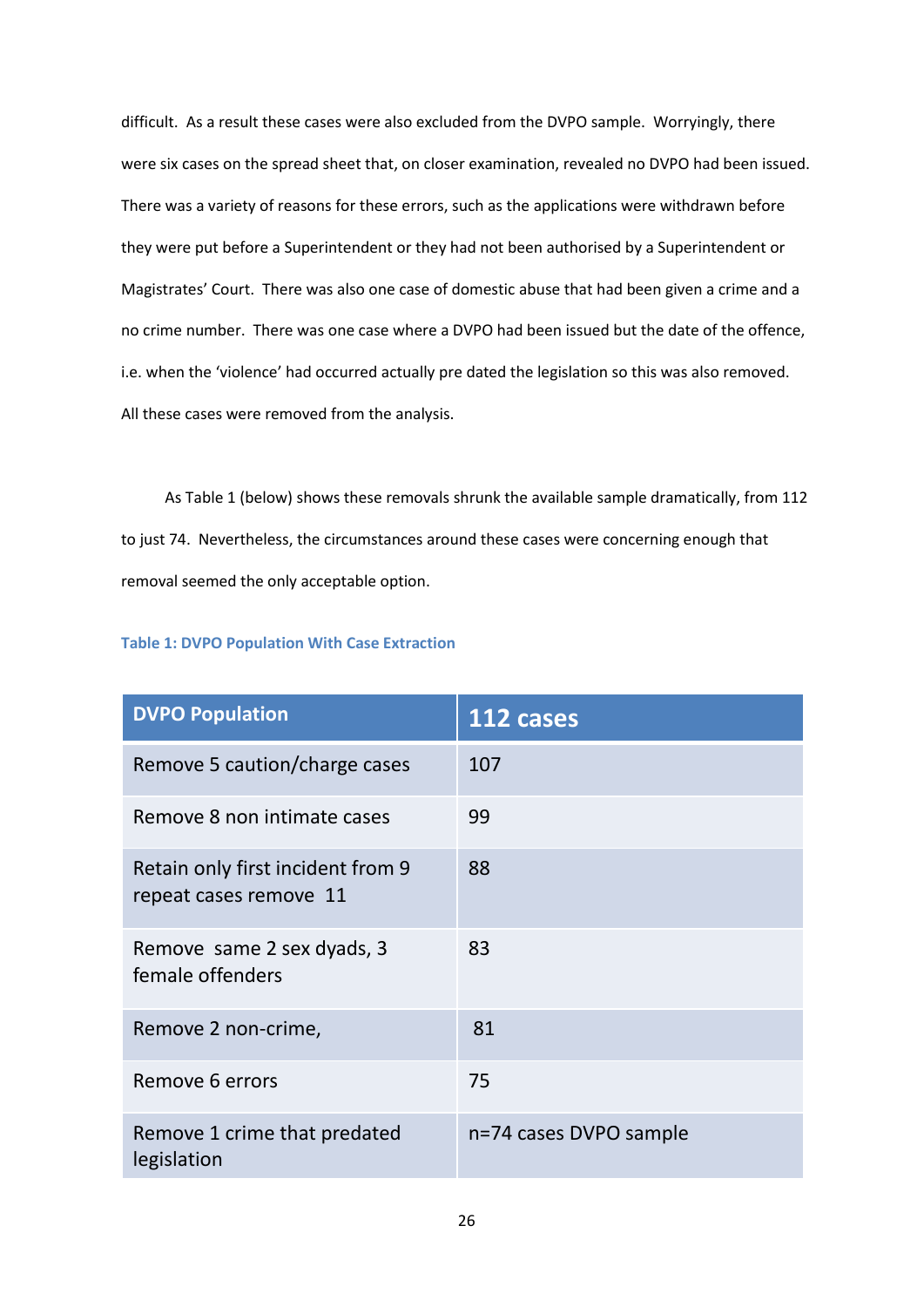#### **Matched non-DVPO cases**

The production of the non-DVPO sample for comparison, although essential for the validity of the research, was challenging. This was unsurprising, given the size of Hertfordshire's domestic abuse data. For example, a search of Hertfordshire's corporate system revealed that in the 2015/2016 policing year, the Constabulary recorded 17,789 domestic abuse incidents. This represented a 12.1% increase on the previous year. As this research required a detailed review of the cases in the non-DVPO comparison sample, it was clearly impractical to examine the full non-DVPO population. Moreover, a larger full population would also produce an almost artificially high level of statistical power for analyses, which is ultimately based on only a fraction of DVPO cases in the treatment group. Therefore, a further smaller comparison non DVPN/DVPO sample was required before meaningful comparisons, comments and conclusions could be drawn to address the research questions, and to gain an understanding of the journey taken to secure a DVPN/DVPO in Hertfordshire.

To establish a non-DVPO population, Constabulary in-house performance analysts, took the same characteristics that produced the cleansed DVPN/DVPO population (n=74) using the following eligibility rules:

- A domestic incident took place on or after 1st July 2014 to the 1<sup>st</sup> August 2016;
- The incident involved a DA crime (identifiable through CIS numbers);
- The incident involved an arrest or no arrest but an interview out of custody for a DA matter;
- The arrest resulted in a NFA disposal;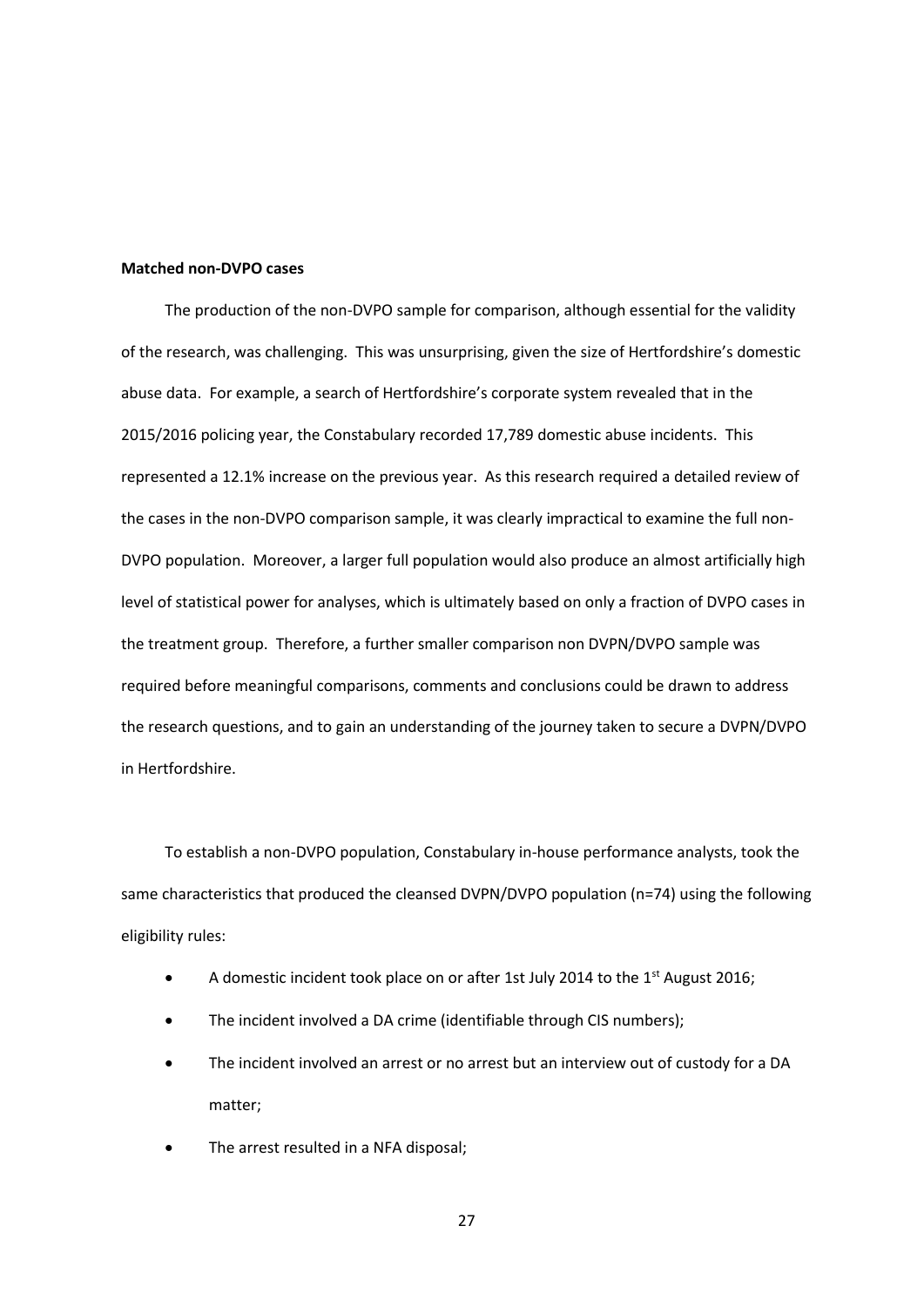- A single male offender was arrested;
- A single female victim was identified;
- The incident was not already in the DVPO sample (see overleaf for more detail);
- The offender and victim were intimate partners of one another.

They then applied these criteria to the non DVPN/DVPO population from Hertfordshire's CIS recorded domestic abuse cases to obtain a list of prospective cases for the non-DVPO sample. Several tools were used to extract the data i.e. CIS English Sentences, ibase and SQL Server Reporting Services (SSRS). The analysts then established the Home Office Crime Recording Codes of the presenting offence. The importance of the HO codes and their role in the measure of harm and the case matching process will be discussed later in this chapter.

Despite the application of these eligibility criteria, the non-DVPO comparison sample produced an unwieldy total of 2,656 domestic abuse crimes available for potential matching. It was therefore necessary to reduce the sample further. This reduction was achieved by matching incidents of domestic abuse in the identified non-DVPO sample (n=2,656) against (n=74) cases in the DVPO sample. This methodology shared similarities with the HO evaluation (Kelly et al. 2013), but rather than matching on levels of risk which is a subjective measure, this research matching process was achieved through a combination of the application of CHI and date matching which will be explained in greater detail subsequently.

Each Constabulary uses a unique identifiable crime recording number, this number enables them to locally measure performance, manage risk and allocate resources. However, the differences in each Constabulary's recording systems/methods make comparisons between forces and nationally monitoring of crime difficult. In 2002, the HO introduced HO Counting Rules (which encompasses National Crime Recording Standards (NCRS)) to provide a national standard for the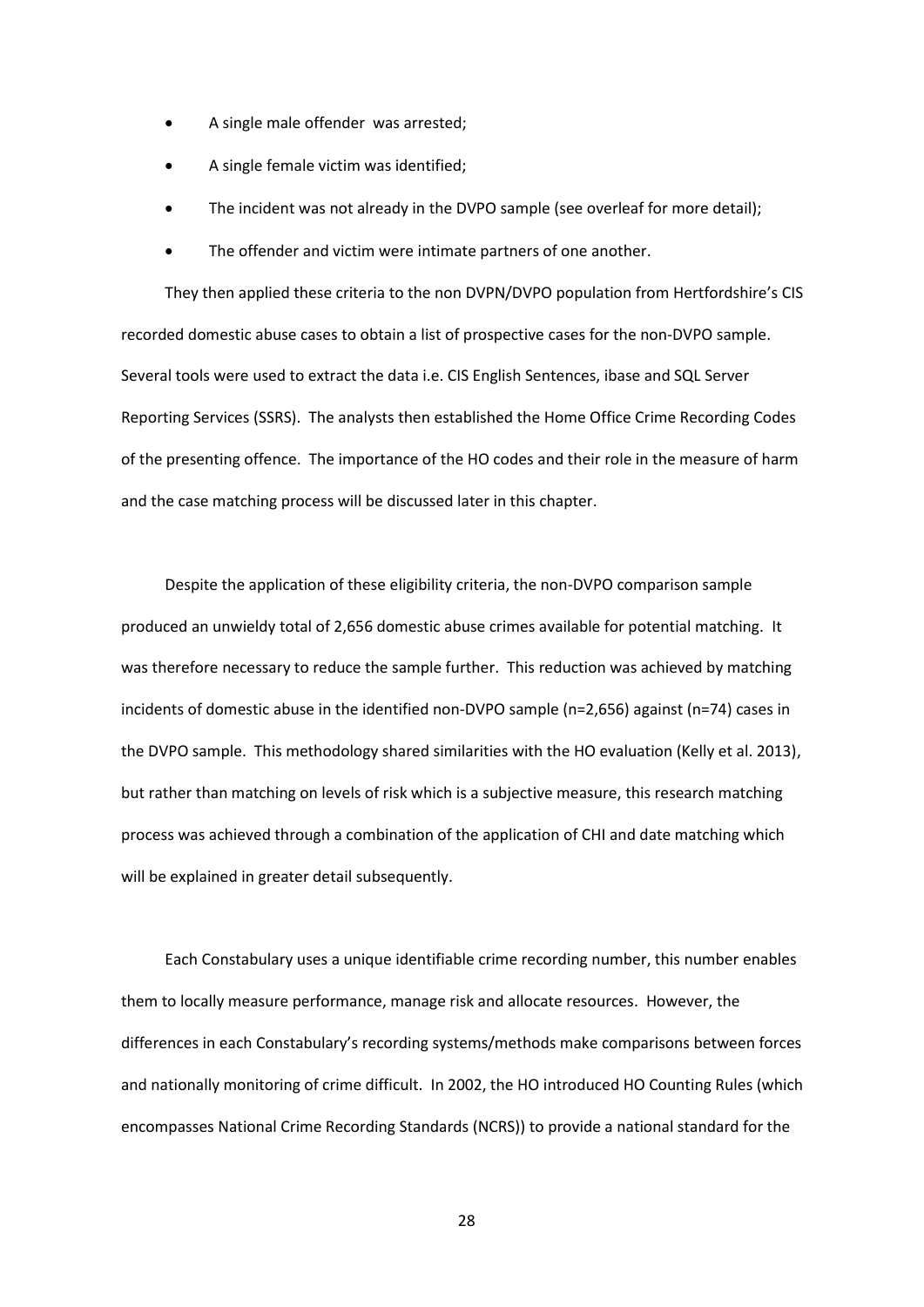recording and counting of 'notifiable' offences and provide greater victim consistency recorded by police forces in England and Wales.

At stated previously, the analysts identified the HO code for each presenting domestic abuse offence on the non-DVPO sample (and the DVPO sample too) and used it to identify the associated crime harm value. It is important to note that when the data presented itself for the research initially, the prior criminal history was measured by applying the crime harm value to a single incident i.e. the incident that either led to the issuance of the DVPO or the matched non-DVPO incident. There were cases in both samples where the HO code could not be matched exactly to the CHI, so the closest crime harm value was selected. For example, there were two crimes recorded with HO codes 195/41 and 196/07, but an exact crime harm value for these crimes could not be found. These crimes were incidents involving the communication of malicious data, and, as these offences shared similarities with other communications offences, the same crime harm value of one day was applied. This subjective decision making was far from ideal, but for the purpose of this research, the methodology was considered the most appropriate alternative.

The CHI was applied to all the DVPO and non-DVPO cases, with the intention of matching the cases that shared the same or the closest CHI values. However, additional criteria such as the date the crime was reported, was applied to the non-DVPO sample to enhance the matching. This enabled the non-DVPO cases to be further analysed to establish those cases which occurred within +/- seven days against each DVPO case. Database software was then used to identify, match and then rank the non-DVPO cases (n=2,656) with the exact crime harm value and the closest reported date, to the DVPO sample. The matches were ranked to show whether the match was the first, second, third or fourth choice. The closest two suggested matched crimes from the non-DVPO sample were then manually selected as a match for the DVPO sample, providing a non-DVPO sample (n=148).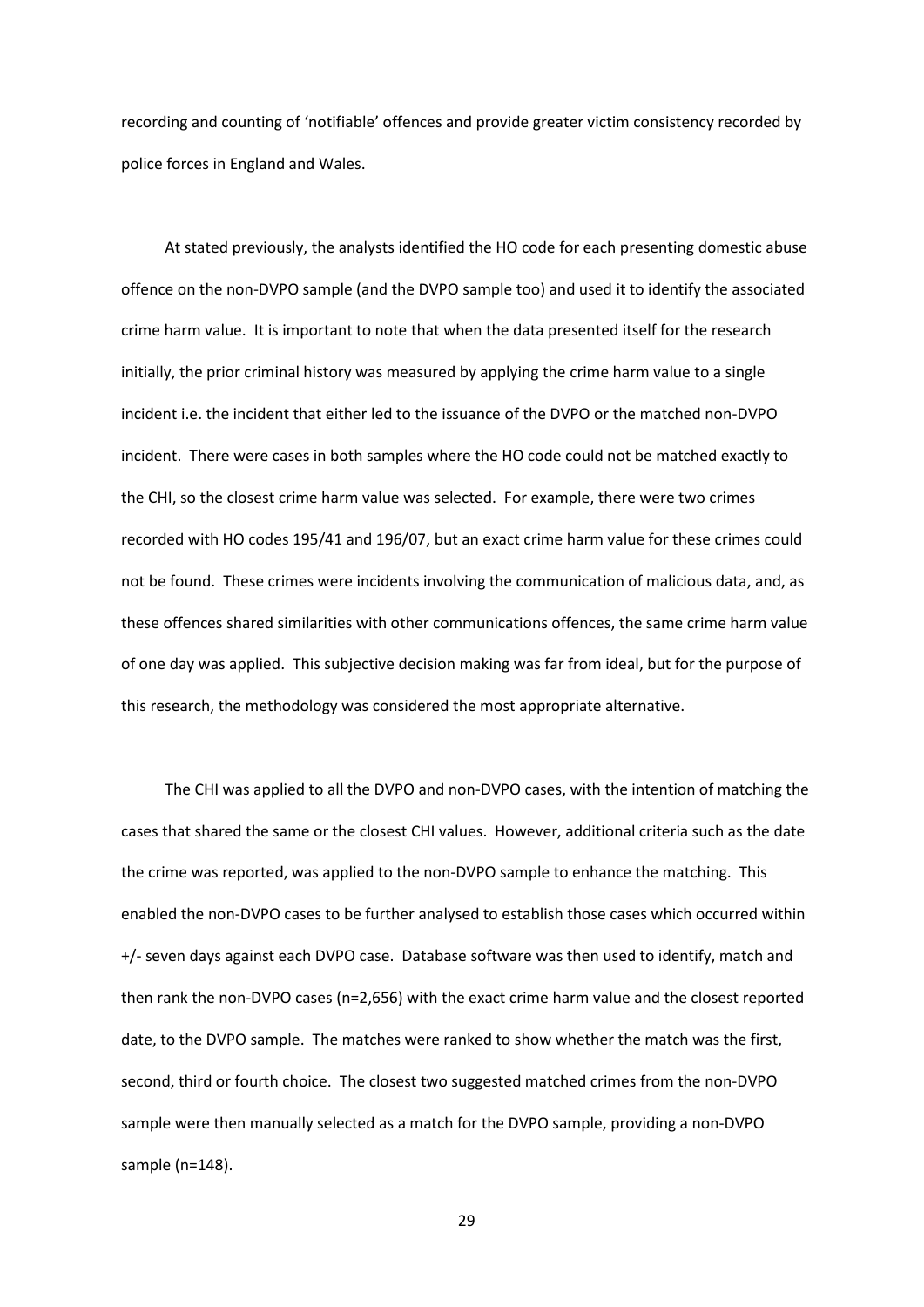As well as incident level exclusion the matching exercise also involved offender level exclusion. This meant that if an offender had ever been served with a DVPO, he could not then appear in the non-DVPO sample. Furthermore each non-DVPO offender was only allowed to appear once in the sample. In other words if a non-DVPO case was matched to one DVPO case, it could not also be matched to a second (or third, fourth, etc.) DVPO case. If two DVPOs both matched to the same non DVPO then the one with the best match retained the non DVPO case, while the other case had to move on to the next-highest ranked non DVPO match.

Once the DVPO sample (n=74) and the non-DVPO sample (n=148) were established, the crime harm values of the offenders from both samples were then analysed, to establish if the offenders showed any differences in their prior criminal history. Due to issues of data extraction it was not possible to separate the domestic abuse offending from other sorts of illegal conduct so all prior offending was captured and examined. This potentially included domestic offending with other partners. The results of the matching can be found in the next chapter.

The two samples were matched using only the amount of crime harm which occurred during the presenting incident, and did not include each offender's full prior criminal history. In order to answer the question regarding prior harm in totality, a lengthier period of prior harm needed examining. One way of doing this would have been to examine the total prior harm of all non-DVPO offenders, up to and including the date of DVPO issuance or the date of the domestic abuse offence that resulted in NFA and no DVPO, prior to any matching exercise. The crime harm value would then be applied to all offences and the same matching exercise would be undertaken. The non-DVPO sample would then be secured by matching total prior harm. Given the amount of Hertfordshire's domestic abuse data however, this method would have been impracticable. As an alternative, analysts secured the prior offending of both the DVPO sample and non-DVPO sample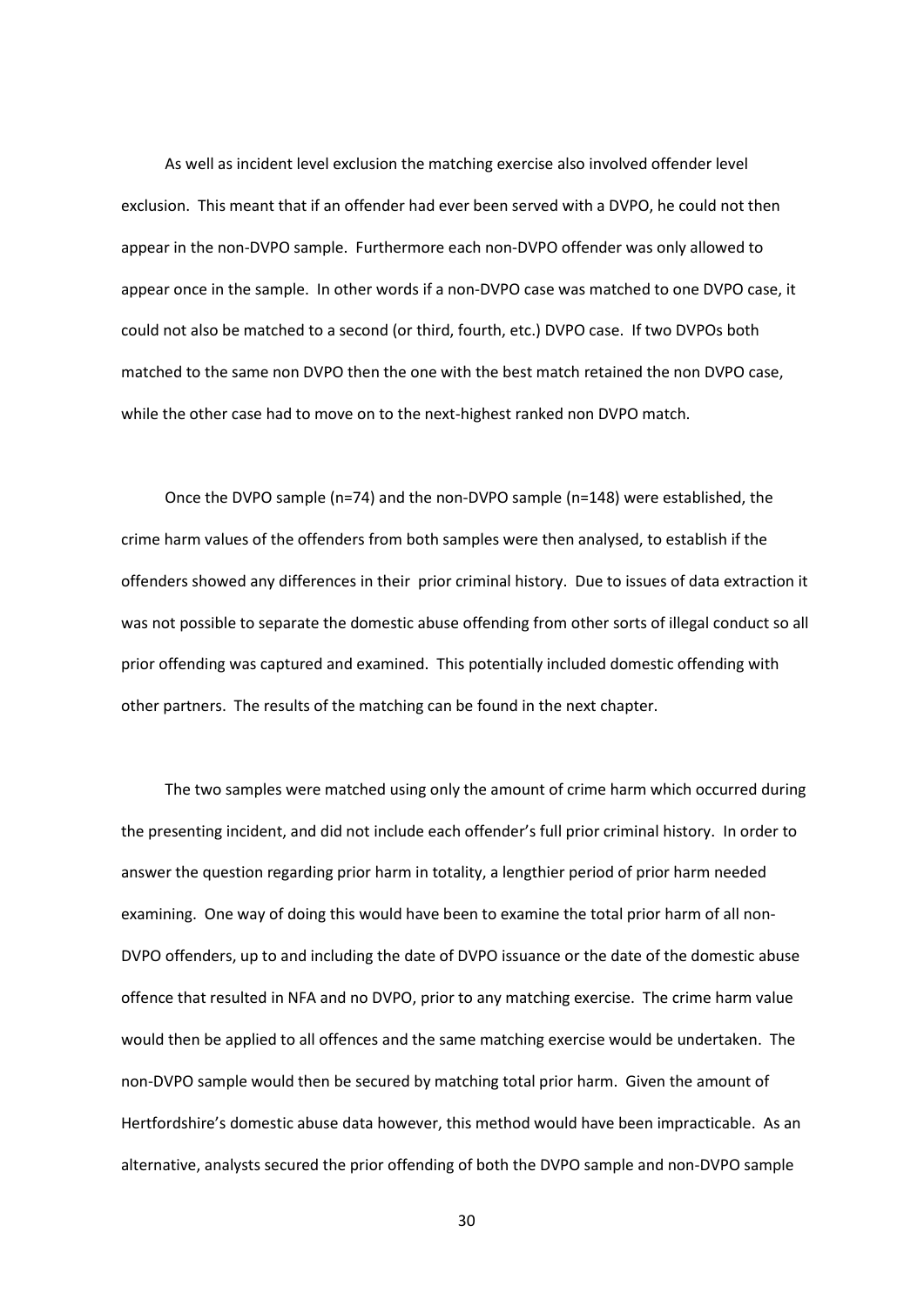after matching was completed, from the DVPO date and matched non-DVPO date back to  $1<sup>st</sup>$ January 2012. The crime harm value was then applied to all the HO codes of the prior offences. This was a sufficient time period to gain a retrospective sense of total recent prior harm from the two samples.

As this research also encompassed a prospective descriptive element, the performance analysts also secured arrest data from offenders from the DVPO and non-DVPO sample, post DVPO issuance or matched incident date. This data was used to analyse and establish any differences in reoffending between the two samples. All offenders were initially monitored for a period of 28 days. The 28 day period, while clearly quite brief and providing only limited statistical power, encompassed the statutory enforcement period of the DVPOs. This was useful as it allowed a close examination of whether the DVPOs evidenced a "Sword of Damocles" effect (Sherman 2011, 2012). In addition, the offenders were monitored for a further nine, twelve and eighteen months and data on any reoffending was secured to establish if there was a deterrent over a longer period of time. This wider monitoring period also involved the application of crime harm values to the HO codes of their offending. This use of the crime harm enabled the prevalence, frequency and harm of the offending within the two samples to be established.

# **Statistical Analysis**

The main analysis was conducted to establish whether there was a difference in prior criminal history and the prevalence, frequency and harm in offenders issued with a DVPO compared to the matched sample of similar offenders which did not involve a DVPO. The principle test used in this analysis was a two tailed independent sample tail t-tests. This was conducted using the Microsoft Excel software application. The difference in effect size was also quoted using Cohen D.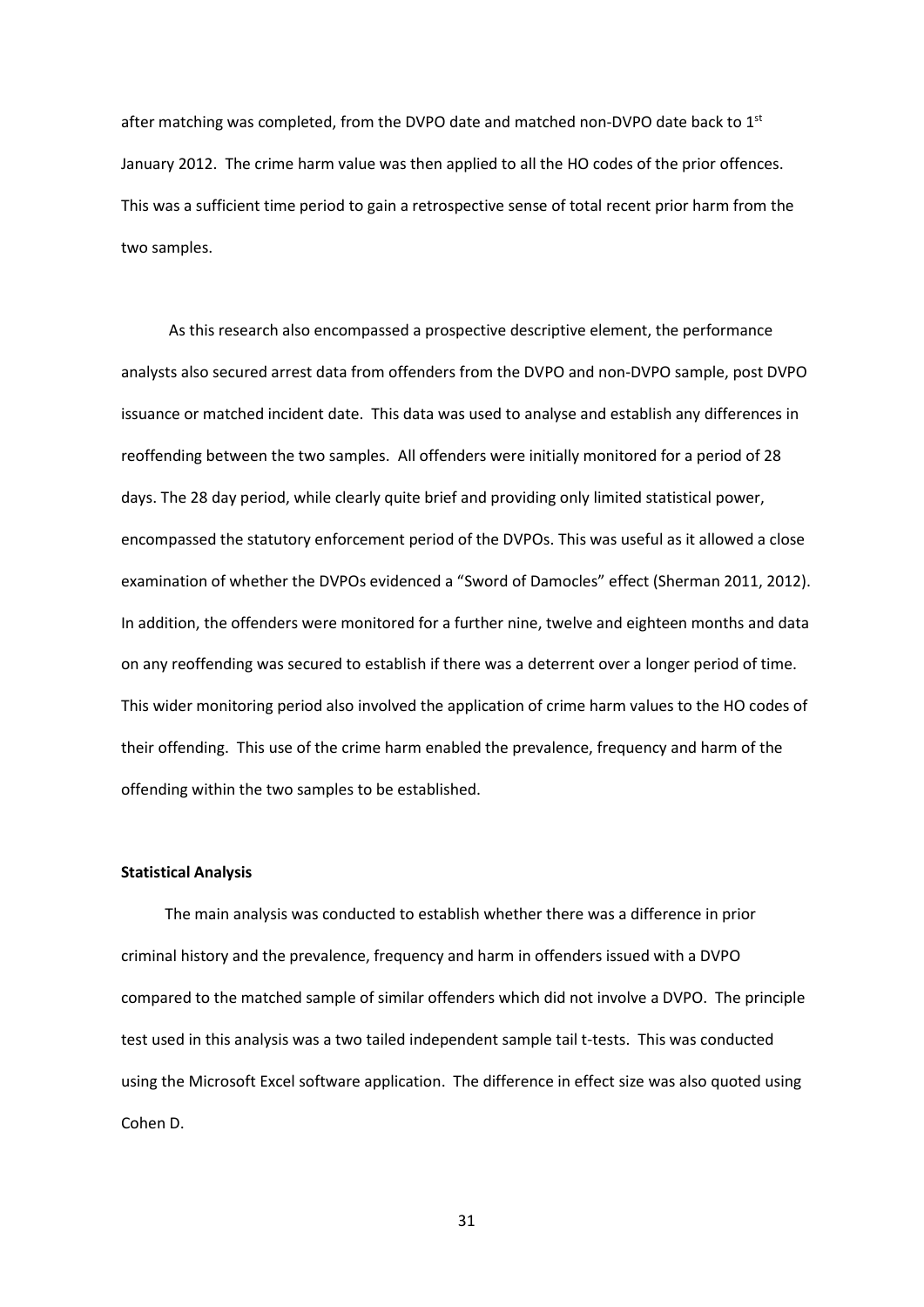### **Type of Offending**

The principle limitations of this methodology was the measurement of offending. Due to issues in Hertfordshire data quality and extraction, it was not possible in this research to separate the non-domestic abuse offending from the DVPO and non-DVPO samples for the analysis. As a result, this research has had to adapt and consider all offending, not just domestic abuse related offences. The majority of studies on the efficacy of protection orders that were discussed in the Chapter 2 - Literature Review use reoffending against the same victim, as a measure of the effectiveness of protection orders (Benitez 2010). However this research examined reoffending in its broadest sense and although different victims will be captured, revictimisation to specific victims in Hertfordshire cannot be drawn out.

### **Summary**

This chapter has demonstrated that the process to produce the cleansed DVPO sample and the matched non-DVPO sample was extremely challenging. Not only did such close scrutiny and cleansing ensure the data was accurate, and it enabled analysis to establish if the orders were applied to cases that merited their use, allowing research Question 1 to be addressed. It also enabled mandatory characteristics to be identified, which were then used to establish the comparison sample of Hertfordshire's non DVPN/DVPO population to address the remaining research questions. The results and analysis of which can be seen in the next chapter.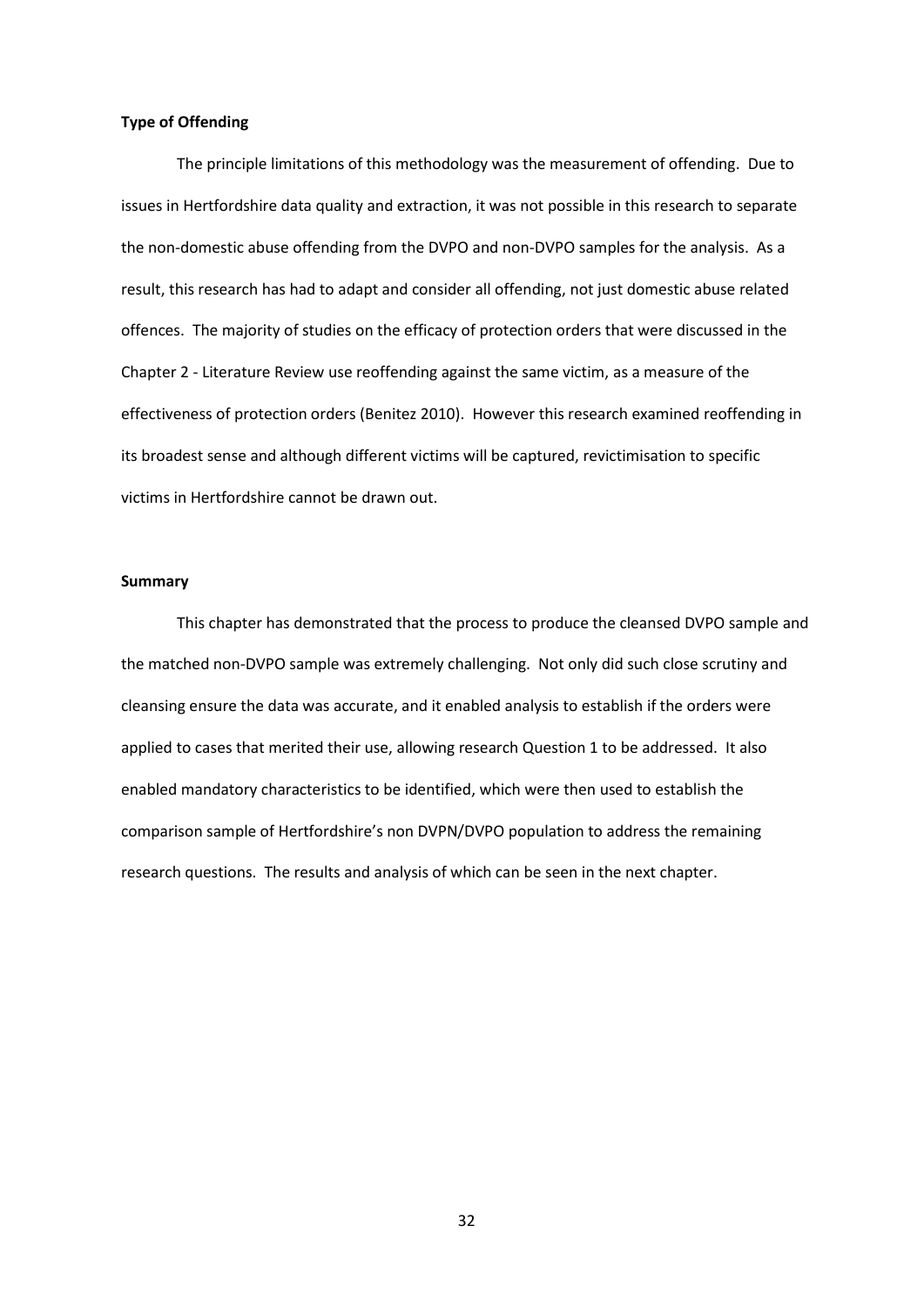#### **Chapter 4 - Results**

# **Introduction**

This research began with the hypothesis that the national DVPN/DVPO policy was not being implemented appropriately in Hertfordshire Constabulary. It was also hypothesized that offenders in the cases where a DVPO had been issued would have a different prior criminal history when compared to a sample of similar cases in which a DVPO had not been issued. Moreover, it was anticipated, given the national introduction of the DVPN/DVPO following an evaluated Home Office pilot, (Kelly et al.2013) that the issuance of DVPOs would have a different and positive impact on the subsequent prevalence, frequency and harm of domestic abuse. This research would then provide Hertfordshire with an evidence base for the continuance of DVPOs as a domestic abuse crime prevention/reduction tool.

### **Hertfordshire Constabulary's Use of DVPOs**

In order to effectively analyse whether the national DVPN/DVPO policy has been implemented correctly in Hertfordshire and address Research Question 1, it is helpful to reconsider the DVPO data issues that were highlighted previously in the methodology. There were specific issues that resulted in 34% of Hertfordshire's DVPO cases being declared ineligible for research and removed from the sample, leaving a cleansed sample of just 74.

One can disregard the 24 cases that fell within the DVPO application criteria, but were removed to maintain homogeneity in the DVPO sample (i.e. the non-intimate cases, the repeat cases, the cases involving same sex couples and those offences involving female offenders). Then the remaining 14 cases that were also removed (i.e. the cautions, charge, non-crimes and errors) evidences Hertfordshire's inability to implement the DVPN/DVPO policy appropriately. These 14 cases make up 12.5% of Hertfordshire's DVPO cases, which is a considerable case loss and is all the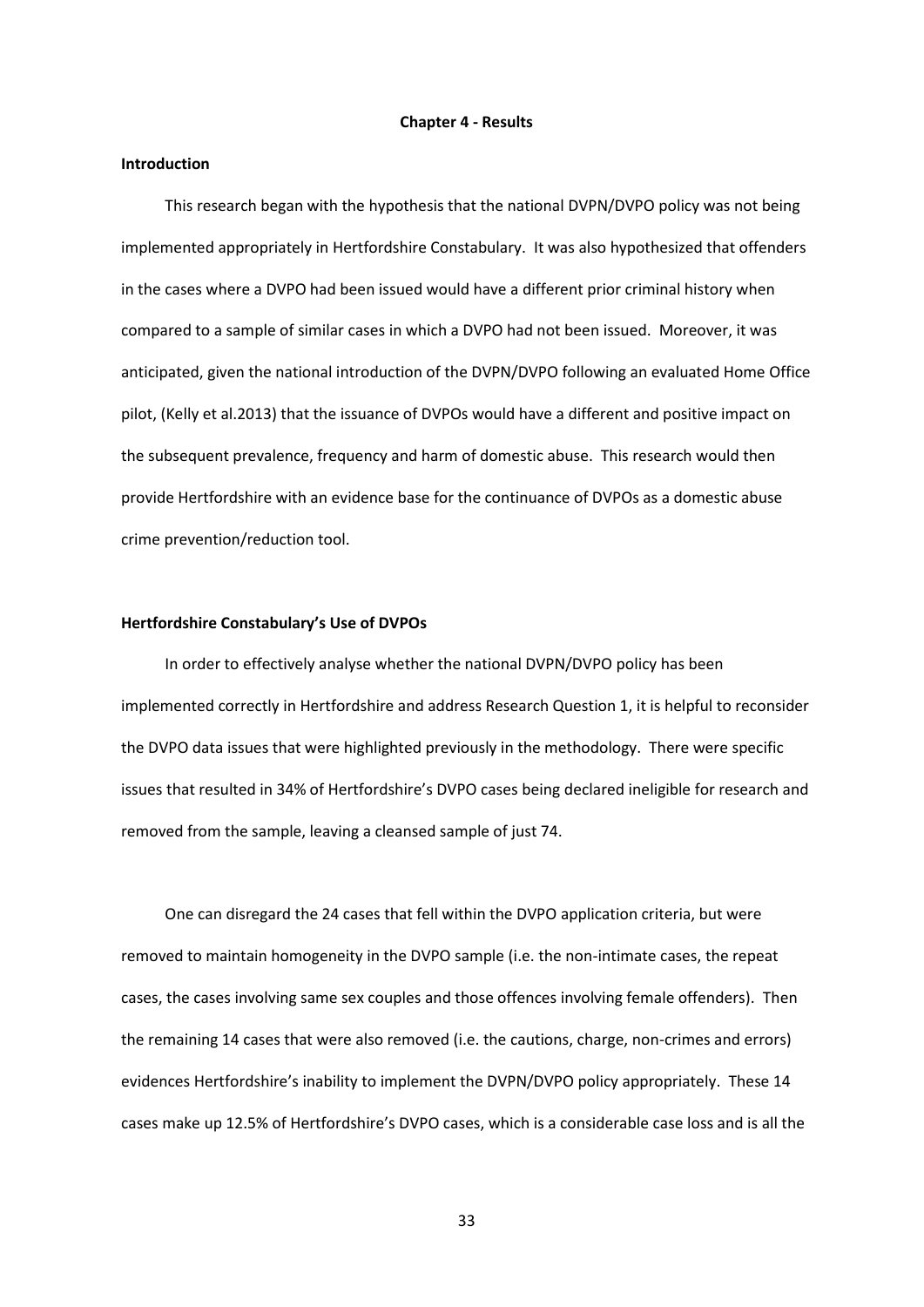more striking when one considers, in the very small numbers of cases they were employed, they were used incorrectly in one out of every eight times.

As discussed in the previous methodology chapter, the matched non-DVPO sample (n=148) was produced from a wider pool of potential matched domestic abuse cases (n=2,656). These matched cases all shared the same characteristics of the DVPO sample (n=74), with the only exception being that they had not received a DVPO. This poses the question why the rest of these thousands of potential cases were handled without the use of DVPOs. The vast majority of DVPOs seem to have been used appropriately. However, a sizeable minority were used for cases which run contrary to national guidance and (even more importantly, DVPOs were used in such a small number of cases that thousands of potential uses of this tool were never acted upon. Table 2 (below) illustrates Hertfordshire's DVPO usage.



**Table 2: Hertfordshire Constabulary's DVPO usage 1st July 2014 - 1 st August 2016**

The population of similar domestic abuse cases were produced by identifying cases that were similar to, and met the same criteria, as the 74 cases of the DVPO sample. This screening meant that there were 2,730 total cases during the research period which matched this narrow set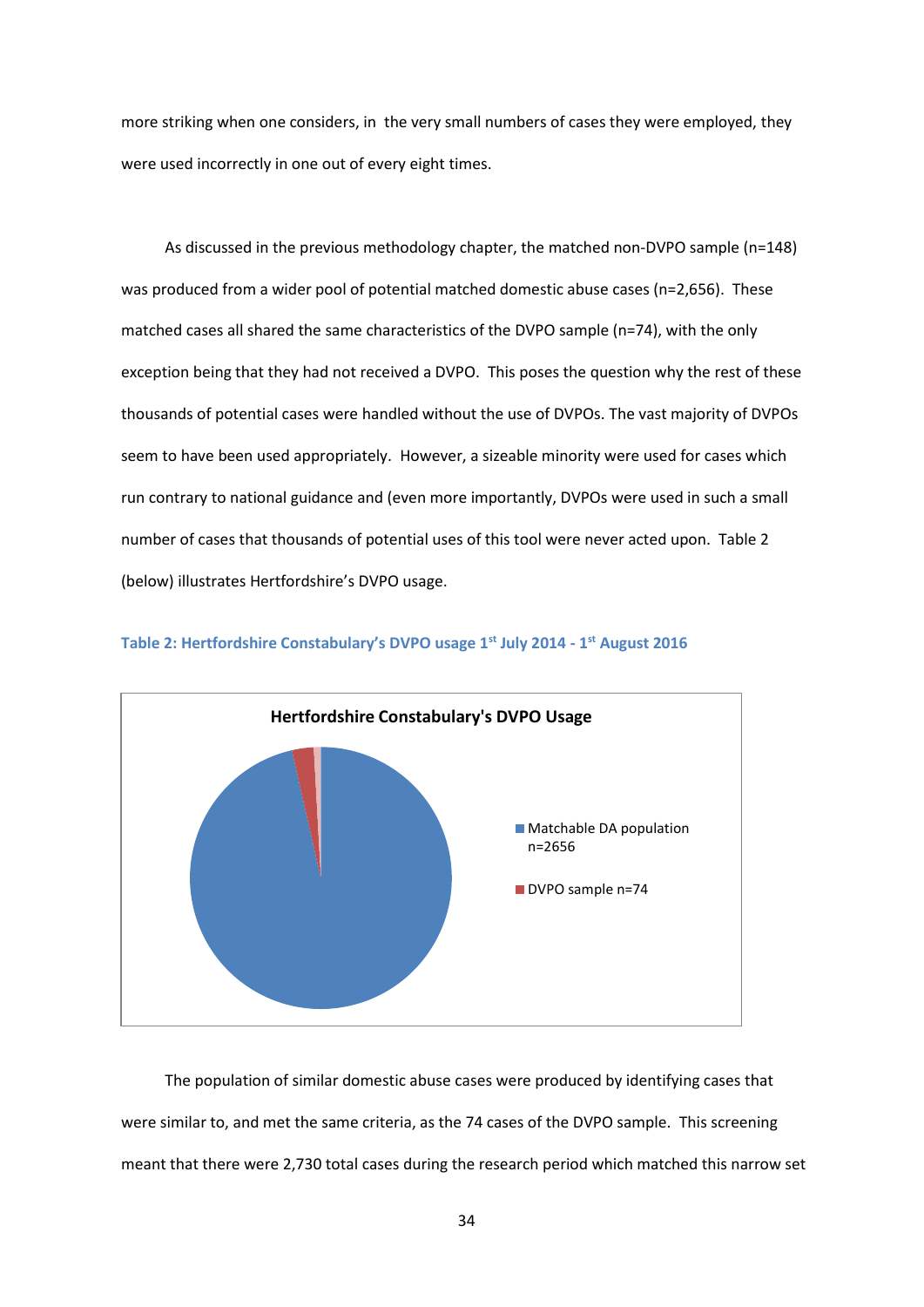of criteria. All of them, based on what we can tell, should have been eligible to receive a DVPO, and yet only 74 (2.7%) of them did.

Hertfordshire Constabulary's use of DVPOs can be contrasted with the numbers of DVPOs secured by the three pilot forces of Greater Manchester, Wiltshire and West Mercia during the Home Office 15 month pilot as demonstrated in figure 1 (below). This research into Hertfordshire's DVPO use does not have access to the data behind the three forces DVPOs, and therefore assumes that their data reflects the total numbers of orders obtained, and not just the total number of ones which were issued correctly. Therefore any comparison of Hertfordshire's DVPO use with the three forces is against Hertfordshire's total number of DVPO (n=112) and not the sub sample (n=74). It is also important to highlight, in figure 1, the fact Hertfordshire's data covers a time span of just over 25 months compared to the 15 months of the HO pilot.



### **Figure 1: DVPO Usage per 1m Population**

Figure 1 (above) demonstrates the compared the mean monthly use of DVPOs. The data was adjusted by the number of months used to produce the accounts (15 for the pilot forces and 25 for Hertfordshire) and it also took into account population data from each police force area. Data from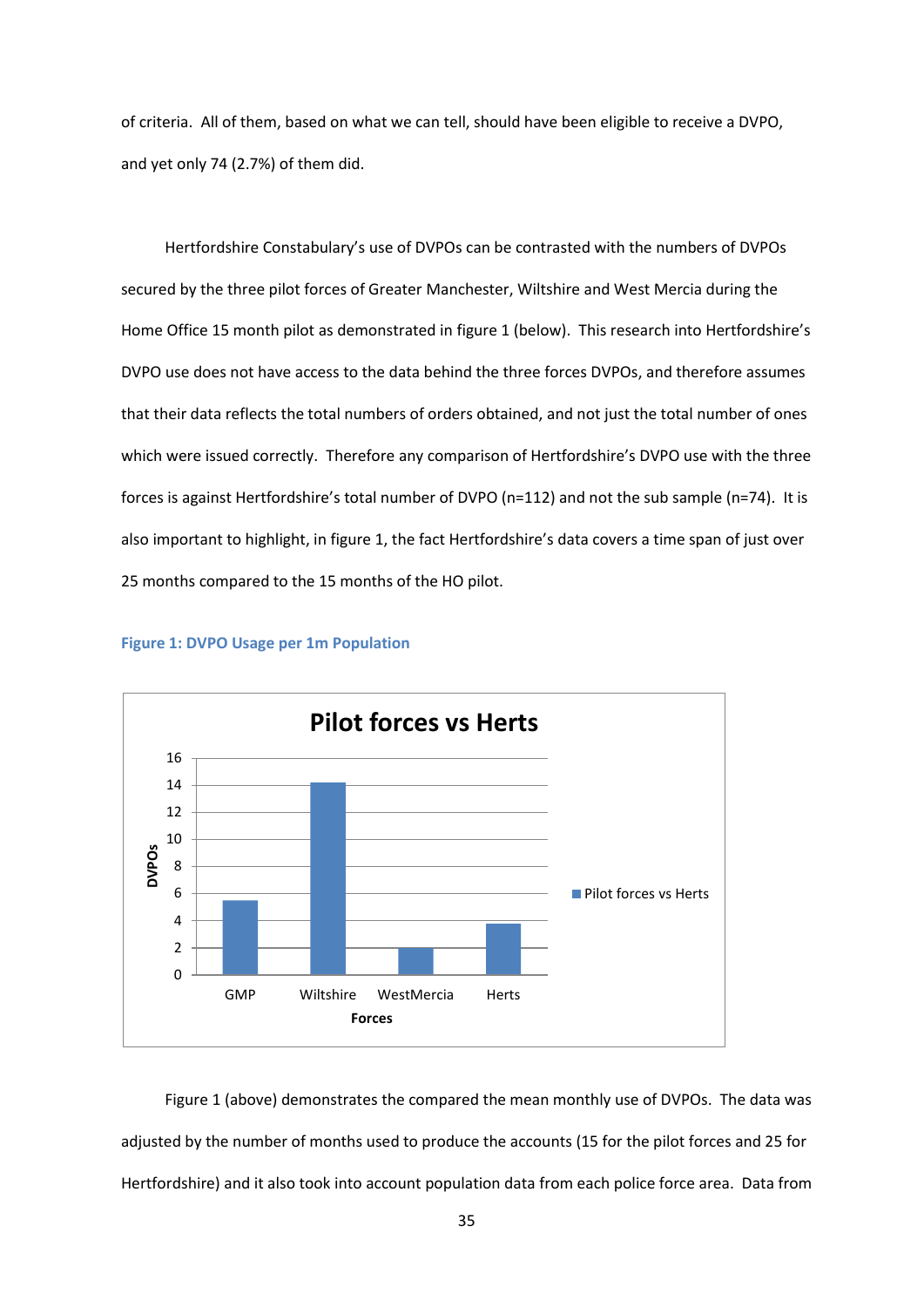the Office of National Statistics (ONS) report that GMP have a 2,756,200 population, Wiltshire a 703,300 population, West Mercia a 703,300 population and Hertfordshire a 1,166,300 population (ONS 2016). This produced a monthly rate of DVPO use per 1m of population, of 5.5 for GMP, 14.2 for Wiltshire, 2.0 for Mercia and 3.8 for Hertfordshire. Whilst Hertfordshire use of DVPOs is lower than GMP, it is not an outlier. West Mercia, by contrast, is very low at just 2.0 DVPOs per month per 1m of population. However West Mercia were also just getting started with DVPOs well before the national rollout. Whilst the numbers indicate West Mercia may not have implemented the policy as well, they may now be doing much better now that they have more experience and the policy has become national.

## **Prior Criminal History**

The results will now move on to consider Question 2 and attempt to establish if there is any difference in prior criminal history between the DVPO sample and the matched, non-DVPO sample. As discussed in the methodology, the starting point of the period of the research that encapsulates prior offending was  $1<sup>st</sup>$  January 2012. For the DVPO sample, the finish cut off point for prior arrests was the date of the offence for which they were arrested and received a DVPO. For the non-DVPO sample, the finish cut-off point was the date on which the offence they were arrested for (that resulted in them not receiving a DVPO) was reported. For ease of presentation this date will be referred to as the non-DVPO date.

In its examination of the prior criminal history between the DVPO sample and the non-DVPO sample, this research firstly considered the harm that could be established from the offence for which the offenders in both samples were arrested. For ease of presentation this data will be referred to as the presenting offence. This was important as this crime harm was a key matching value that was used to create the non-DVPO group. If the matching process worked as anticipated then the two groups should be exactly alike in terms of their presenting crime.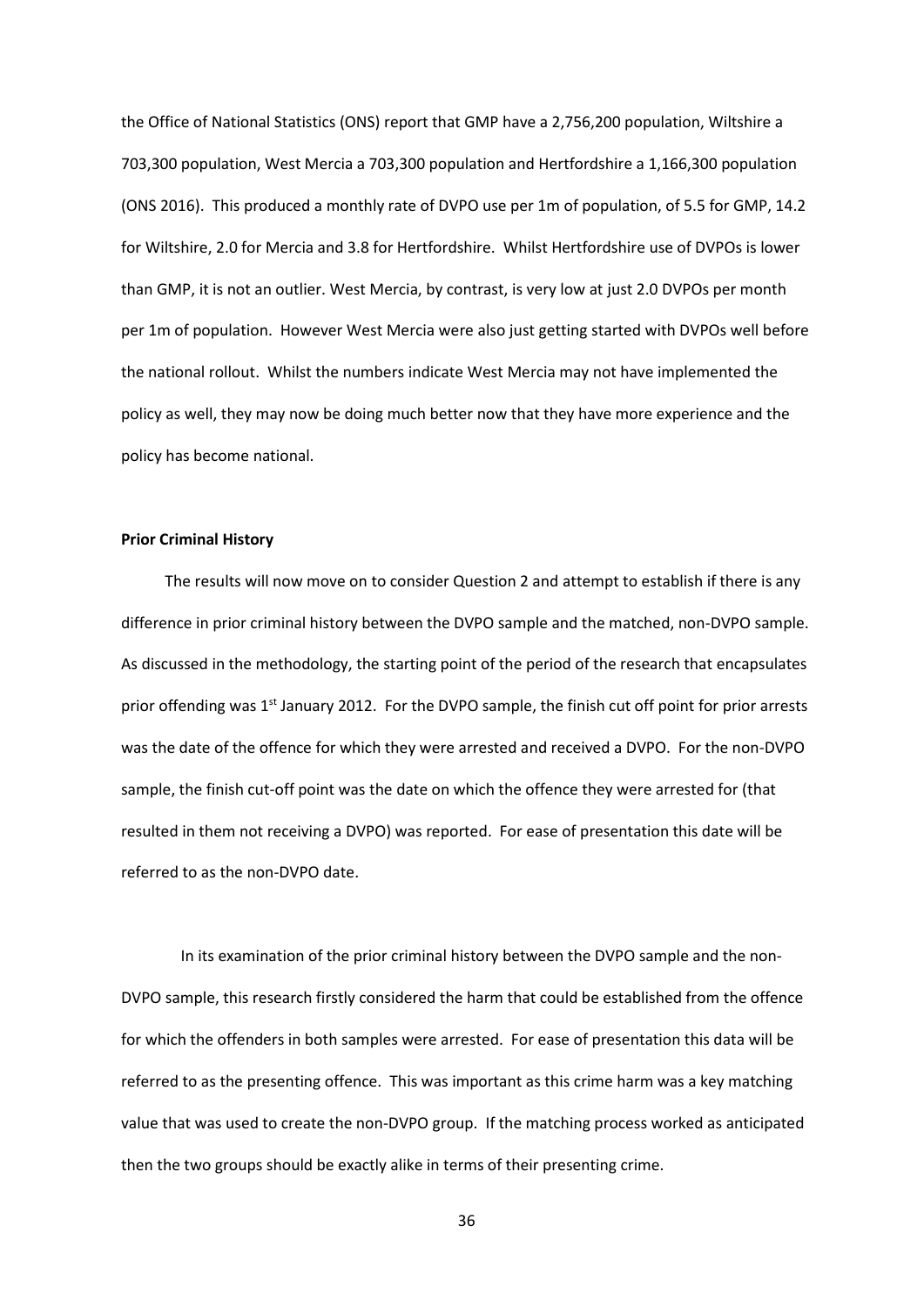

#### **Figure 2: Crime Harm of DVPO and Non-DVPO Presenting Offence**

In the same way that this research used the Cambridge CHI (Sherman et al. 2014) in the matching process, the CHI was applied to the HO codes of the presenting crimes from both samples to establish if there was any difference in presenting harm. Figure 2 (above) demonstrates the mean crime harm of the presenting offence in both groups, in comparison to the crime harm of the matched domestic abuse (DA) criteria group. The presenting offence is the offence which resulted in an NFA and DVPO for the DVPO group or a NFA (and no DVPO) for the non-DVPO group. The results highlight the difference between the crime harm of the DVPO sample, when compared to the non-DVPO sample. An independent sample t-test confirms the difference is not statistically significant, (*p=*0.961) and the effect size is small, (d=0.062). Figure 2 (above) also clearly shows if the matching process had not been undertaken in this way, then the difference in the crime harm of the two groups would be even greater.

The analysis moved on to consider the volume of prior offences in the two groups and revealed that the offenders in DVPO sample had a mean of 4.040 prior arrests in the period leading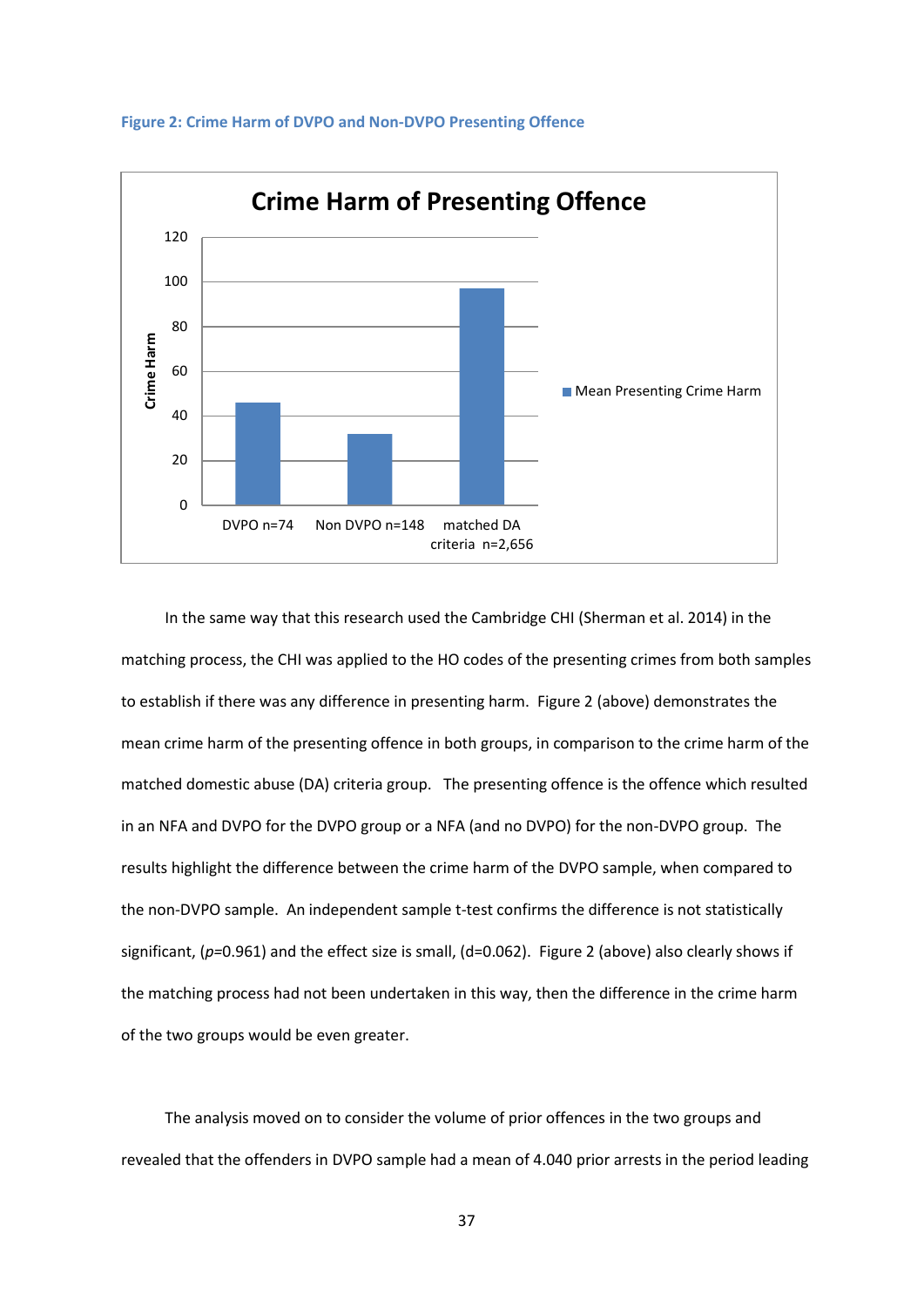up to a DVPO being issued. The offenders in the matched non-DVPO sample had a mean of 1.972 prior arrests in the period leading up to the matched incident selected for this research. Figure 3 (below) shows the difference in the mean number of prior offences. Given the slight difference in prior arrests, in comparison to the large difference in sample sizes, the data was further analysed using an independent sample t-test. The analysis showed that the difference was statistically significant (*p=*0.001) and the effect size was medium (d=0.522).





Given the statistical significance in the difference of the prior offending, the data was further analysed to establish if there were the presence of the so called "Power Few" (Sherman, 2007), in the samples (in particular the DVPO as they had the greater volume of prior offences), and whether it is this group of prolific offenders are responsible for the majority of the prior offending. The results can be seen in figure 4 (overleaf).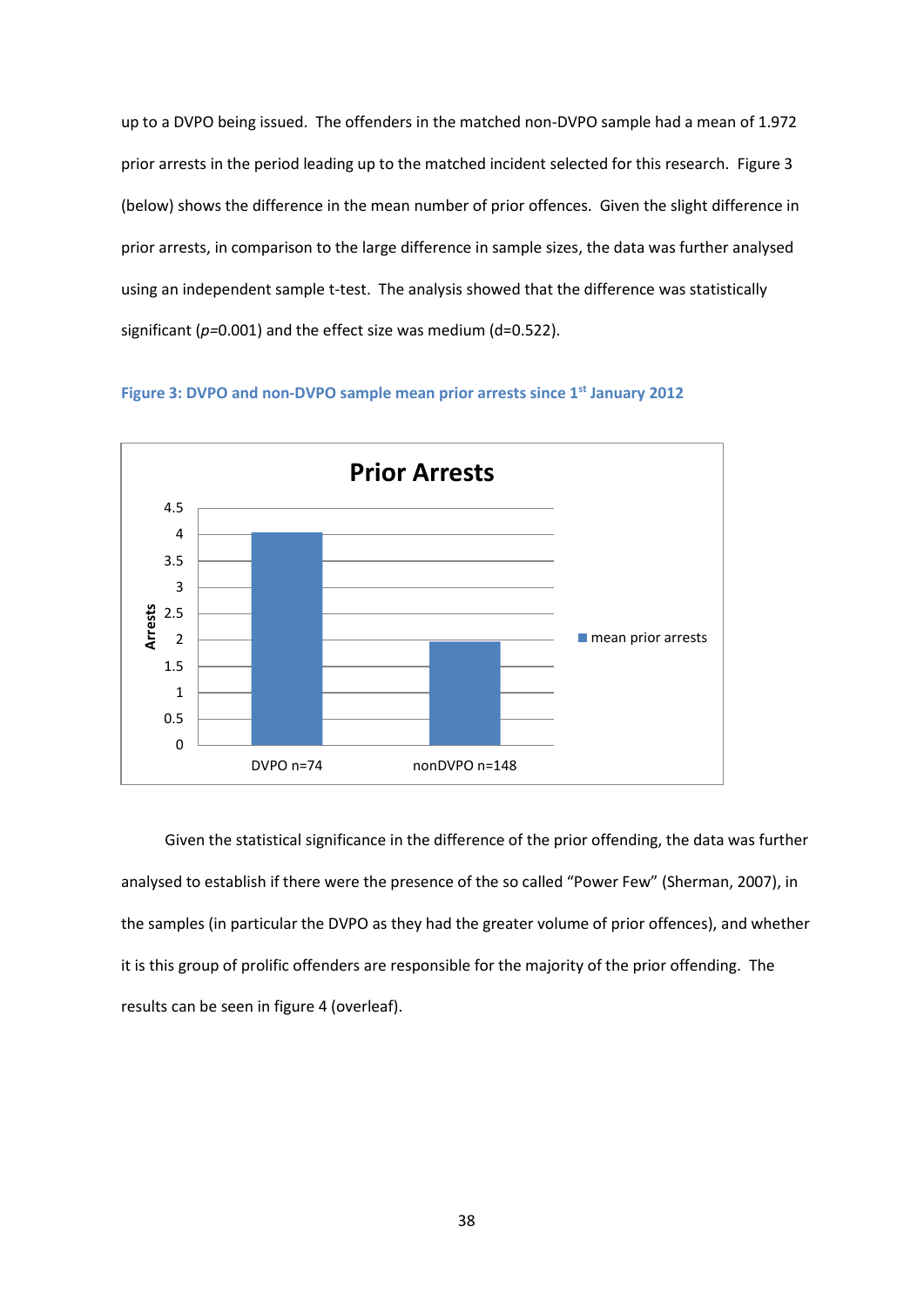

**Figure 4: "Power Few" Offending within DVPO and non-DVPO sample**

The Pareto analysis at figure 4 indicates the presence of a "Power Few" group of offenders (Sherman 2007); however these offenders can be found in both samples. As figure 4 shows, in the DVPO group 37.8% of the offenders committed 83% of the total prior offences. In the non-DVPO group 25.7% of the offenders committed 80% of the prior offences. This analysis also indicates that the offenders in the non-DVPO group had a slightly higher disproportionality in the distribution of their prior offences. Although the non-DVPO group committed far fewer prior offences more of these offences were accounted for by a smaller minority of the offenders than was true for the DVPO group.

On the opposite end of the spectrum to the "Power Few" offenders, the analysis also considered whether there was a difference in the number of offenders in either sample who had a complete absence of prior offending. In the DVPO sample 21.6% of the offenders had zero prior arrests (in Hertfordshire) from January 2012 to the date of their DVPO issuance. In the non-DVPO sample 48.6% of the offenders had zero priors. This analysis is captured in figure 5 (overleaf), which highlights the prevalence of offending between the two groups.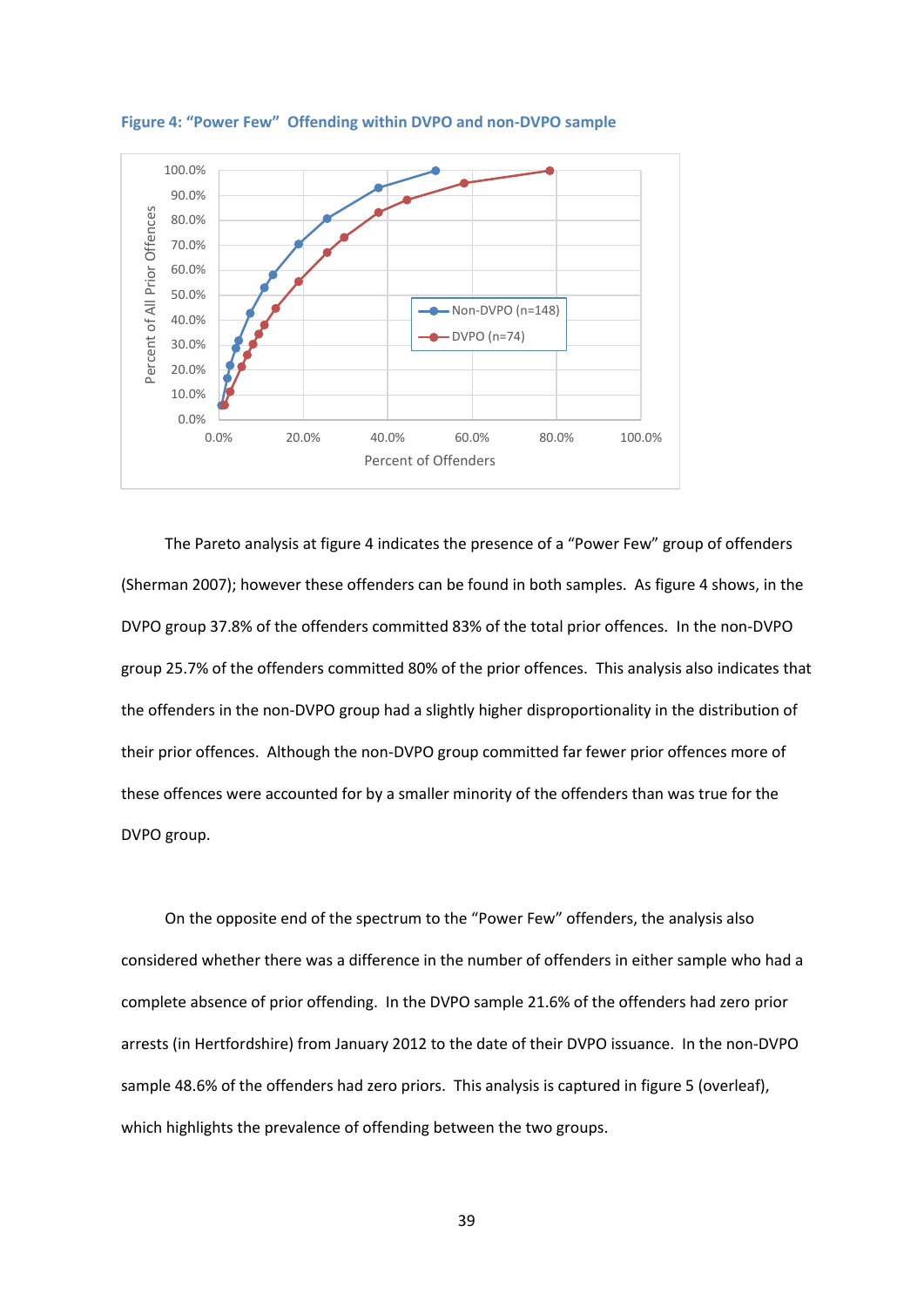#### **Figure 5: Prevalence of Prior Arrests**



As expected, the DVPO sample with its higher mean number of prior offences has the higher prevalence of offending. The data was further analysed using an independent samples t-test. The analysis showed that the difference was statistically significant (*p* < 0.0005) and the effect size was medium (d=0.586).

In its consideration of prior criminal history, the research has so far focused on the volume of offending, to establish if there is a difference between the DVPO sample and the non-DVPO sample. However this focus is too narrow, as it fails to assess the impact of the prior offending and, in particular, how harmful that offending is. Once again, the research used the Cambridge CHI (Sherman et al. 2014) and applied it to the HO codes of all the prior crimes from both samples. (The presenting crime that had been subject of earlier analysis as demonstrated earlier at figure 2 was removed from this further analysis). Using the CHI in this way enabled a truer sense of the prior harm in both groups to be established, and the results can be seen in figure 6 (overleaf).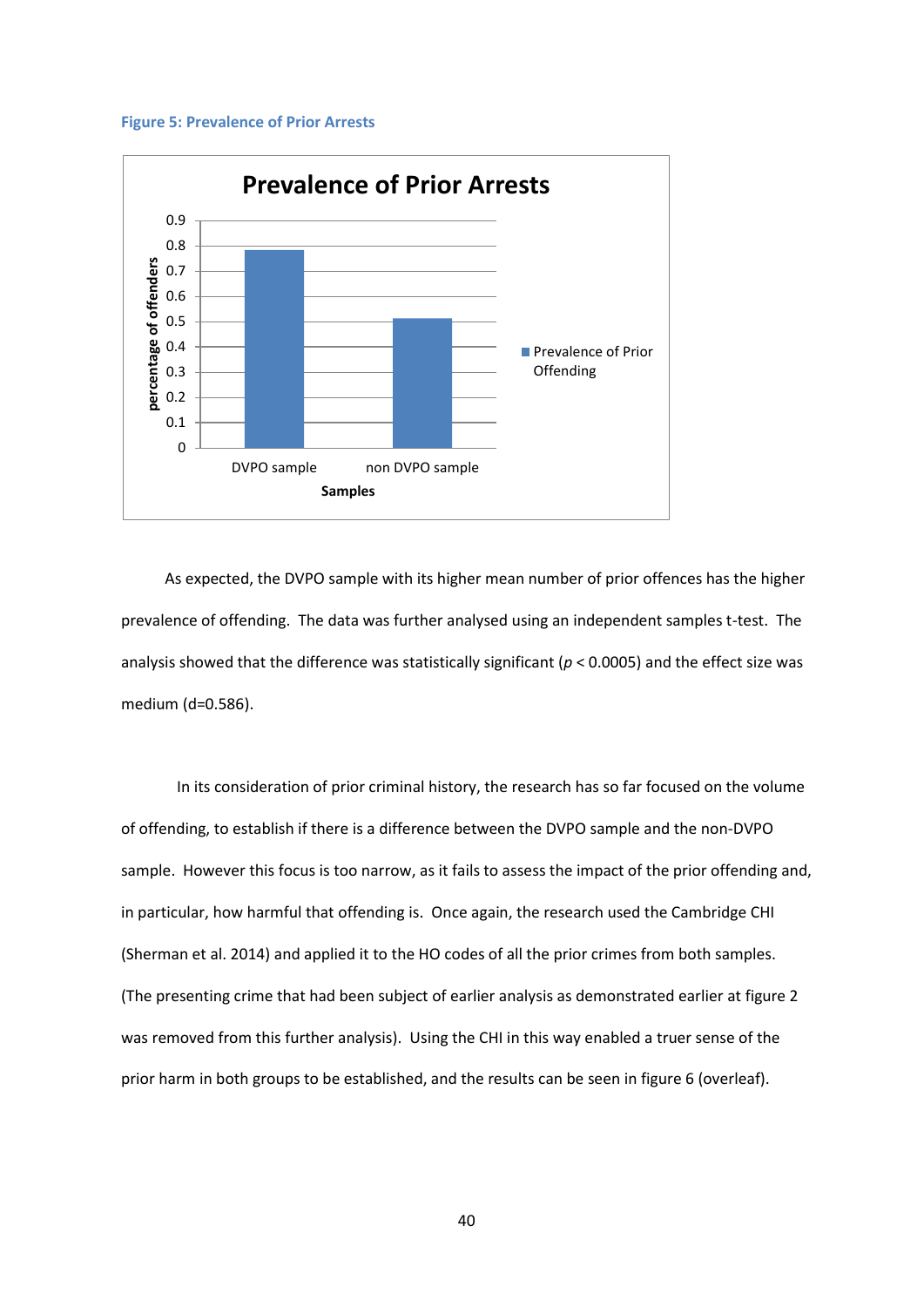

#### **Figure 6: DVPO and non-DVPO sample prior crime harm since 1st January 2012**

Figure 6 (above) highlights the difference in crime harm between the two samples. The offenders in the DVPO group have a difference of 2.12 (94.58 vs. 92.46) in their mean prior crime harm when compared to the non-DVPO sample. Once again, an independent sample t-test was carried out. In contrast to the previous findings found statistical significance between the two samples in priors, the sample t-test results on prior crime harm showed that the difference in mean prior harm between the two groups was not statistically significant (*p=*0.961) and the effect size was extremely small (d=0.006).

In its attempt to answer the research Question 2, regarding prior history, the results thus far have shown a statistically significant difference in the mean number of prior offences between the two samples, yet no significant difference in the crime harm. So, whilst a greater volume of offences were being committed by the DVPO group (when compared to the non-DVPO group), an examination of the crime harm of that group indicates they were no more harmful. This research has also identified the presence of a "Power Few" group of offenders in both groups (figure 3). The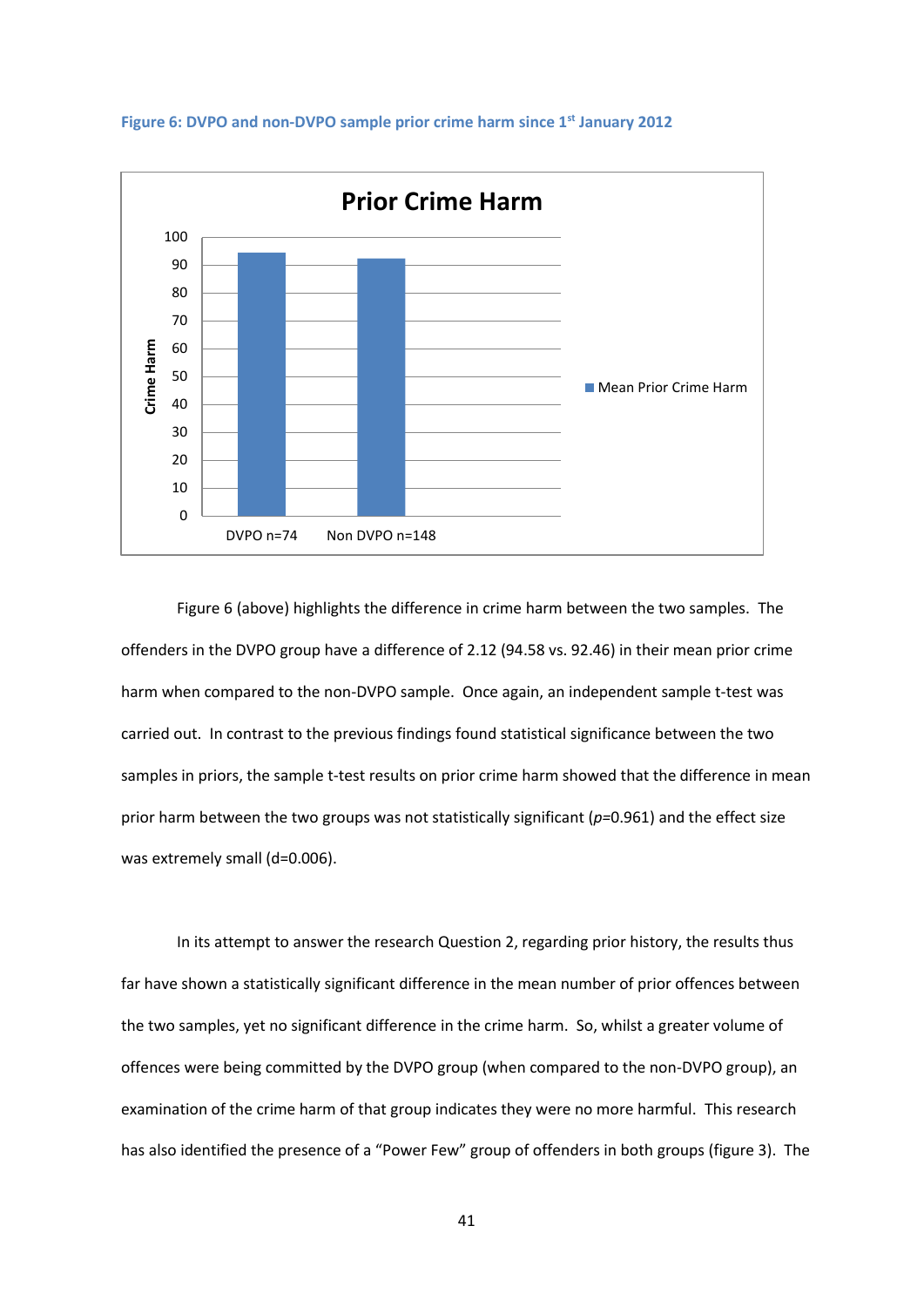two groups looked somewhat similar to one another before and up to the moment when the DVPO decision was made. However, in order to fully address the research question regarding the difference in prior criminal history, a further examination of the crime harm of the samples in comparison to one another was undertaken and the results can be seen in figure 7 (below).



**Figure 7: DVPO and non-DVPO sample pre Incident Crime Harm** 

The analysis at figure 7 shows both curves lying in close proximity to one another and they both show as expected the "Power Few" distribution. In the DVPO sample 20% of its offenders were responsible for 89.6% of the crime. In the non-DVPO sample 20% of its offenders were responsible for 96.9% of its crime harm. This analysis indicates once again that the non-DVPO group had slightly higher disproportionality in the distribution of their prior crime harm. Although the non-DVPO were shown sample to be less harmful prior to the non-DVPO date, a greater proportion of harm was attributable to a smaller minority of the offenders than was true for the DVPO group.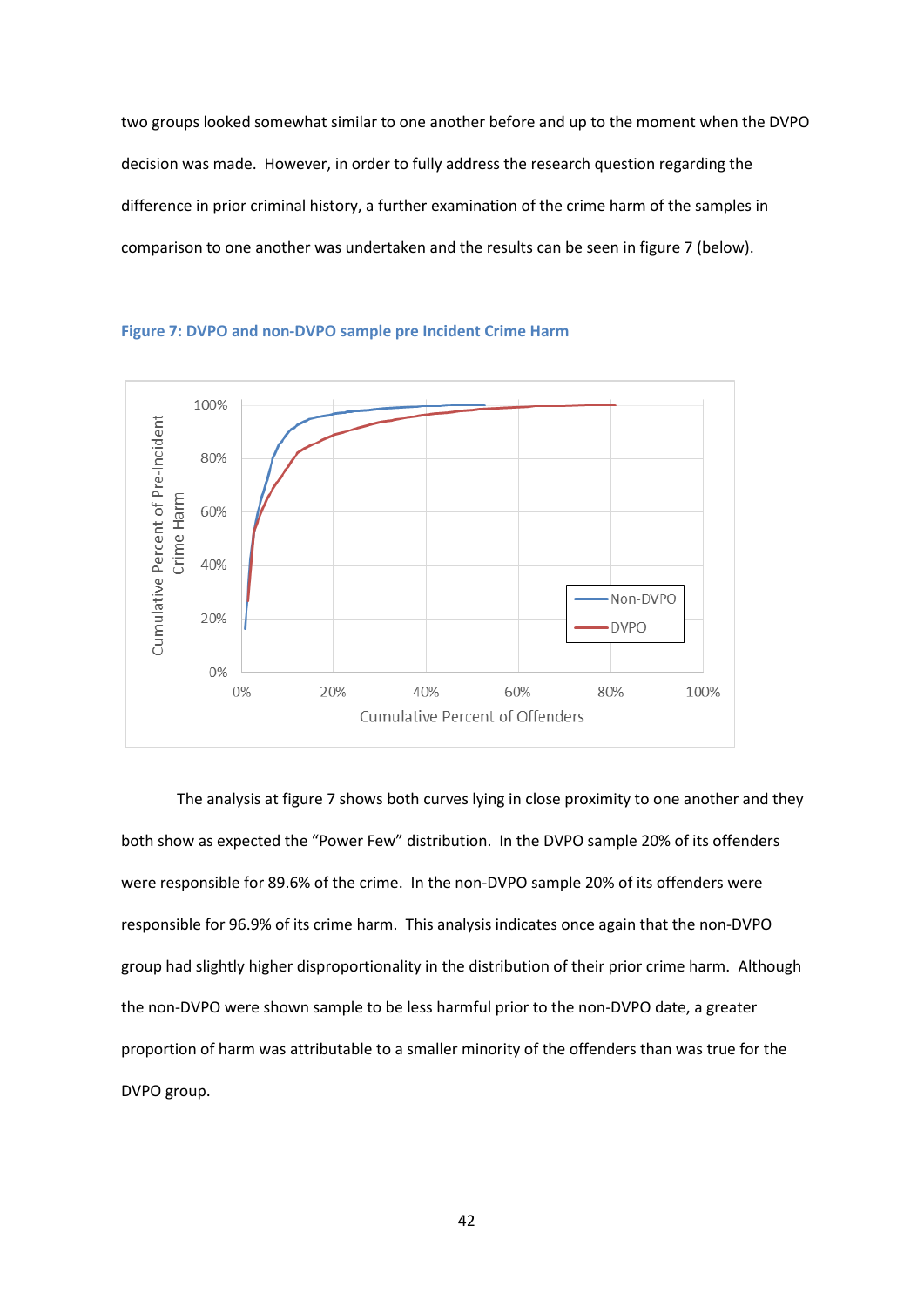So far the analysis has demonstrated that the offenders in the DVPO sample have a greater number of prior arrests when compared to the matched non- DVPO sample. The findings also indicate that both the DVPO and the non-DVPO sample have, within them, the presence of "Power Few" offenders in both prior offence count and prior crime harm. However, through the application of several independent sample t-tests, the results have shown that it was only the difference in prior offence count that was statistically significant at the (0.05) level.

Through an application of the Cambridge CHI and further independent sample t-tests, the difference of harm in the prior criminal history and the presenting crime of both samples have also been analysed. The results show, the difference, is not statistically significant. The remainder of the results in this chapter will address Question 3, and look at what happens after a DVPO is issued, specifically is there a difference in terms of prevalence, frequency and harm, and is that difference is significant?

### **Post DVPO Reoffending**

The data collection to establish if there was a difference between the two groups in the prevalence, frequency and harm of domestic abuse was secured by capturing the post-incident reoffending. The starting point for the post criminal history collection was the first day after the DVPO incident (in the majority of cases this was the day after the DVPN was issued). The end point of the data collection was  $1<sup>st</sup>$  August 2016. These time parameters allowed a lengthy follow up period for those DVPOs secured at the start of the implementation. For example the first DVPOs (from the summer of 2014) will have had 25 months of follow-up period. Those that occurred more recently, however, would only secure a few months of data. It would have been preferable to have had a rolling follow up period that was exactly the same length for every case, such as 12 months. This is important, as a number of studies on the effectiveness of protection orders are critical of shorter follow up periods (Ko 2002). However in the case of this research, that would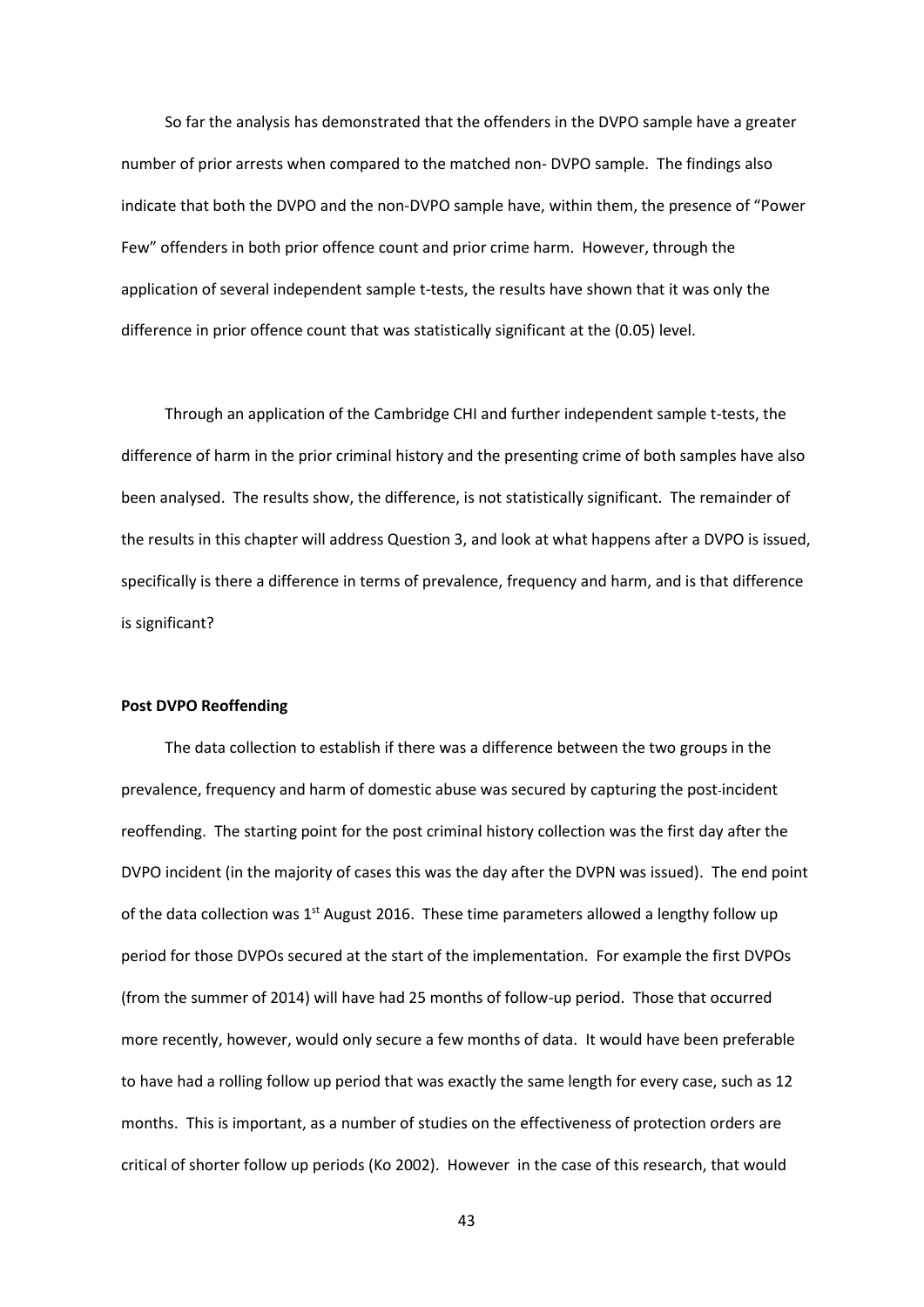not have worked, as not only was the sample size small, but it would have been reduced even further if the research only concerned itself with those cases that could provide a full 12 month follow up period. Therefore steps were taken to minimise the impact of having a different followup period for each case, i.e. matching only with non-DVPO cases which were reported within +/ seven days of the DVPO report date, so that the matched cases have nearly identical amount of follow up time.

It is important to note, as discussed in the limitations in the methodology that the reoffending in both the DVPO sample and the non-DVPO sample is evidence of further criminal activity generally. The criminal activity measures reported here do not necessarily stem from domestic abuse arrest or an arrest involving the same victim. However, during the application of the CHI to the re offending crimes, repetitions of the same and applied to crime types most commonly associated with domestic abuse (e.g. simple assault and actual bodily harm), suggesting repeat domestic abuse offending (notwithstanding it may not be the same victim).

### **Prevalence**

The analysis at figure 8 (overleaf) revealed that 41 (55.4%) of the offenders in the DVPO group were rearrested (following the DVPO issuance) for new offences that occurred within the post-DVPO time frame of this research period. The analysis further revealed that 57 offenders (38.5%) in the non-DVPO group were rearrested during the research period. How the difference in the mean reoffending in the two samples during the post DVPO period compares to one another is seen overleaf.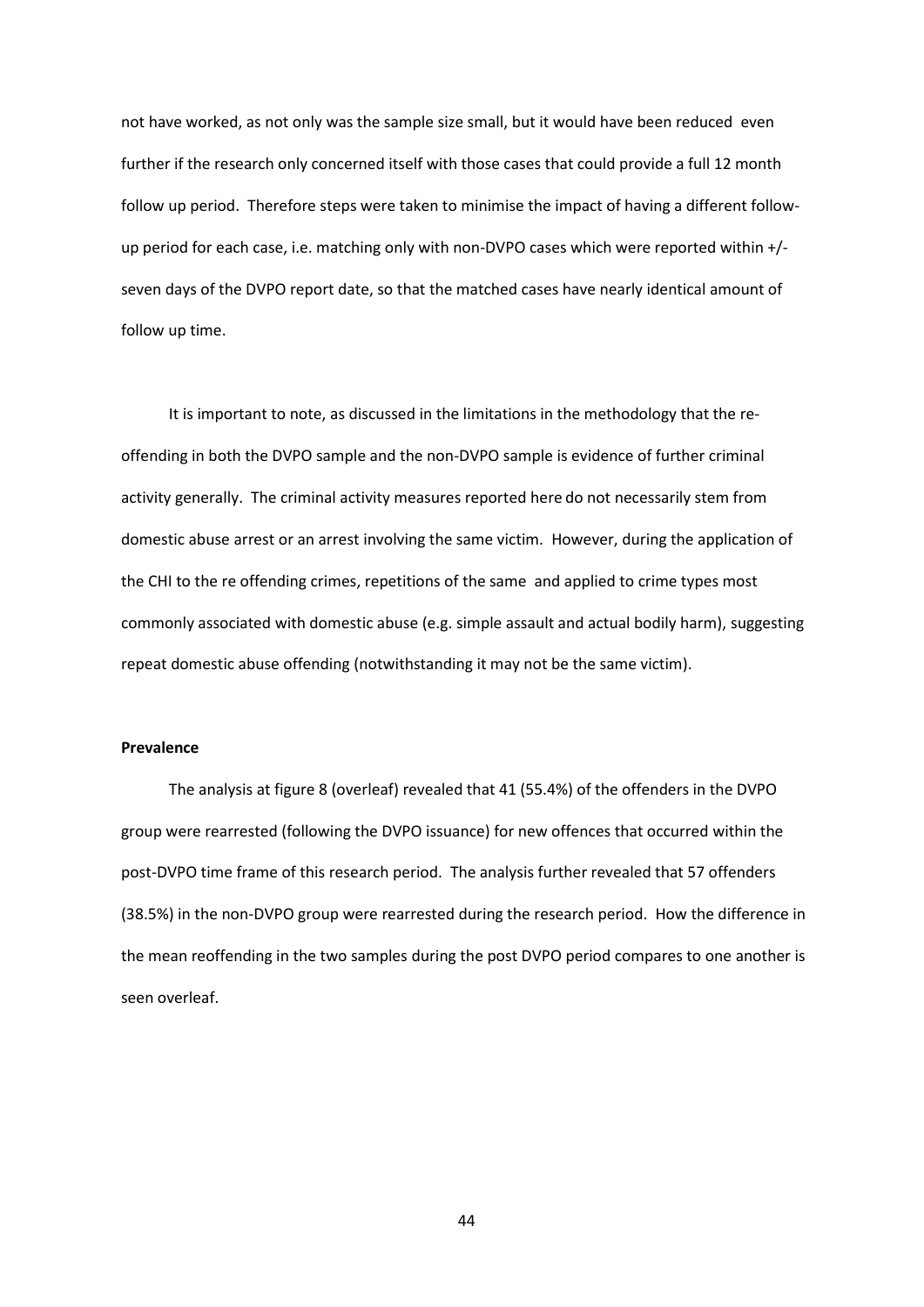#### **Figure 8: Prevalence of Post Reoffending**



An independent sample t-test shows that the difference in the mean prevalence in the two samples is statistically significant (*p*=0.031) and the effect size is small (d=0.309). It is important to note, however, that the observed difference was in the opposite direction from what would be expected if DVPOs successfully reduced offending. DVPO offenders were significantly more likely to reoffend during their post-DVPO period than were members of the matched comparison group.

## **Frequency**

Having established that there were more offenders arrested in the DVPO sample when compared to the offenders in the matched non-DVPO sample, a difference that is statistically significant, this section of the results will now consider the frequency of re offending. It will establish if there is a difference in how often the offenders from the two samples were arrested post DVPO issuance or matched non-DVPO incident and if there is a difference is it statistically significant.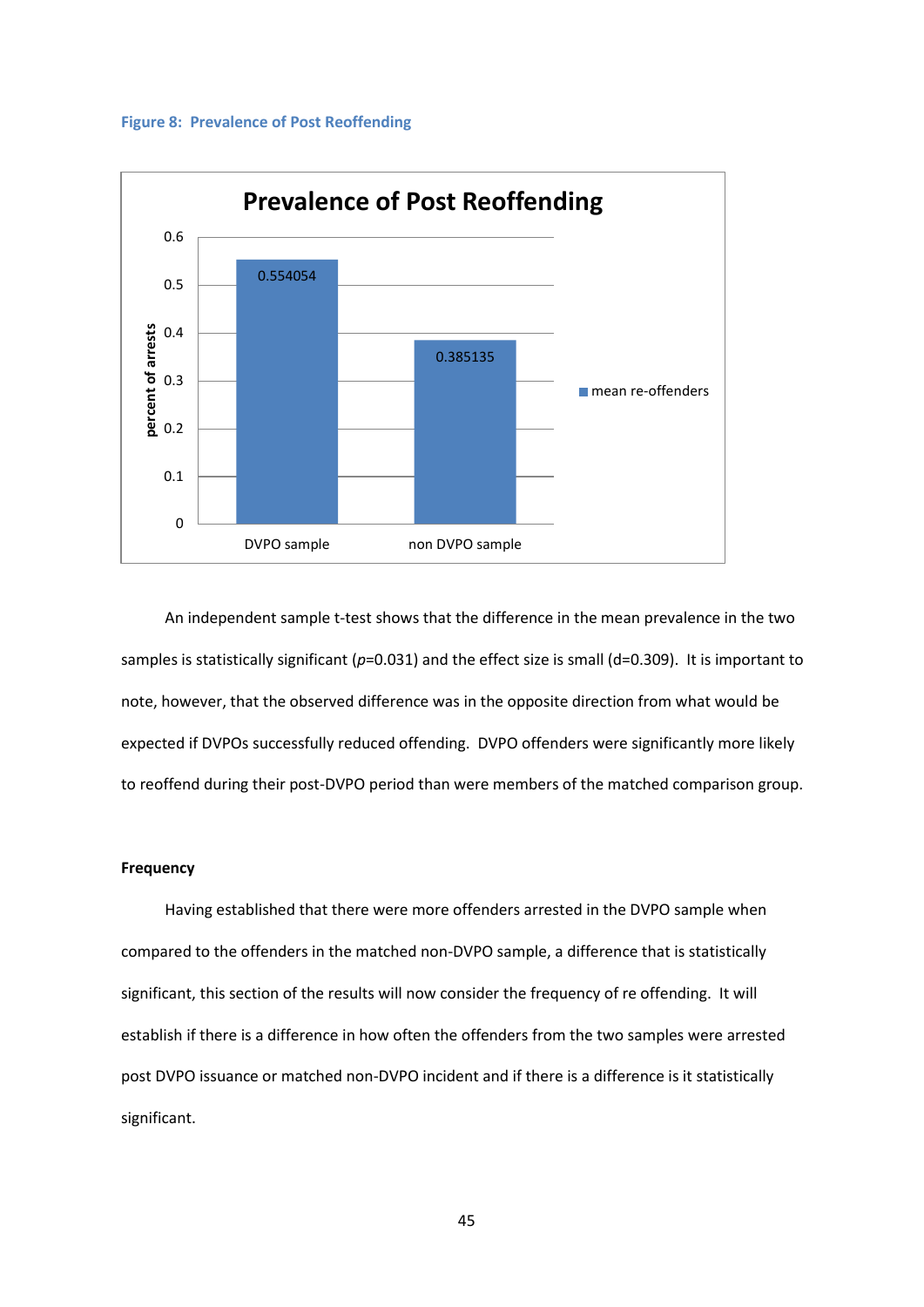The difference in the mean reoffending in the two samples compared to one another is seen in figure 9 (below).



### **Figure 9: Frequency of Post Reoffending**

One can see in the above chart that, once again, the offenders within the DVPO sample are the most criminally active. Not only do they show greater prevalence for re-offending (figure 8), but as the analysis at figure 9 demonstrates, they were arrested more often than the offenders in non-DVPO sample. The analysis above shows a substantial difference in mean re offending in the two groups. An independent sample t-test confirmed that the difference was statistically significance ( $p=0.002$ ) and the effect size was medium (d=0.485).

Research question 3 sought to establish if there was an association between the issuance of a DVPO and a difference in the prevalence, frequency and harm of the DVPO sample when compared to the non-DVPO sample. The hypothesis being that those with the DVPO should experience a reduction in re-offending. The analysis undertaken thus far has explored the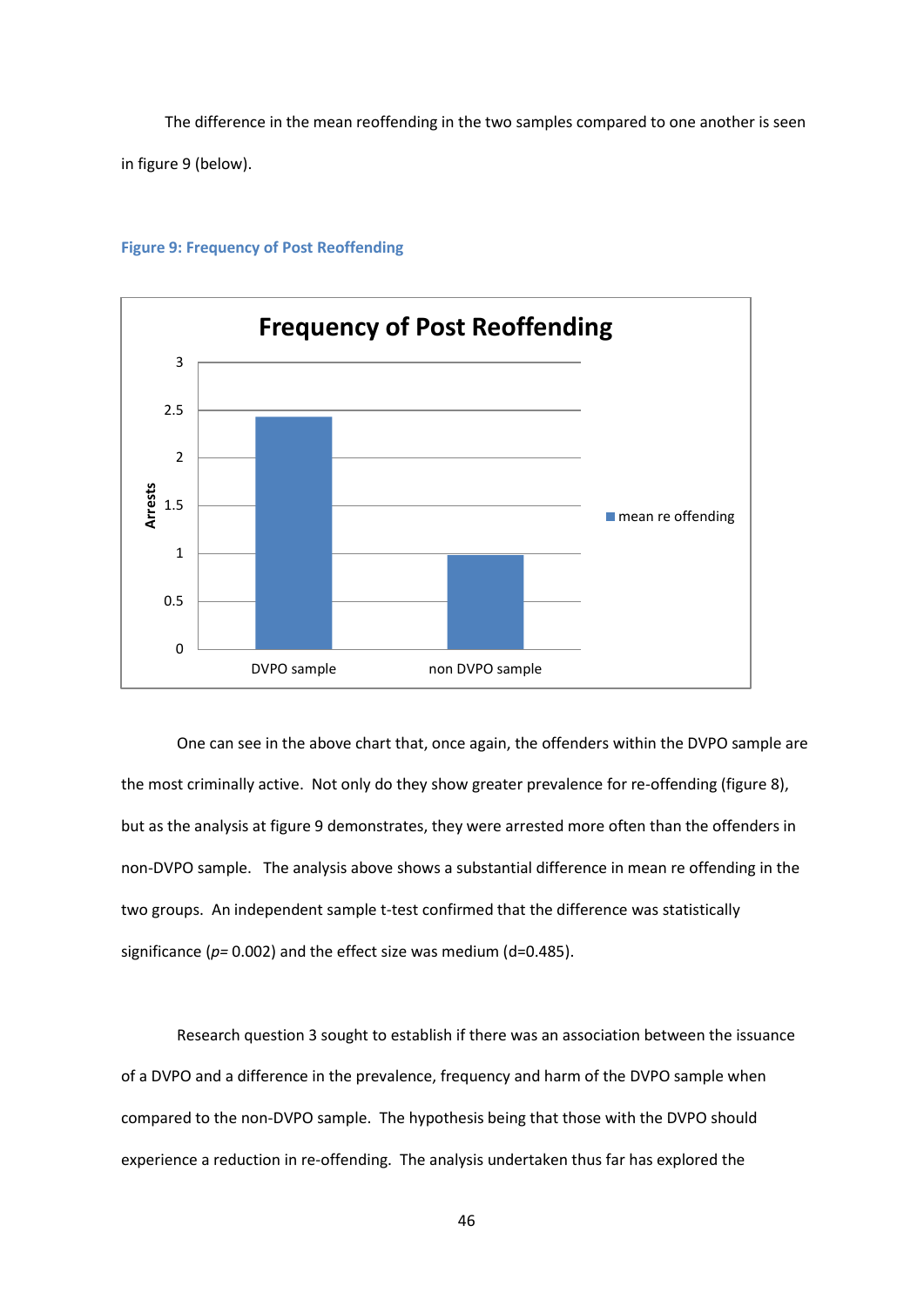prevalence and frequency. It just remains for any difference in the crime harm from the reoffending in both samples to be established. This will now be considered in the final part of this chapter.

# **Crime Harm**

This research utilized the Cambridge CHI (Sherman et al. 2014) in the production of the matched non-DVPO sample, and in the evaluation of the prior history and presenting crime of both the DVPO and non-DVPO sample. The analysis indicated there was a difference in harm in both the prior history and the presenting crime, and indicated that the DVPO group was the most harmful, however statistical tests confirmed that the difference was not statistically significant at the (0.05) level. How these results compare with measurement of harm in the post reoffending of both samples can be seen in figure 10 (below).



#### **Figure 10: Crime Harm Comparison**

Once again the results indicated there was a difference in crime harm and that the DVPO sample had greater harm. Once again an independent sample t-test confirmed that the difference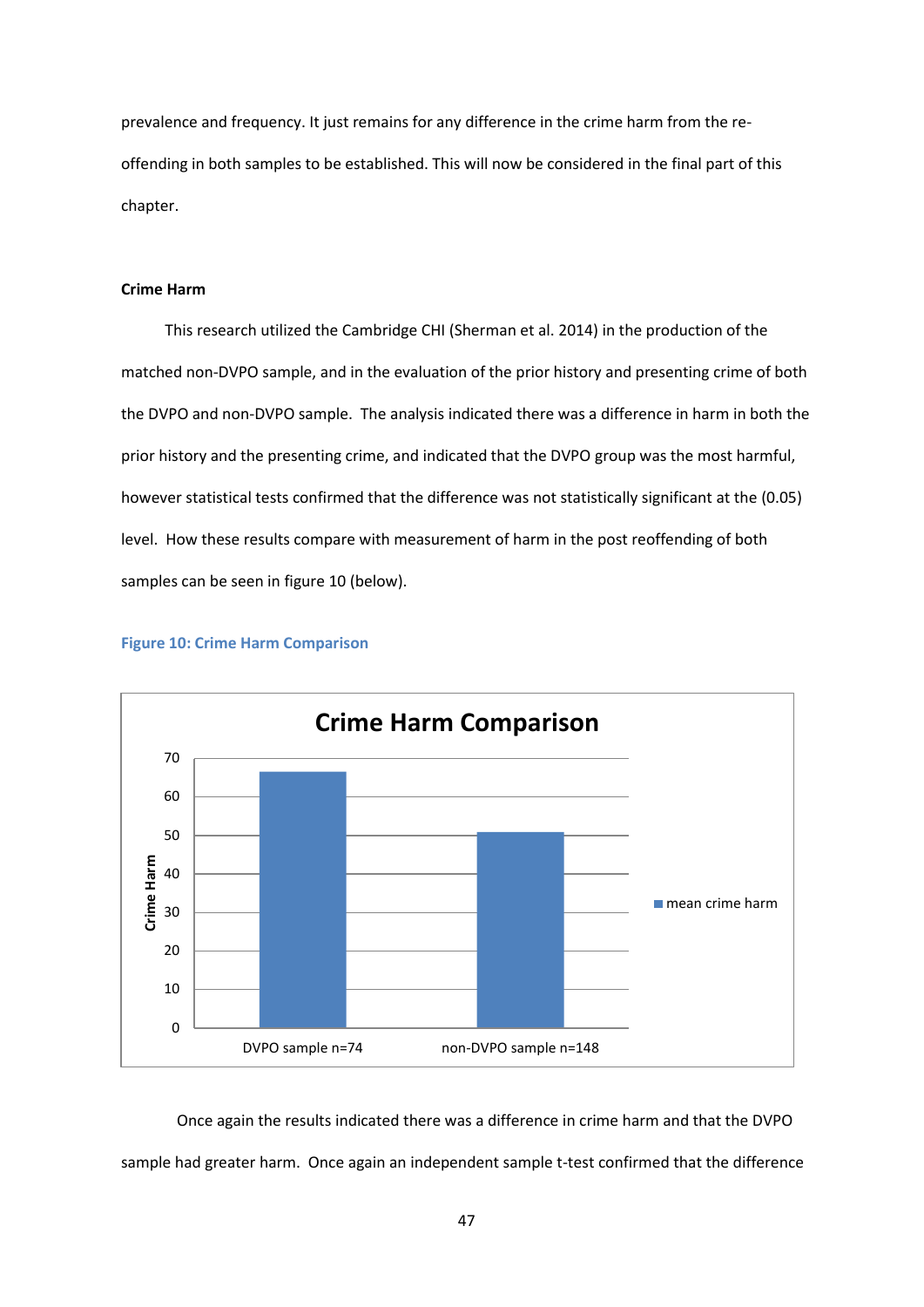was not statistically significant ( $p=0.665$ ) and the effect size was medium (d=0.613). Therefore while the DVPO offenders were more likely to offend, and commit significantly more offences than the non-DVPO offenders; there was no reliable difference in their levels of post-DVPO crime harm.

However, in order to fully address the research question regarding the difference in crime harm following the issuance of a DVPO, a further examination of the crime harm of the samples in comparison to one another was undertaken and the results can be seen in figure 11 (below). In the DVPO sample 20% of its offenders were responsible for 93.7% of the crime. In the non-DVPO sample 20% of its offenders were responsible for 99.1% of its crime harm. This analysis indicates once again that the non-DVPO group had slightly higher disproportionality in the distribution of their prior crime harm. Although the non-DVPO sample had less harm overall, a greater proportion of harm was attributable to a smaller minority of the non–DVPO offenders than was true for the DVPO group.



### **Figure 11: DVPO and non-DVPO sample post Incident Crime Harm**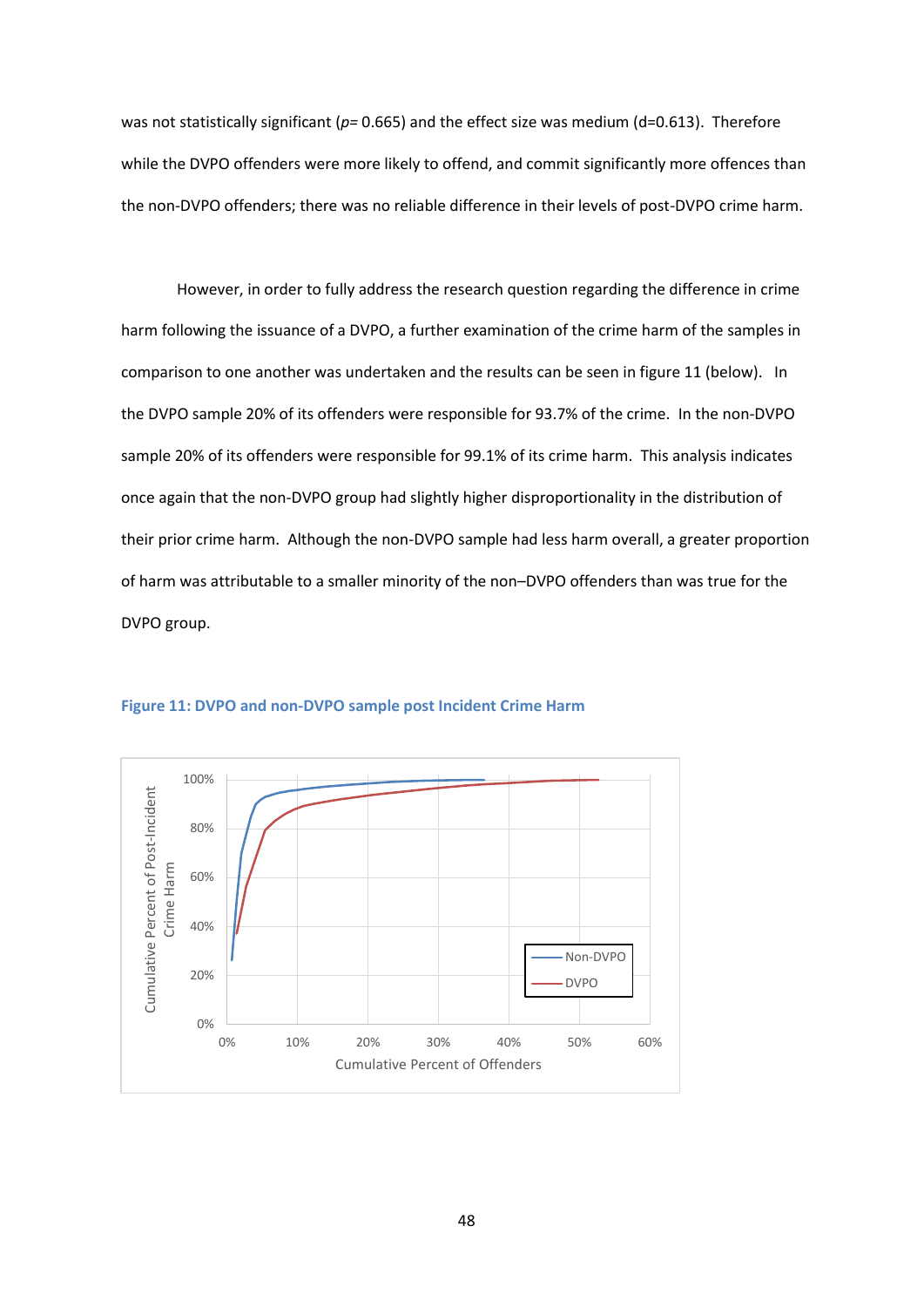#### **Summary**

It was hypothesized within this research that the national DVPN/DVPO policy was not being implemented appropriately in the Hertfordshire Constabulary. A thorough examination of the DVPOs secured, particularly the circumstances in which those DVPOs were obtained (in comparison to national guidance), show some support for this hypothesis. This research had a further hypothesis, namely that a domestic abuse offender's prior criminal history influenced the issuance of a DVPO. Through the application of several independent sample t-tests, the findings revealed that the offenders in the DVPO sample had a greater number of prior arrests than the offenders in the non-DVPO sample, a difference that is statistically significant at the (0.05) level.

However, the differences in terms of the amount of prior and presenting harm that were highlighted between the DVPO sample and the non-DVPO sample were found not to be statistically significant. Nor were there any noticeable differences in the number of "Power Few" offenders that were present in both groups, (albeit the non-DVPO had marginally higher disproportionality in the distribution of their prior offences).

The final focus of this study was to establish if there was association between the issuance of DVPOs and the prevalence, frequency and harm of domestic abuse. The analysis indicated that not only were more offenders from the DVPO group arrested than in the non-DVPO group, post DVPO issuance or non-DVPO date, but they were arrested more often. The application of several independent t- tests established that these differences were both statistically significant. The application of the Cambridge CHI (Sherman et al. 2014) was used to measure the crime harm of both samples post DVPO issuance and non-DVPO date incident, and it indicated that the DVPO sample were more harmful than the offenders in the non-DVPO group. However statistical tests once again indicated that the difference in crime harm was not statistically significant.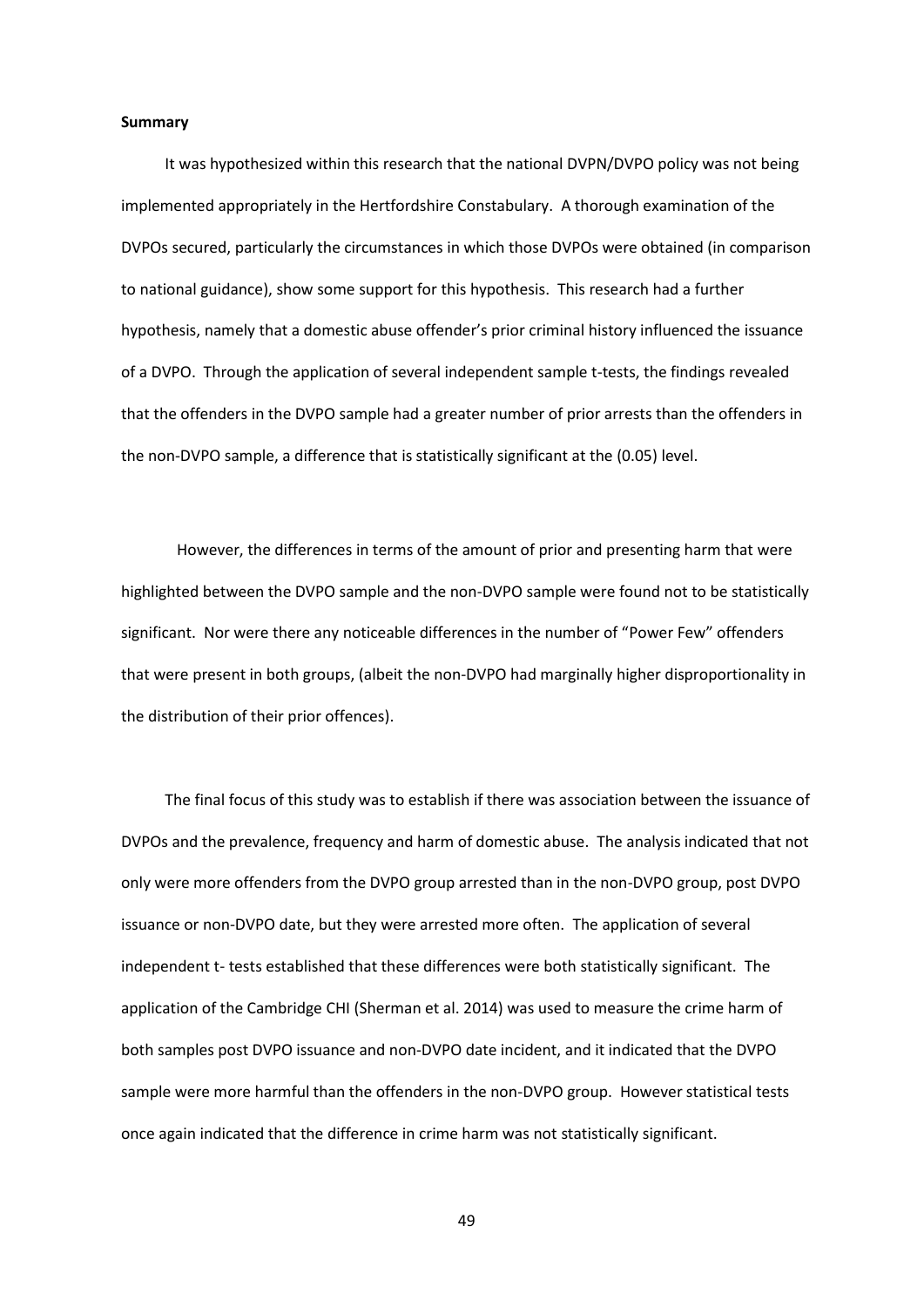The results and analysis suggest that in Hertfordshire, DVPOs are not being used as national guidance intended (Kelly et al. 2013). In fact, the findings indicate that they were in the aggregate 'reserved for' those offenders who present with a more severe criminal history, with severity being measured by the volume of prior offending and not how harmful the offending was. Given the DVPO sample had greater prior offending than the non-DVPO sample, then one would expect that the offending would continue into the future. These results indicated that the reoffending continued raising questions around the deterrent effect of DVPOs. As discussed in the literature review previously, this research sought to establish if the DVPO is an example of a "Sword of Damocles" (Sherman 2011). The results on prevalence and frequency from the DVPO sample would indicate that it is not. This judgement however is premature, and any conclusion on the impact of DVPOs or any of the research questions, should only be reached once these results are understood in the wider context of what is known about protection orders. For this one should now move to the discussion section in the next chapter.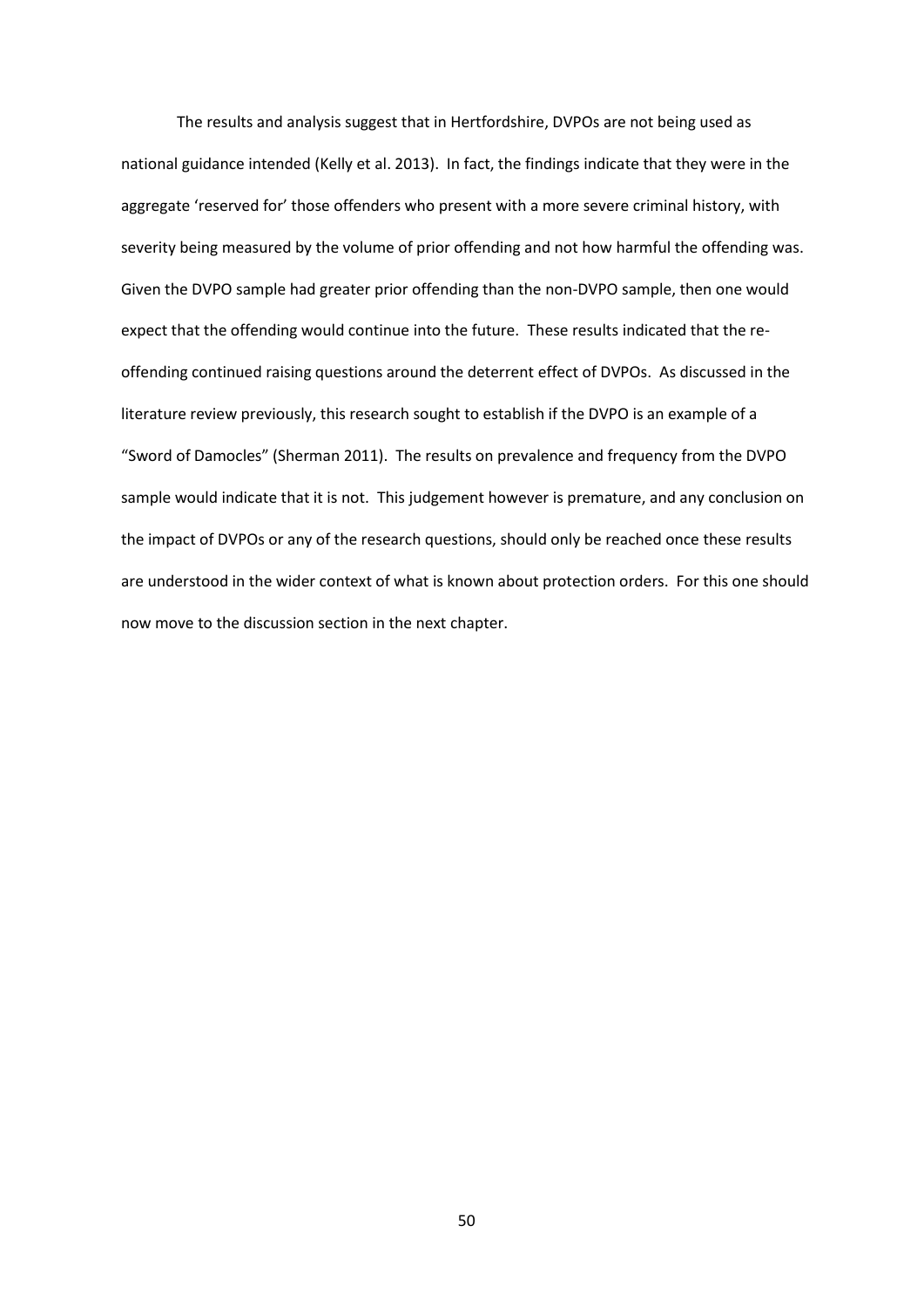#### **Chapter 5 – Discussion**

### **Summary of Findings**

This work sought to gain an understanding of the journey taken across Hertfordshire Constabulary to secure a DVPO through its analysis of the following research questions:

- **1. Is the National DVPN/DVPO policy being implemented appropriately for Hertfordshire's domestic abuse cases?**
- **2. Do offenders in cases in which a DVPO has been issued have a different prior criminal history, when compared to a sample of similar cases in which a DVPO has not been issued?**
- **3. Is there an association between the issuance of a DVPO and a subsequent difference in the prevalence, frequency and harm of domestic abuse, when compared to a sample of similar cases in which a DVPO has not been issued?**

This knowledge would provide evidence to support the view of the HO that "DVPNs/DVPOs fill a gap in protecting victim-survivors of domestic violence" (Kelly et al. 2013 p.55) and increase Hertfordshire's confidence in the positive impact of DVPOs. Or it would provide further evidence that protection orders do not, in fact, protect, reinforcing the perception they are a 'soft' approach in stopping violence (Finn 1989), and are nothing more than a "piece of paper" (Logan et al. 2006).

The results and accompanying analysis indicate that Hertfordshire has failed to implement the National DVPN/DVPO policy appropriately. The evidence for this finding can be seen in the relatively small numbers and in specific circumstances of the domestic abuse cases that the Constabulary applied for DVPOs for. The results have also demonstrated that, offenders from the DVPO cases in Hertfordshire do have a statistically significant greater mean number of prior arrests when compared to a sample of similar non DVPO cases. However following the application of the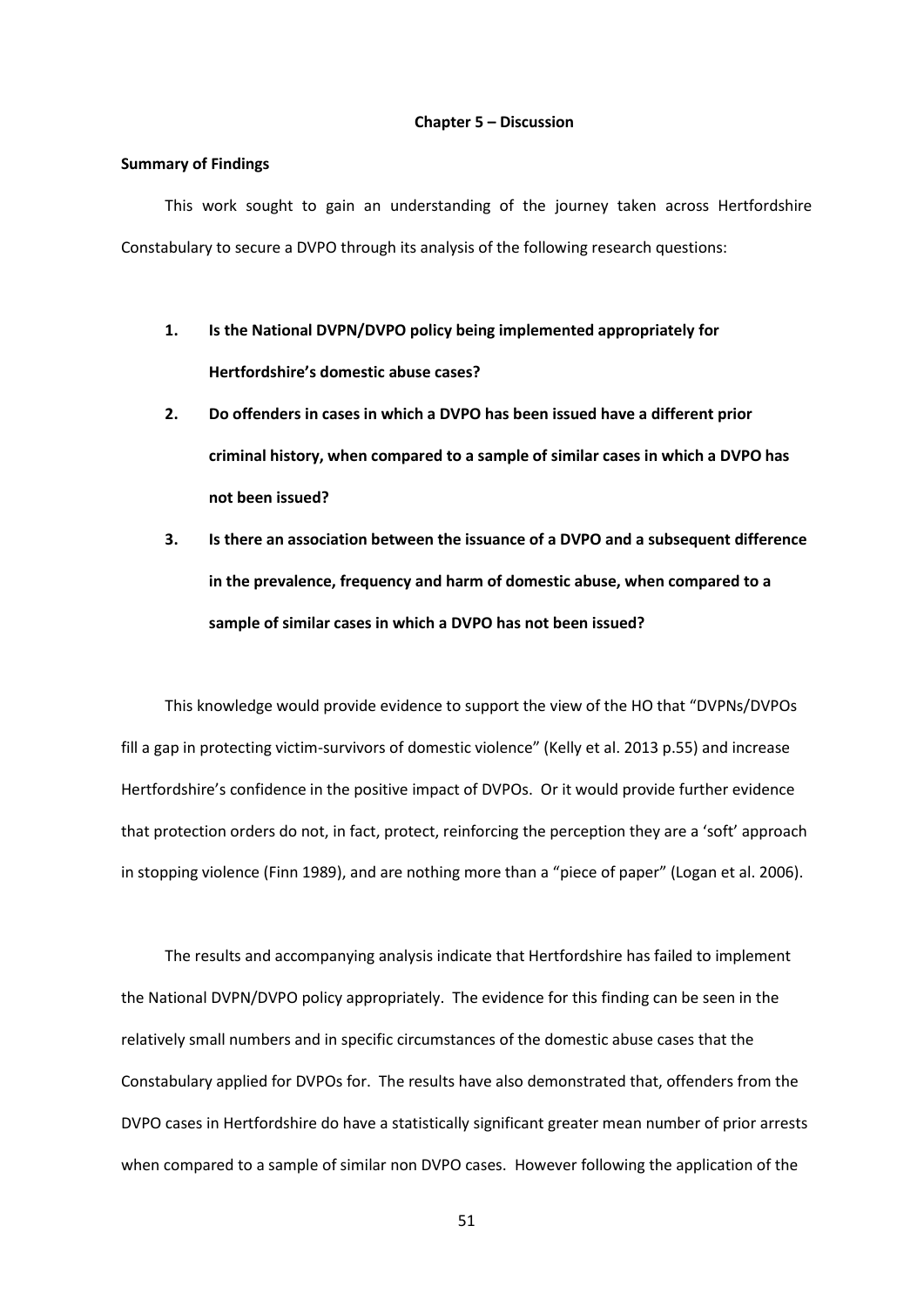CHI, the differences in the two groups, in terms of how harmful their prior offending was, was found not to be statistically significant. This result suggests that DVPOs are being used for those who present with a more severe criminal history.

But what was the impact of the DVPOs in Hertfordshire? The original hypothesis also proposed that the issuance of the DVPO would provide a reduction in prevalence, frequency and harm of offending when compared to a similar group who had not received a DVPO. Findings in this research indicated that there were statistically significant differences in the prevalence and frequency of reoffending. But the balance of reoffending was not in the sample that one would anticipate there would be, if the theories regarding deterrence and desistence were in play. Not only were more offenders from the DVPO sample arrested post DVPO issuance, but they were arrested more often when compared to offenders from the non-DVPO group. Following an application of the CHI, the analysis failed to identify any significant difference in harm between the two groups following the DVPO issuance.

# **Detailed Review of the Results**

The starting point for this research was the hypothesis that the DVPO legislation was not being adequately implemented in Hertfordshire. The rationale for that was the low numbers of their use. Even before the data cleanse to produce the DVPO sample was undertaken, Hertfordshire had only recorded 112 cases over the course of the 25 month research period. While this research focused on a more narrow DVPO sample (n=74), if one compared the total pre cleansed sample (n=112) with the numbers of DVPOs secured from the pilot sites over 15 months, Hertfordshire Constabulary would still only have a mean monthly use of DVPOs of 3.8 per 1m of population. This is compared the monthly mean use of 5.5, 14.2, and 2.0 per 1m population undertaken by the police forces of Greater Manchester, Wiltshire and West Mercia respectively.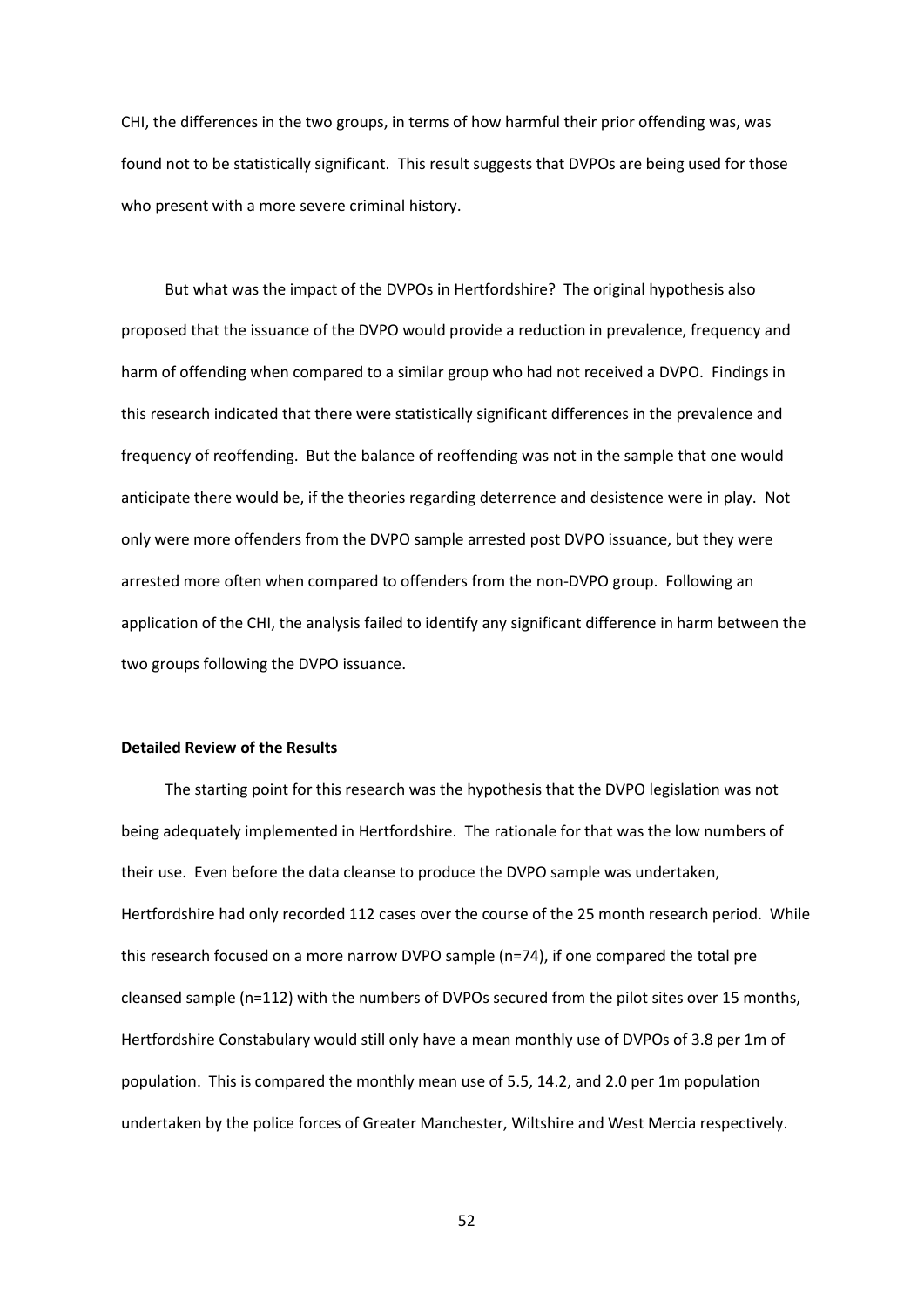It is difficult to ascertain how this DVPO use compares nationally, when one considers the figures of DVPOs reported in the HO one year DVPO assessment (HO 2015). For this publication, the individual numbers of DVPNs and DVPOs secured by each force since their individual adoption of the DVPO legislation was published. The data return did not include any supporting information on the orders other than the numbers secured (HO 2015). If one discounts data from Hertfordshire and the pilot sites, that already been discussed in this research, the combined number of DVPOs secured by 40 police force areas between 8<sup>th</sup> March 2014 and 31<sup>st</sup> December 2014, was 1,549 (HO 2015). Any attempt to produce a national mean monthly use of the DVPO for comparison in this research is futile, given the variances in both population sizes and the implementation dates. However if one considers that the matching exercise to produce the non-DVPO sample for Hertfordshire identified 2,656 matched cases which could have employed DVPOs, the national figure of 1,549 is low by comparison.

The research into Hertfordshire benefited from the development of a methodology that employed a rigorous matching technique to ensure that the two groups had similar levels of crime harm at the time of the presenting domestic abuse offence. This sample identification process produced 2,656 cases, which were all cases that potentially could have received a DVPO. However, Hertfordshire Constabulary applied for DVPOs in just 74 (2.7%) of those matched cases. As discussed in the methodology chapter, although the research started with a DVPO sample of 112, 24 of the 112 cases (although compliant with the DVPO policy) were removed to improve the homogeneity of the DVPO sample. Putting these legitimate applications to one side, a further 14 cases were identified and removed from the sample as they either contained errors or they had been applied for in inappropriate circumstances. The removal of the 14 cases out of the initial 112 cases, points to a 12.5% cases loss and highlights the fact that Hertfordshire Constabulary incorrectly applied the DVPO legislation in a staggering one out of every eight DVPOs. This finding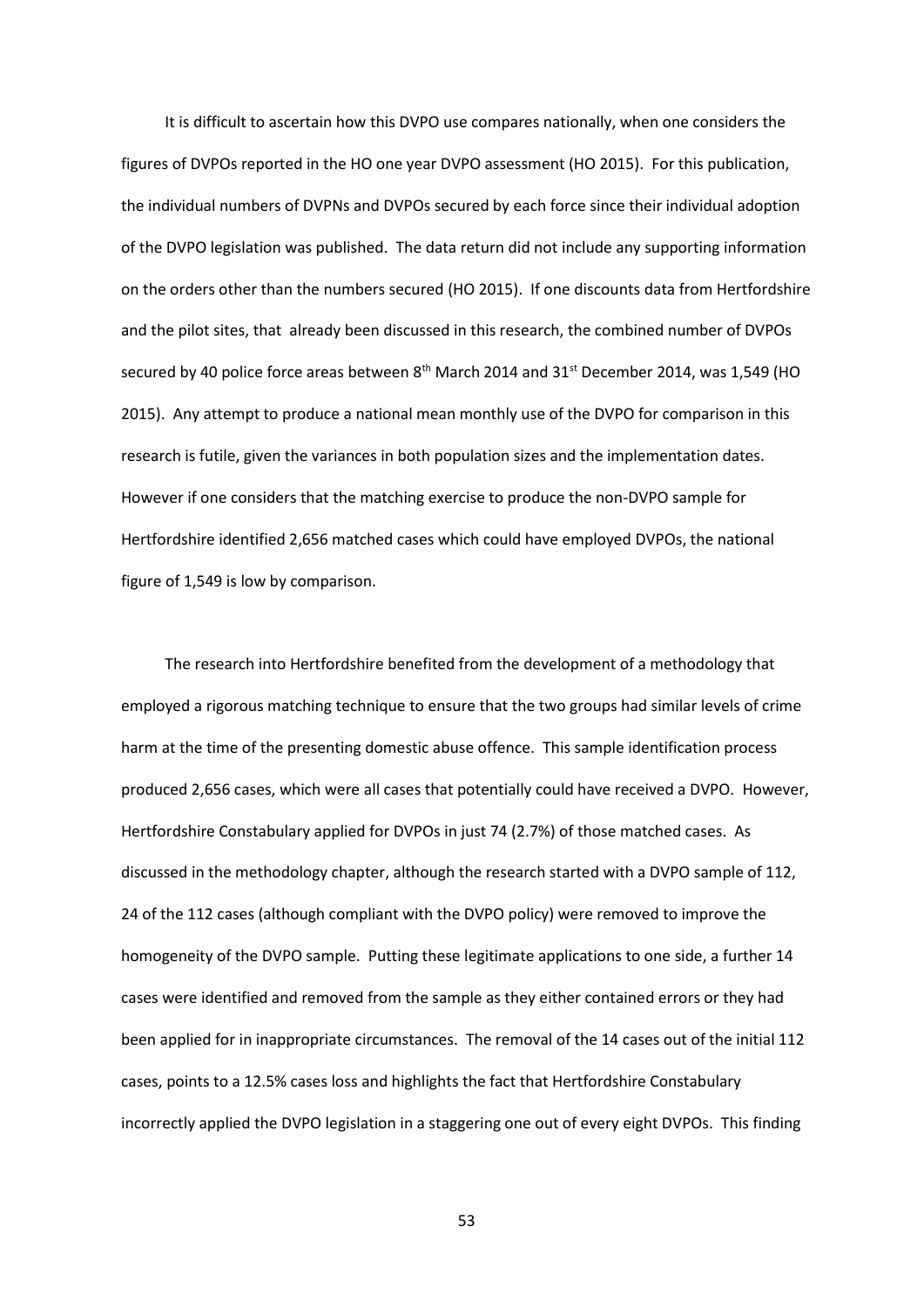lends support to the hypothesis regarding Hertfordshire's inappropriate use of the DVPN/DVPO policy and suggests the Constabulary has a lack of understanding of the DVPO process.

The most likely scenario that the HO envisaged a DVPN/DVPO would be used were "circumstances where the police deem that there are no enforceable restrictions that can be placed upon a perpetrator" (Kelly 2013 p.10). Again, if one reflects on the cases that were specifically referenced in the methodology (e.g. the charge and caution cases), one can find further evidence to support the suggestion that Hertfordshire Constabulary are misinterpreting the policy. If one considers the charge case, the enforceable restrictions should have come from bail conditions not a DVPO, as they provide a greater penalty for breaching. In the four cases that received cautions along with a DVPO, given the stance of the CPS regarding cautions being inappropriate for all but a minority of domestic abuse cases, the cases within Hertfordshire should never have been cautioned. The cases that received a charge or a caution in conjunction with a DVPO have received duplicated efforts. This 'double hatting' further evidences an inappropriate use of DVPOs and, interestingly, was a feature of the HO evaluation that found in the pilot forces there were "inconsistencies in individuals' understanding or application of processes" (Kelly et al. 2013 p.42).

# **Prior Offending**

In response to Research Question 2, the analysis and findings demonstrated that the offenders in the DVPO sample had almost double the number of prior arrests than the non DVPO sample, a difference that was statistically significant at the (0.05) level. It echoes some of the earlier findings regarding the effectiveness of protection orders. For example Klein (1996) in a study of (n=663) restraining order cases, found those offenders with prior active criminal histories were re-arrested more, than those with less active histories. The findings suggest, DVPOs in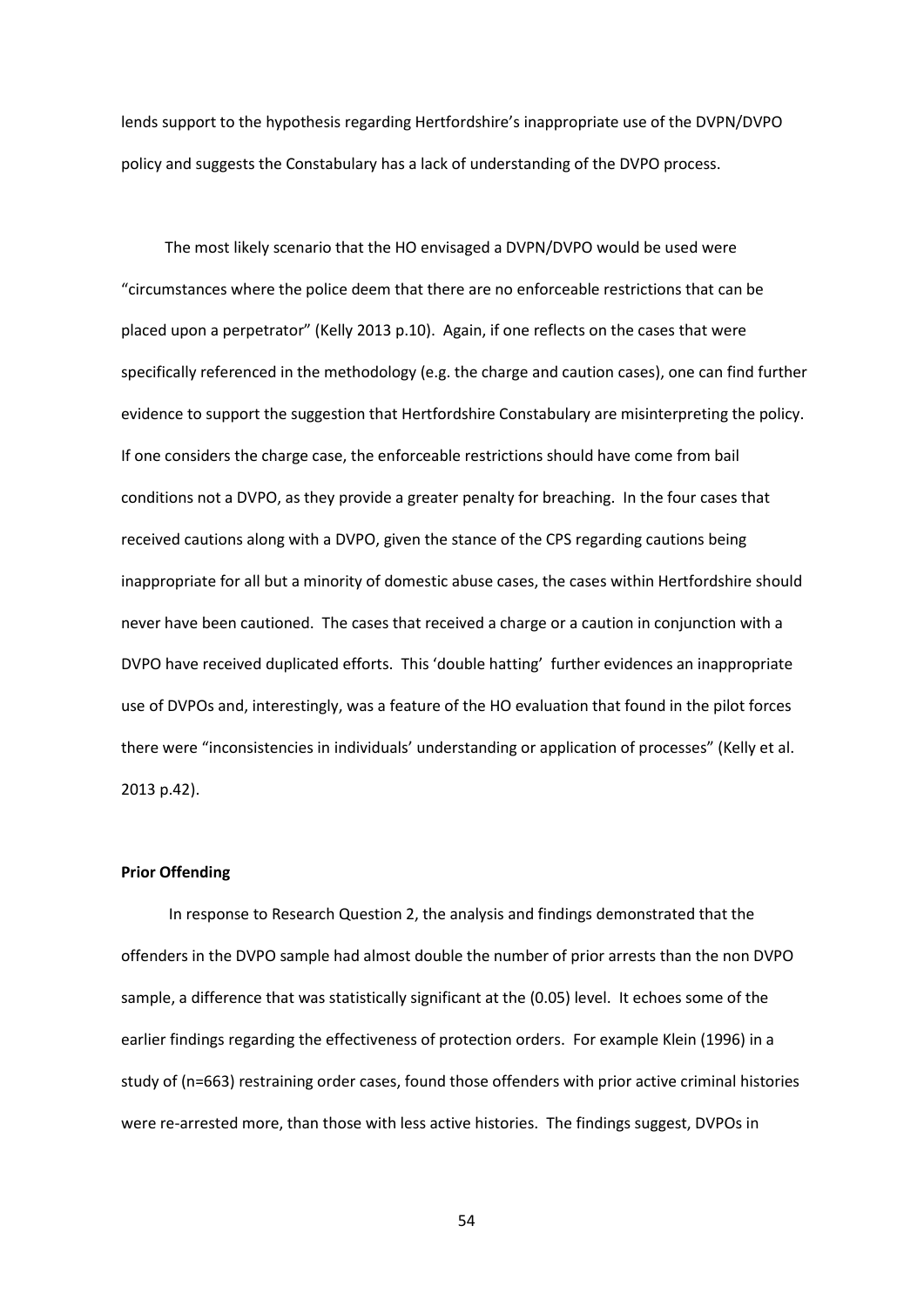Hertfordshire are in the aggregate 'reserved for' those who present with a more severe criminal history.

But when one considers severe criminal prior history it is important to note the difference between count of prior arrests and the severity of prior harm. As discussed previously, Sherman et al. (2014) challenged the notion that a single count of crime was a strong measure of harm, as it was misleading because all crimes are not equal, preferring to multiply the number of days of imprisonment. In this research, the application of the CHI to the HO codes of the crimes of both samples confirmed the DVPO sample and the non-DVPO sample had marginally different amounts of crime harm. However, the statistical analysis revealed that the difference in prior crime harm between the two samples was not statistically significant. This is interesting as Strand (2012) and Ko (2002) who, although ten years apart in their review of studies on protection orders, found that protection orders were predominantly given in the highest risk cases. This can be contrasted with Hertfordshire as the findings of the data for Hertfordshire indicate there is no significant difference in the harm of the two groups.

If, as demonstrated in the analysis, offenders in the DVPO sample had been subject of more prior arrests than the non-DVPO sample, yet were no more harmful than those in the non-DVPO sample, it was essential that this research explored whether within the DVPO group there were a group of offenders that were the most prolific and harmful, i.e. a "Power Few" (Sherman 2007) and if so what their impact was. The analysis successfully established the presence of a "Power Few" in both groups and interestingly the "Power Few" in the non-DVPO had marginally higher disproportionality of the distribution of their prior offences. The overall pattern of a small number of offenders accounting for the majority of all offending, however, was plainly apparent in both groups.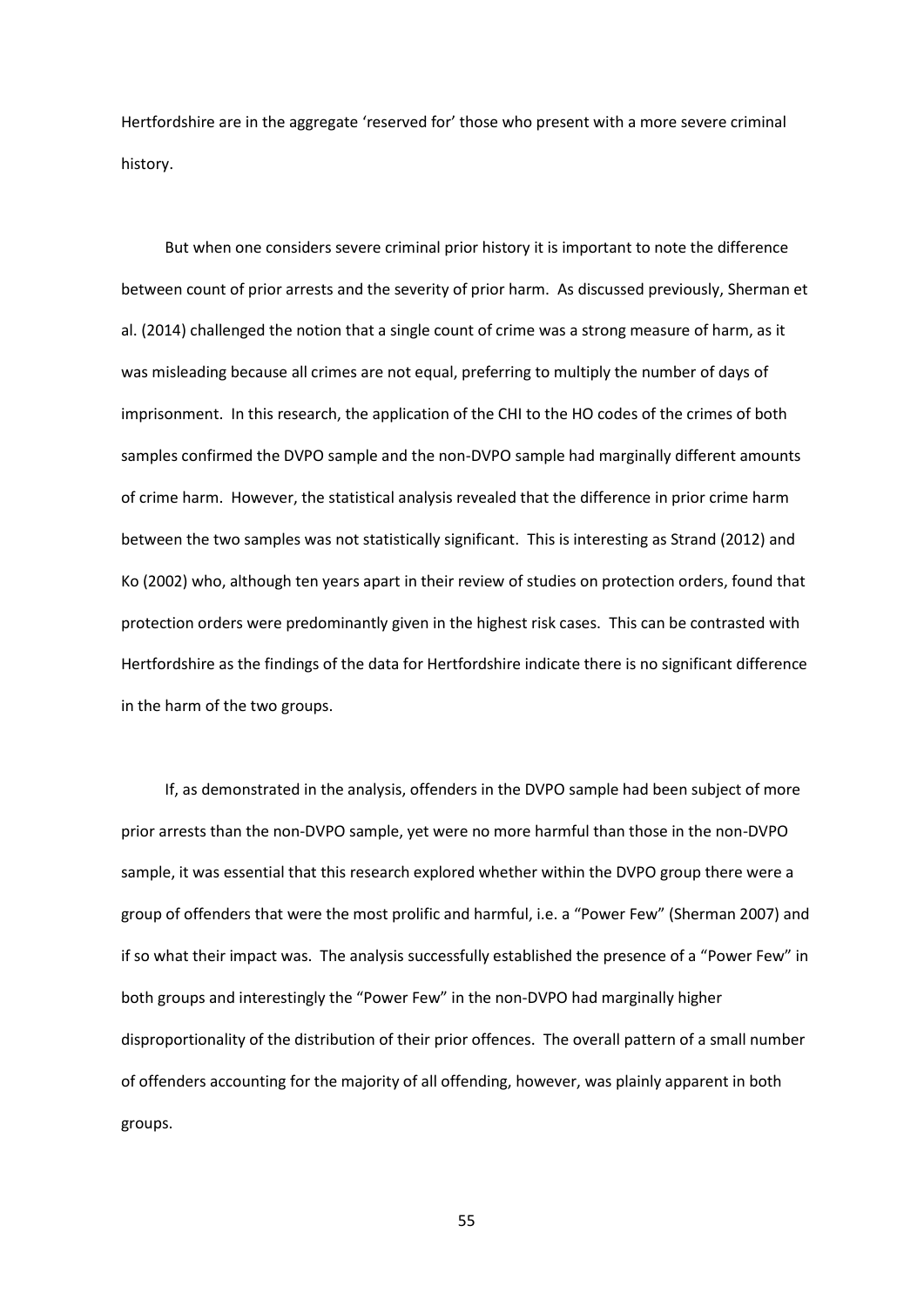### **Prevalence, Frequency & Harm**

The final part of the research sought to answer Question 3, and establish if there was an association between the issuance of a DVPO and subsequent reoffending with a comparison of the post-DVPO prevalence, frequency and harm of the two samples. The analysis considered the percentage of offenders that were rearrested during the research period and revealed that in the DVPO group, 41 offenders (55.4%) were rearrested (following the DVPO issuance) for any new offences (including non-domestic crimes) that occurred within the entire time frame of this research period. A total of 57 offenders (38.5%) from the non-DVPO group were also rearrested during the research period. This difference in prevalence of reoffending was statistically significant, and echoes the re victimization rate of 40-60% that was found in most of the US (Benitez et al. 2010) and Europe (Strand 2012) studies on protection orders.

Given that the offenders from the DVPO sample can be subject of up to five prohibitions that restriction their behaviour:

- Non molestation of the victim-survivor:
- Preventing the perpetrator from evicting/excluding the victim survivor from the premises;
- Restricting the perpetrator from a premises;
- Requiring the perpetrator to leave a premises;
- Preventing the perpetrator from coming within a set distance of the victim-survivor (i.e. non-contact) Home Office (2013).

It is important to revisit what is known about the discourse on desistence, deterrence and defiance theory, and discuss the impact of the prohibitions on reoffending. This understanding might then offer an explanation for the DVPO offenders apparent disregard for the law and their consequent reoffending.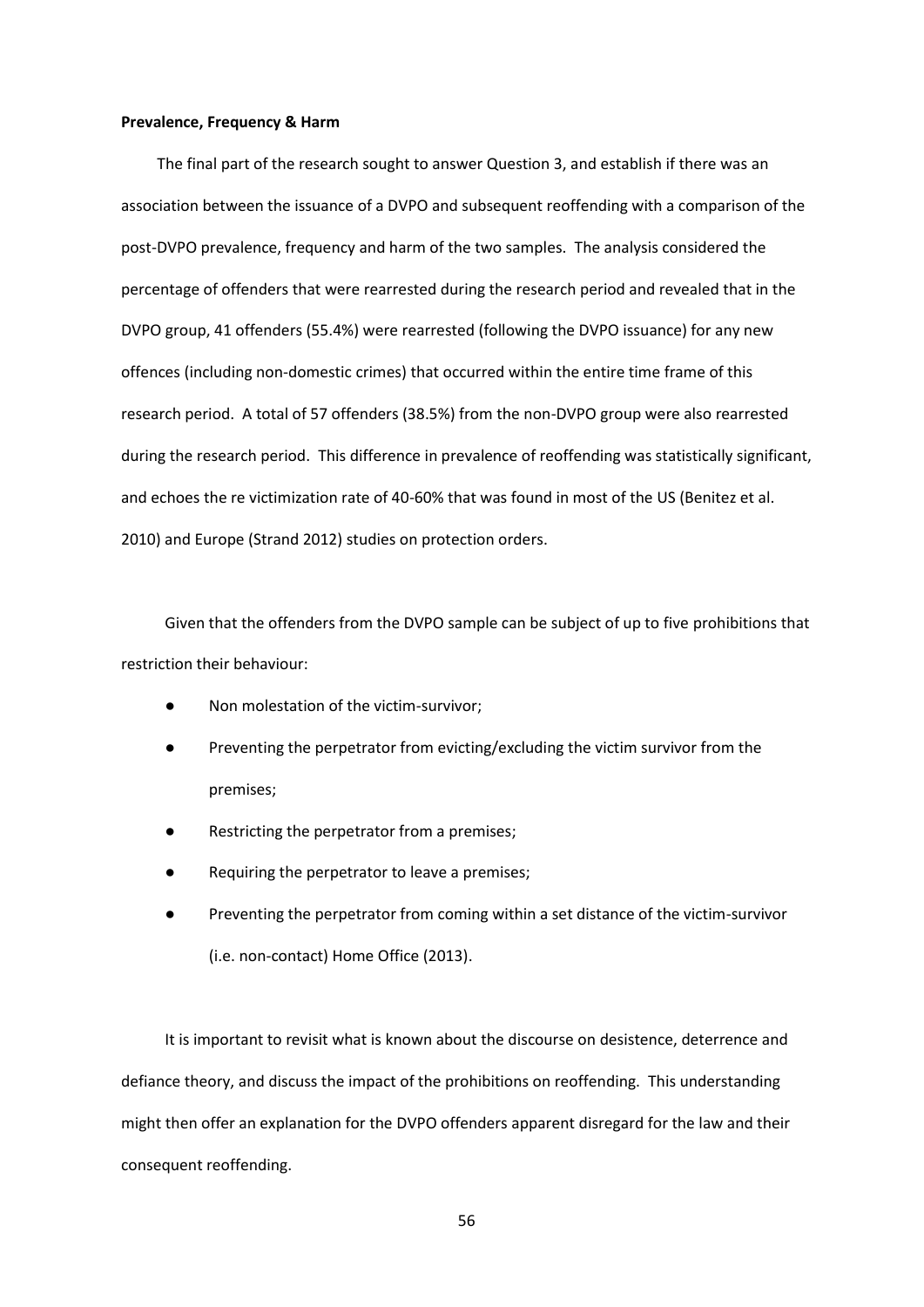As discussed in the literature review, this research set out to explore whether the DVPO was an example of what Sampson and Laub (2003) defined as a 'turning point' that was pivotal in the desistence process. The HO evaluation found that, in the pilot forces, DVPOs were associated with 1.0 fewer arrests (Kelly et al. 2013). The analyses of Hertfordshire's data revealed the offenders within DVPO group were arrested more post DVPO issuance and more often, than the non-DVPO group, differences that were statistically significant at the (0.05 level). This finding may be in the opposite direction than the Constabulary would have wanted but the DVPO group had a higher prevalence in the prior period and it would be expected they would have a higher prevalence in the post period. This supports the hypothesis that there is an association between the issuance of DVPO and the prevalence of post-DVPO abuse. This finding also supports the work of Benitez et al. who noted that "available research supports the conclusion that there is a substantial chance that a protection order will be violated and the risk is greatest soon after its initiation" (2010 p.384).

The findings from academics such as Benitez et al. (2010) oppose the views of the academics who argue that the threat of punishment or "Sword of Damocles" hangs over an offenders head (Sherman 2011) and acts as a deterrent for reoffending. This research into Hertfordshire was keen to explore whether there was an association between the issuance of the DVPO and reoffending. Were the threat of punishment to be a major factor in reducing reoffending, then one would expect to see significantly more reoffending in the non-DVPO sample, which as demonstrated in the results, there was not. It is however worth remembering that any comparison of protection order violation rates is difficult given the differences in how revictimisation is measured. For Hertfordshire there was an added complexity given the data extraction issues. This meant Hertfordshire's non-domestic crime data was included in the post-DVPO offence data and it is unclear how this has affected the records of the amount of reoffending.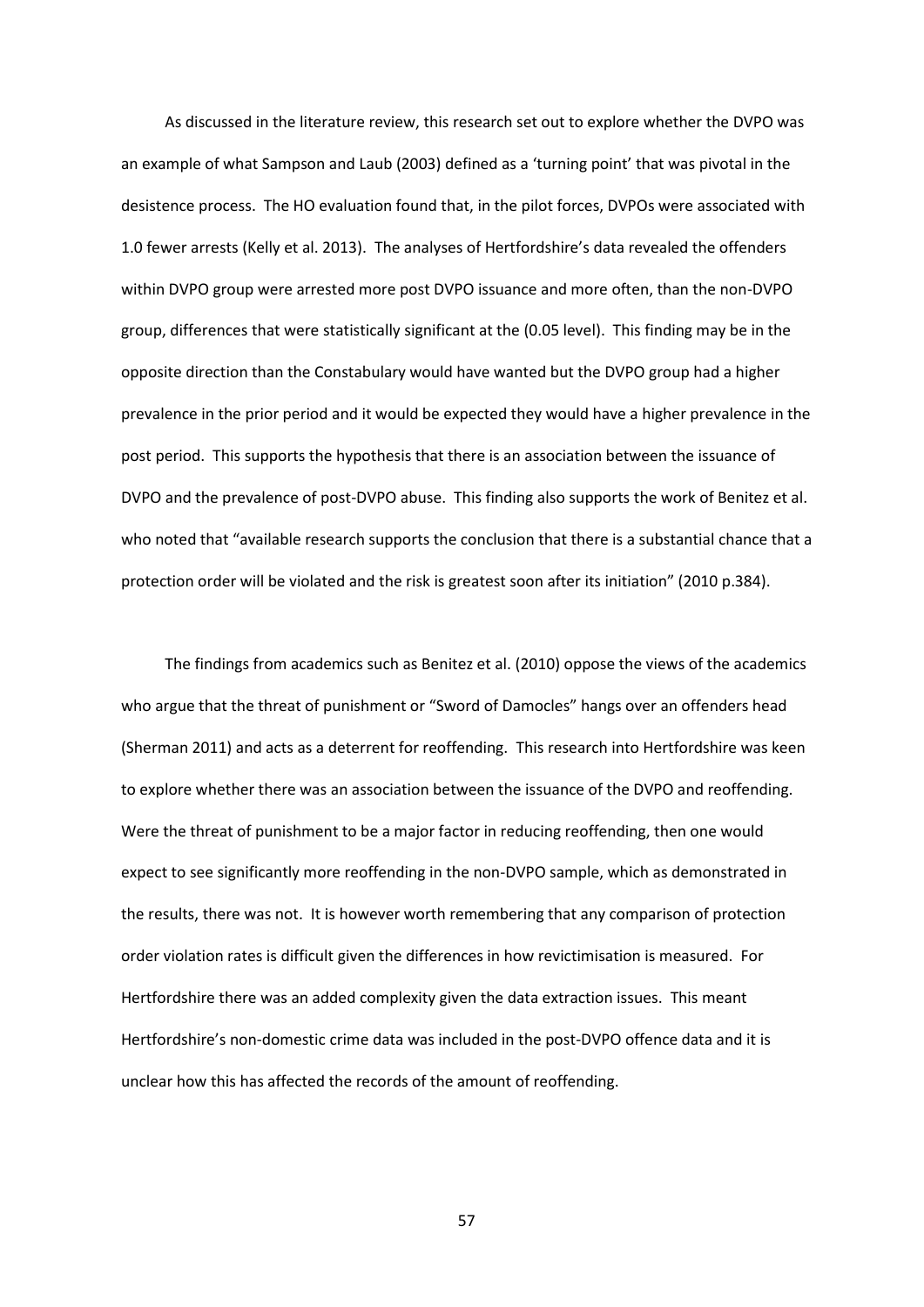If one was to disregard the prevalence and frequency re offending as indicators of the impact of the DVPO, then an alternative measure that could be focused on to indicate the effect, would be a noticeable reduction or increase in harm following the DVPO issuance. However, as previously indicated in the results chapter, the difference in crime harm between the two samples post DVPO issuance was found not to be statistically significant. Any conclusion on the impact of the DVPO on harm in Hertfordshire at least cannot be ascertained.

This research has highlighted statistically significant differences between the DVPO sample and the non-DVPO sample in the prior criminal history and the prevalence and frequency of domestic abuse, which was captured by post-incident reoffending. Explanations as to why that might be can be drawn by a further re visit to the criminological theories on deterrence, defiance and desistence, first discussed in the literature review. Both Braithwaite's (1989) stigmatic shaming theory and Farringdon's (2005) labelling theory support the view that a punishment that sets an offender apart by labelling them as something different, invariably something bad, can have a negative stigmatizing effect. Other academics, such as McNeill (2013), were keen to point out that most people stop offending at some time, and drew attention to the concept of assisted deterrence. Could the introduction of the DVPO be interpreted as shameful and/or does it have a labelling effect on the domestic abuse offender?

As discussed in the Introduction, this research reported that the DVPOs had up to five restrictions that could be attached to the offender the order was issued against. The DVPOs could be viewed as a punitive measure, which could include an element of labelling, as to be labelled a domestic abuse offender would come with a considerable degree of social stigma. We also already know from discussion in the literature review that the potential effect of this labelling is further law breaking. If we concur with Braithwaite's (1989) and/or Farringdon's (2005) theories, then the continued reoffending post DVPO issuance in Hertfordshire, evidences the negative impact of a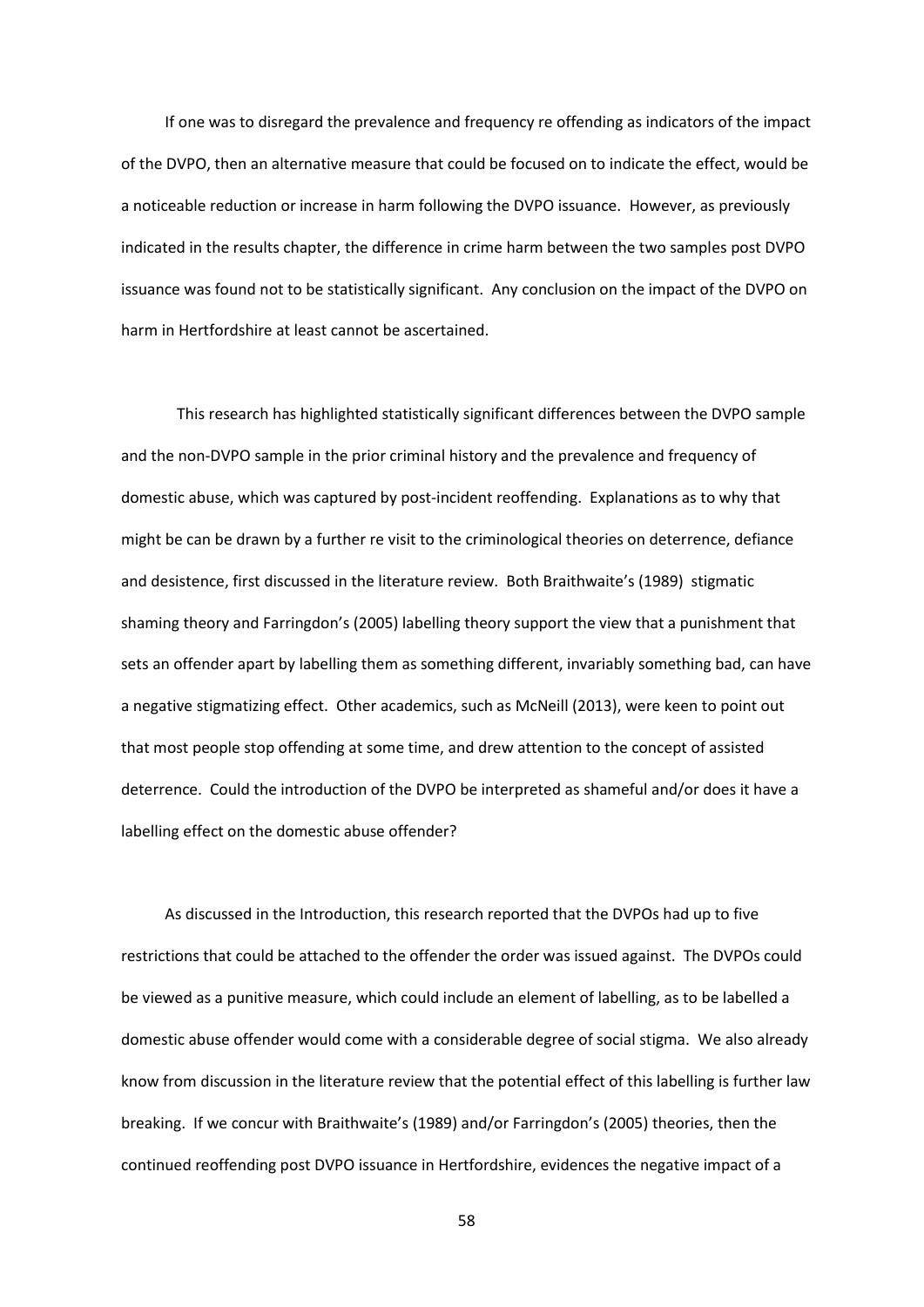protection order. If this view were to be accepted in relation to Hertfordshire's DVPO data then one would expect to see a continued re-offending post DVPO issuance, which this research indicates there was. However Sherman (1998) is quick to point out there is insufficient data to support this in its entirety.

An alternative explanation for this reoffending can be found from Sherman himself in the aptly entitled 'defiance' theory which is described as the "net increase in the prevalence, incidence, or seriousness of future offending against a sanctioning community caused by a proud, shameless reaction to the administration of a criminal sanction"(Sherman 1993 p.459). With this theory, Sherman (1993) presupposed there were several reactions to perceived unfair punishment. They were irrelevance or possible deterrence or a possible increase in offending as the offender shows a disregard for the law (1993). One could argue that this could also apply to the offenders who are subject of the DVPO, especially when one considers that they are largely issued following a decision to NFA an offender. The decision not to bring a prosecution against a subject is likely to be as a result of insufficient evidence which invariably includes a lack of admission from the subject. If a domestic abuse offender fails to admit the domestic abuse offence for which they are arrested it is highly unlikely that they will go on to agree to adhere to the conditions of the DVPO. However the findings from Hertfordshire's data alone are not enough to support the presence of this theory in the DVPO offenders.

# **Study Limitations**

This research promised an objective approach to measure the impact of DVPOs from the levels of reoffending in post DVPO issuance or matched incident. However the analysis and results were hampered by the flaws in Hertfordshire's domestic abuse data recording system, which resulted in a number of cases being incorrectly flagged as domestic abuse and vice versa. As a result, unlike the majority of previous studies on protection orders, data on prior and post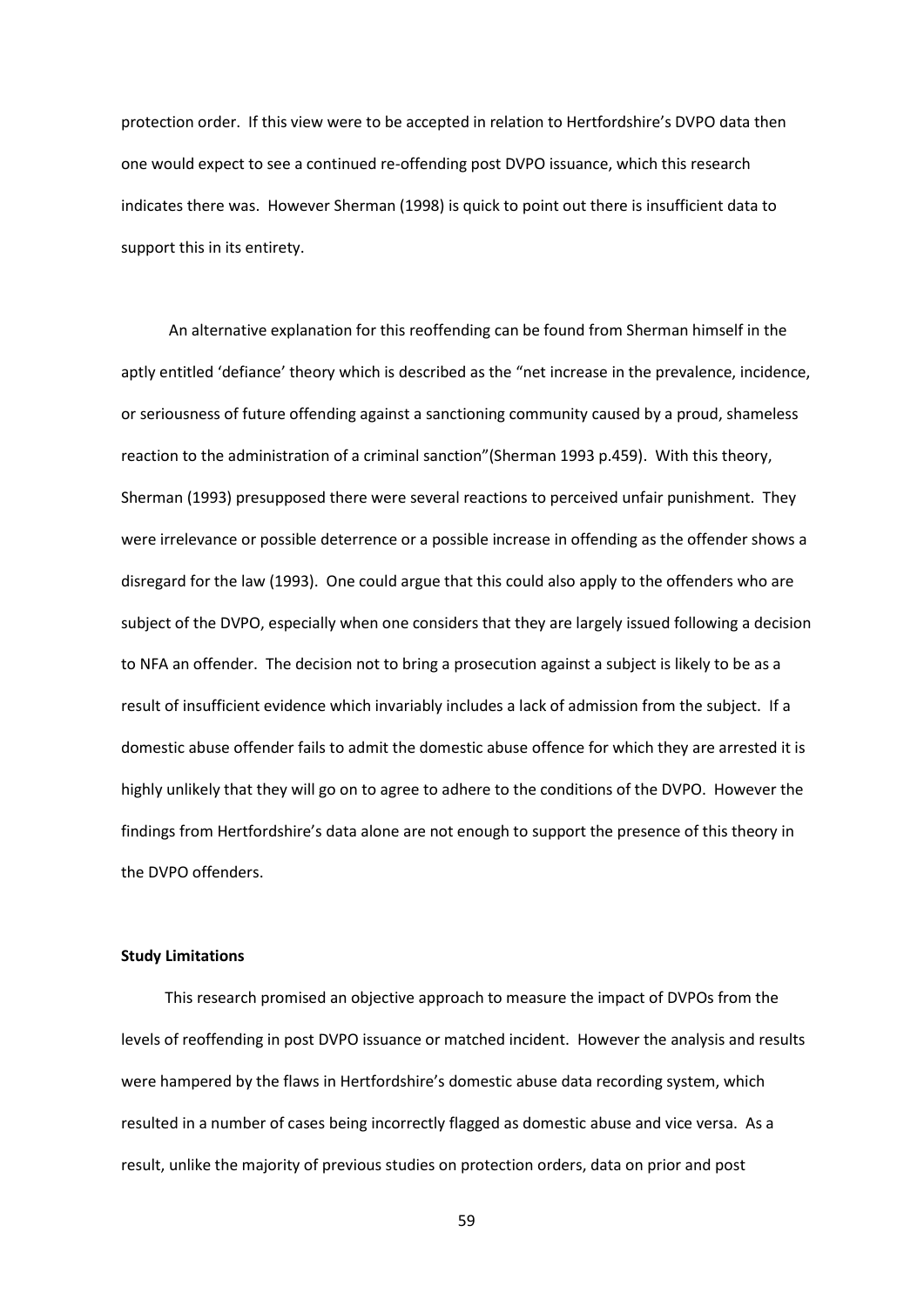offending could not be separated into pure domestic abuse and non-domestic abuse cases. As a compromise this study chose to look at how harmful those arrested for domestic abuse had been and continued to be regardless of crime type.

In this research offending post DVPO issuance was used to measure the efficacy of the DVPO. This method fails to take into account extraneous variables that might influence the results, for example the offender could have continued to reoffend, but be arrested outside of Hertfordshire's jurisdiction. The research also suffers from a short follow up time (as some offenders would only have received a DVPO towards the end of the research period). As such the analysis fails to capture whether this is a genuine reduction or a change in the pattern of offending (i.e., are victims continuing to be abused but are they now failing to call police). Conversely offenders could have moved on to other victims as we know victims won't often call the police incidents could have been reported to other third party reporting centres or national helplines.

This research was innovative in its use of the Cambridge Crime Harm index (Sherman 2007; Sherman et al. 2014) to produce the non-DVPO sample. The development of the matching protocol was difficult, but it was useful as it equalized the severity of the presenting offence and consequently this match may also have been crucial in equalizing the prior crime-harm between the two groups. It was however limiting as it wasn't enough to form a solid match to controls for all of the prior offending. Hertfordshire's results indicated the DVPO group had statistically significant higher values in prevalence and frequency of prior offending, a finding that was experienced in the HO pilot evaluation and resulted in them adapting their methodology (Kelly et al. 2013). The similarities between the HO's identification of higher prior offending in the DVPO group and Hertfordshire's identification suggests that Hertfordshire's matching may not have been good enough, and an alternative method for matching two groups should have be considered. One suggestion is Propensity Score Matching (PSM). PSM can be effectively used to estimate the causal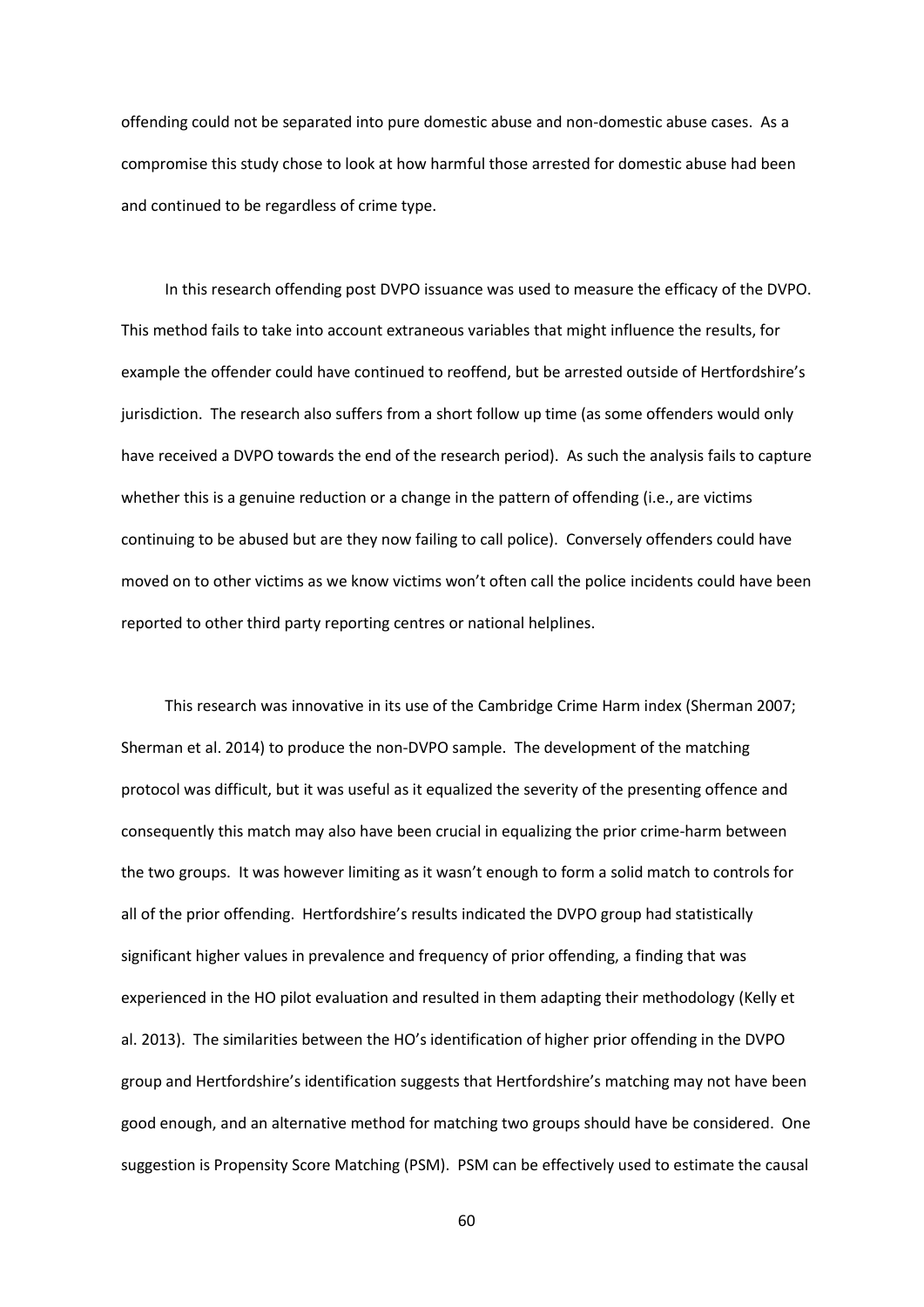effect of a treatment providing it has reliable data entry and large sample sizes. However the numbers of DVPOs that Hertfordshire have secured coupled with the previously highlighted data issues make PSM an unlikely alternative.

### **Concluding Discussion Comments**

This research into Hertfordshire DVPO cases has revealed that DVPOs are not firmly embedded into organisational practice. The analysis has also revealed there is no systematic reason why DVPOs were used in certain cases and not others. The relatively small sample size of the two groups means there is a possibility of a type II error and a matching process can never eliminate all the many differences between those who get and those who do not get DVPO. It is therefore recommended that further research is undertaken but the research is undertaken by conducting a RCT. Under a RCT identified suitable cases would be randomly allocated to either a control group (who are arrested then NFA'd) or a treatment group (who are arrested then NFA'd and DVPO issued). Whilst this may present a moral dilemma in relation to who received the order it would improve the causal inference of the protection order (Ko 2002).

It would be useful for the RCT to include a mixed methods approach that captures qualitative and quantitative elements, specifically the views of victim-survivors, perpetrators and practitioners. Not only would this allow better understanding the association of the DVPOs and their impact on prevalence, frequency and harm, but follow up surveys and questionnaires could measure victim satisfaction. This is important as the psychological benefits provided by the order (albeit temporarily in some cases) should not be underestimated (Ko 2002). Domestic abuse victims' efficacy and beliefs on the impact of DVPOs was not considered in this research into Hertfordshire's data, however it is still interesting and it is something that should be considered in future studies.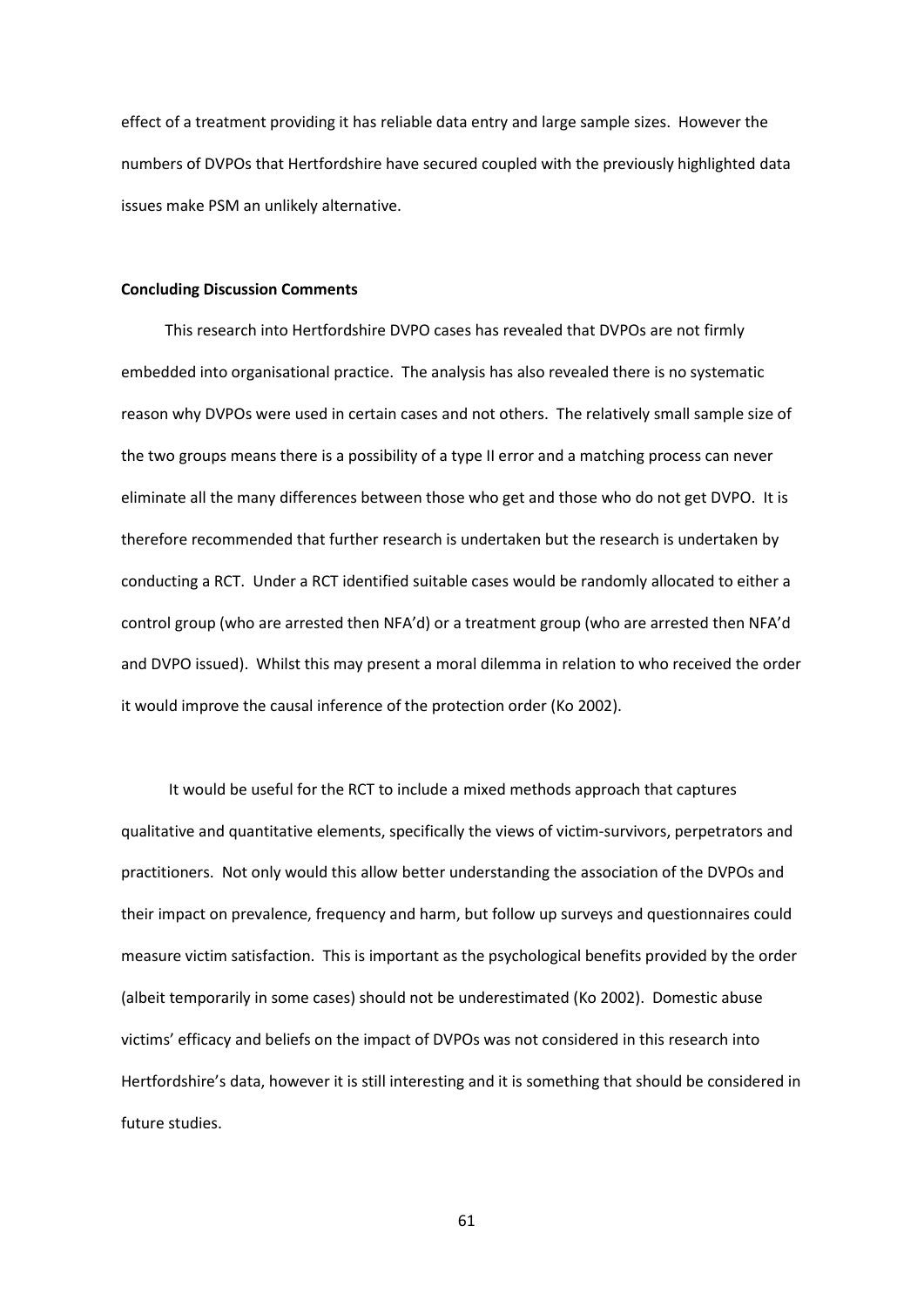This research focused solely on an examination of quantitative data as a result it is not known what motivated the selection of the DVPOs. Going forward, it is also recommended that a flagging system is introduced to ensure DVPOs are considered in all eligible cases. Moreover the Constabulary should replace the current DVPO recording system with a tracking system that monitors not just introduction of the DVPO, but the life of the order. There is also a need for further training/guidance for staff to encourage the use and standardise the quality of applications.

As highlighted previously the DVPO allows for up to five different possible prohibitions designed to keep victims safe. This means that there are 31 possible combinations of prohibitions that could be applied to an order. It is possible that some of these prohibitions may be stronger and more effectual than others. This research has not considered what the effective combinations are, but the results are important as they could have direct operational benefit as certain prohibitions could be applied to offenders based on their impact. However to establish the impact of the possible combination there would need to be a large number of cases. The final recommendation in this research is the further research in DVPOs that has already been suggested to be conducted, should be undertaken using data from larger forces that use DVPOs more extensively to allow for the specific area regarding prohibitions to be explored.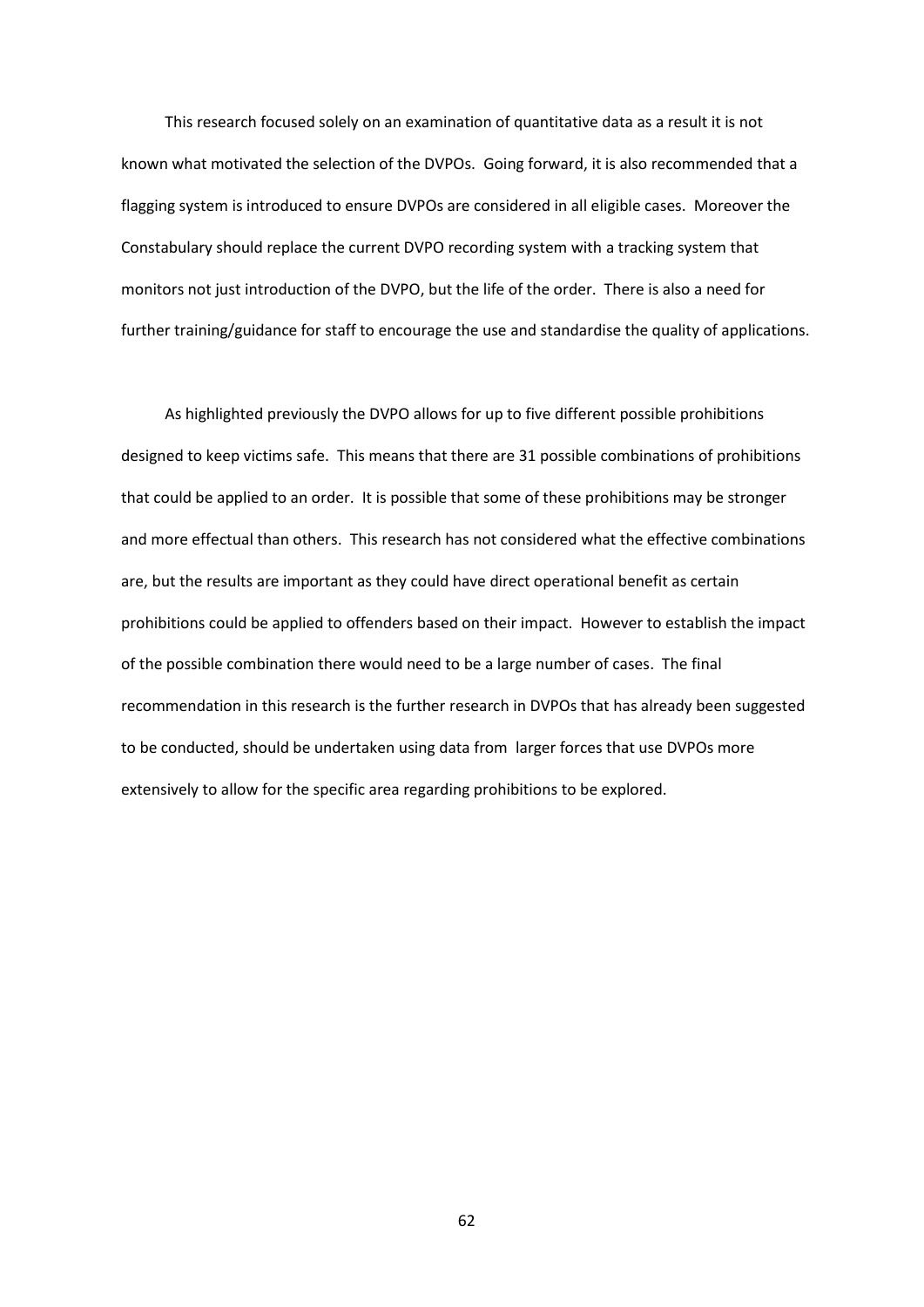#### **Chapter 6 – Conclusion**

This research set out to understand the journey taken to secure a DVPO in Hertfordshire, and to better comprehend the efficacy of protection orders as a domestic abuse crime reduction tool. The literature review has demonstrated that, although much has been written on the effectiveness of protection orders generally, there is a lack of discourse on the effectiveness of DVPN/DVPOs in a UK legal context. This is not a surprise, given that the DVPN/DVPO legislation was first piloted in 2011/2012. This research can therefore only add value to an under-evaluated area in need of much further analysis.

This research benefited from the inclusion of a matched control group for comparison, which was feature that has been lacking in a number of other reviews of protection orders (Ko 2002). More importantly, this work pioneered the use of Cambridge Crime Harm Index (Sherman 2007; Sherman et al. 2014) as both a means of identifying the matched control cases and a measurement of the impact of harm. This research can only add even more to the debate regarding protection orders (specifically DVPNs/DVPOs) ability to protect.

This work comprised a retrospective and prospective study that was built around the analysis of a sample of domestic abuse cases that received a DVPO (n=74), in comparison to a sample of similar matched cases (n=148), to address three research questions. The analysis and results demonstrate that Hertfordshire Constabulary have been slow to fully embrace the DVPN/DVPO legislation. This was reflected in the extremely low numbers of DVPOs that were secured over the length of the research period, particularly when one considers the numbers of potential matched domestic abuse cases that were eligible for a DVPO at the same time. There is also support for the hypothesis that the DVPN/DVPO legislation has been inappropriately used in Hertfordshire. This became apparent when a DVPO data cleanse was undertaken. This data cleanse highlighted a plethora of recording errors, which suggested that, in at least 12.5% of Hertfordshire's DVPO cases,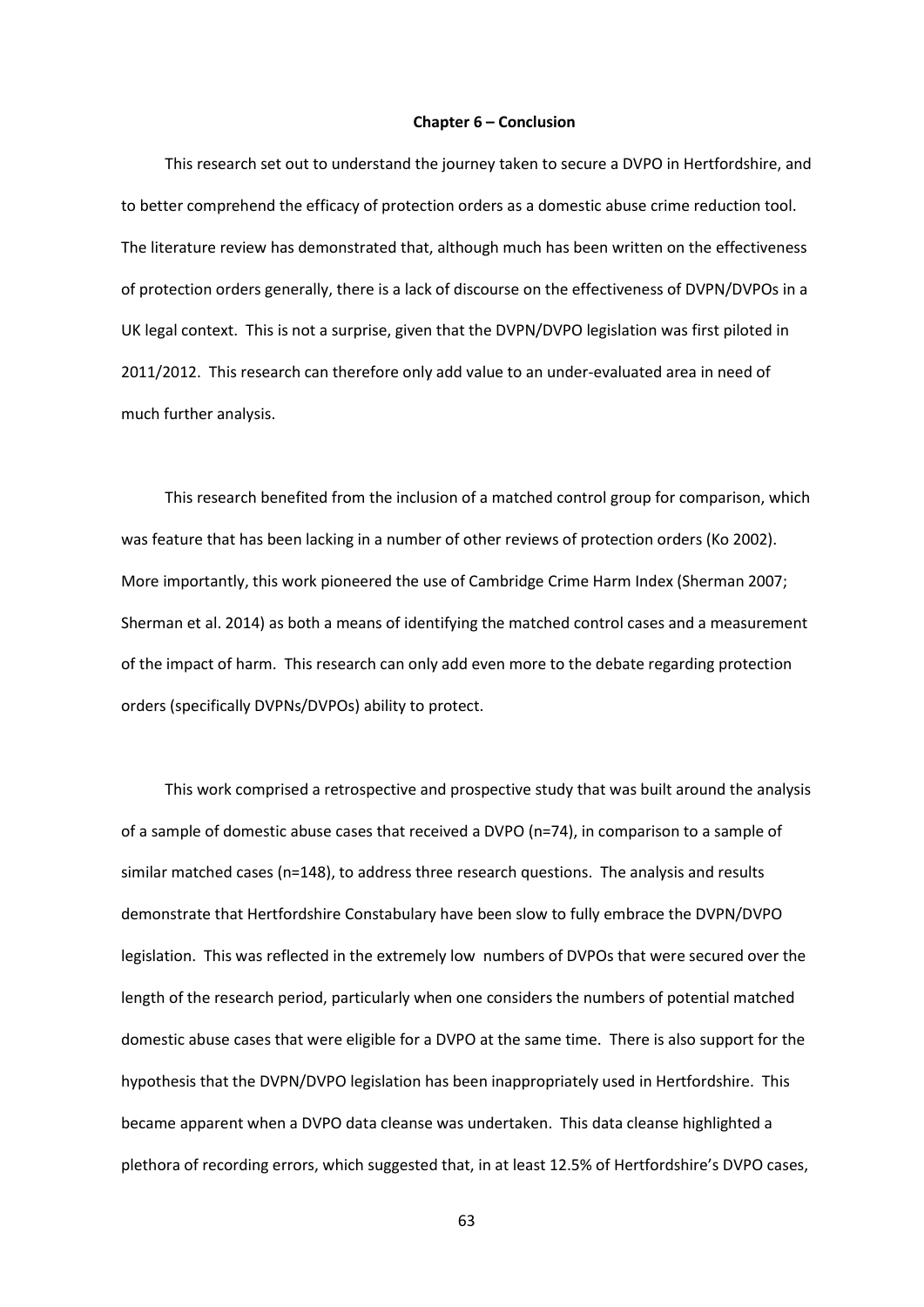an application should not have been made. When national guidance was taken into consideration (Kelly et al. 2013; CPS 2016), Hertfordshire were found to have used DVPOs incorrectly in one out of eight occasions. Given the small numbers of DVPOs that Hertfordshire had obtained, this represented a considerable error rate.

Research Question 2 sought to address the hypothesis that an offender's prior criminal history influenced the issuance of a DVPO. The analysis has demonstrated that the offenders in the DVPO sample have a greater number of prior arrests when compared to the matched non-DVPO sample. The findings also indicate that both the DVPO and the non-DVPO sample have, within them, the presence of "Power Few" offenders (Sherman 2007) in both prior offence count and prior crime harm (albeit the ones in the non DVPO sample had marginally higher disproportionality in the distribution of their prior offences). However, through the application of several independent sample t-tests, the results have shown that it is only the difference in prior offence count that is statistically significant at the (0.05) level.

These findings on prior harm suggest that DVPOs in Hertfordshire are in the aggregate 'reserved for' those who present with a more severe criminal history. So it is plausible that prior criminal history could have influenced the issuance of the DVPO. This is interesting, as a number of studies (Kelly et al. 2013; Klein 1996) noted that protection orders were more effective against more active offenders. Applying this understanding of the impact of protection orders to Hertfordshire's DVPO data, then one might expect this research to have evidenced a reduction in reoffending in the DVPO sample post DVPO issuance. The findings in relation to Question 3, which are summarised (overleaf), did address that issue of reoffending, but the results for Hertfordshire alone are surprising given the subsequent national roll out and HO support for DVPOs.

Research Question 3 sought to address the hypothesis that offenders with DVPOs had less prevalence, frequency and harm after the presenting incident than those without a DVPO. In the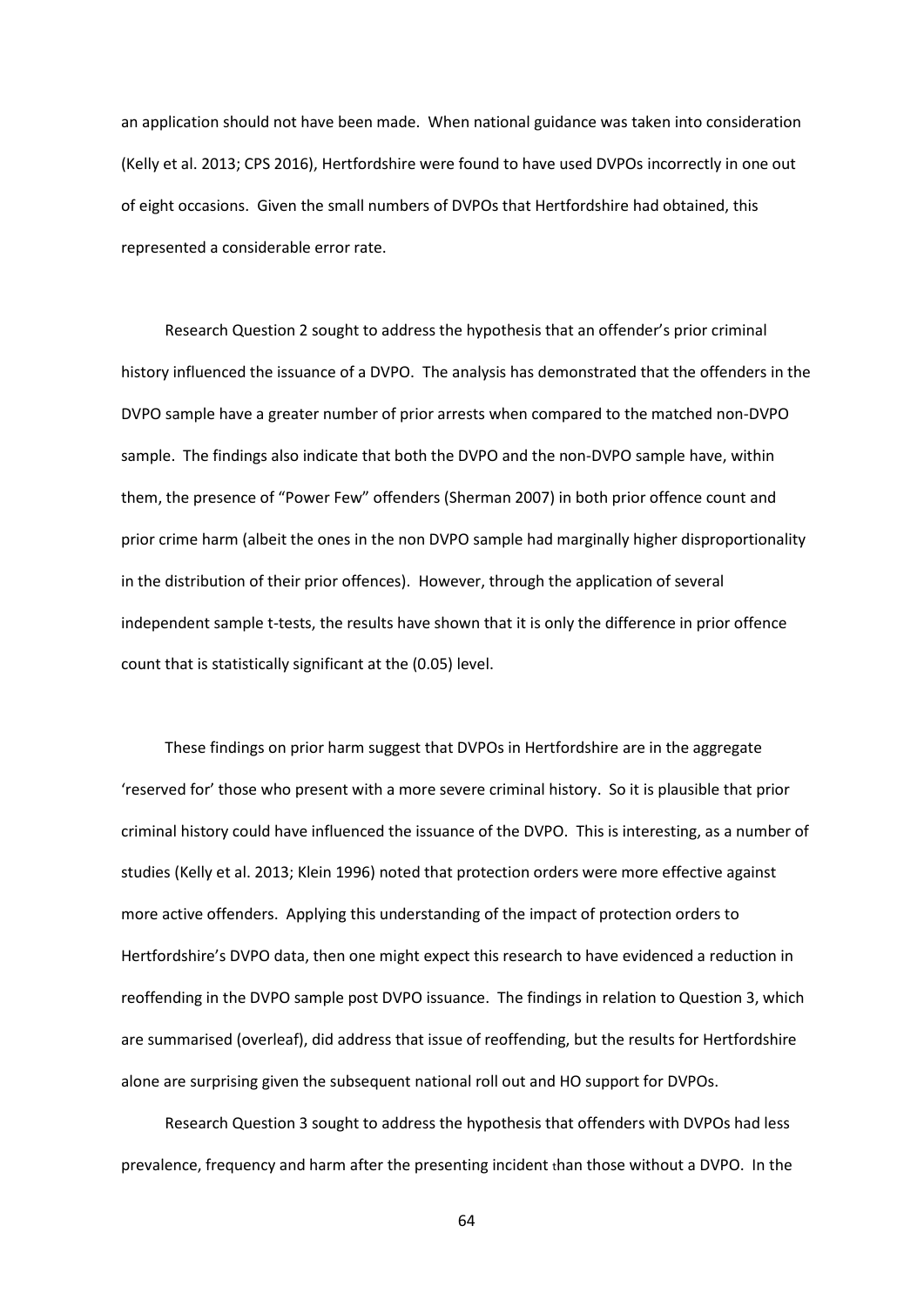study of Hertfordshire's offenders, it was discovered that 55.4% of the DVPO group and 38.5% of the non-DVPO group were rearrested at some point during the post incident period. This indicates that those in the DVPO group had greater prevalence to offend, which opposes the aim of the protection order, which was to reduce reoffending. The alternative explanation of the DVPO group's greater prevalence to reoffend is increased victim empowerment resulting in more victims being willing to notify the police and cause the offender to be arrested. These two views have been argued at length by professionals in the domestic abuse arena and it is difficult to separate but whatever view is accepted, it is interesting to note that the result from Hertfordshire's data does echo the results of studies in the US and Europe, that quoted re victimisation rates of 40-60% (Benitez et al. 2010; Strand 2012).

The analysis indicated that not only were more offenders from the DVPO group arrested than in the non-DVPO group, post DVPO issuance or non-DVPO date, but they were arrested more often. The application of several independent sample t-tests established that the differences in prevalence and frequency were also both statistically significant at the (0.05) level. The application of the Cambridge CHI (Sherman et al. 2014) was used to measure the crime harm of both samples post DVPO issuance and non-DVPO date, it indicated that the DVPO sample were more harmful than the offenders in the non-DVPO group, but statistical tests indicated that the difference in crime harm was not statistically significant.

By examining the prevalence, frequency and harm of the DVPO group after the presenting incident in comparison with the non-DVPO group, this research was keen to establish the impact of the issuance of a DVPO on offending. In particular, it sought to establish whether the threat of arrest for breaching the order had a desistence or deterrent effect, or whether it was in fact capable of increasing offending. As the results have shown, the significantly increased amount of reoffending in the DVPO group when compared to the non-DVPO group negates the argument

65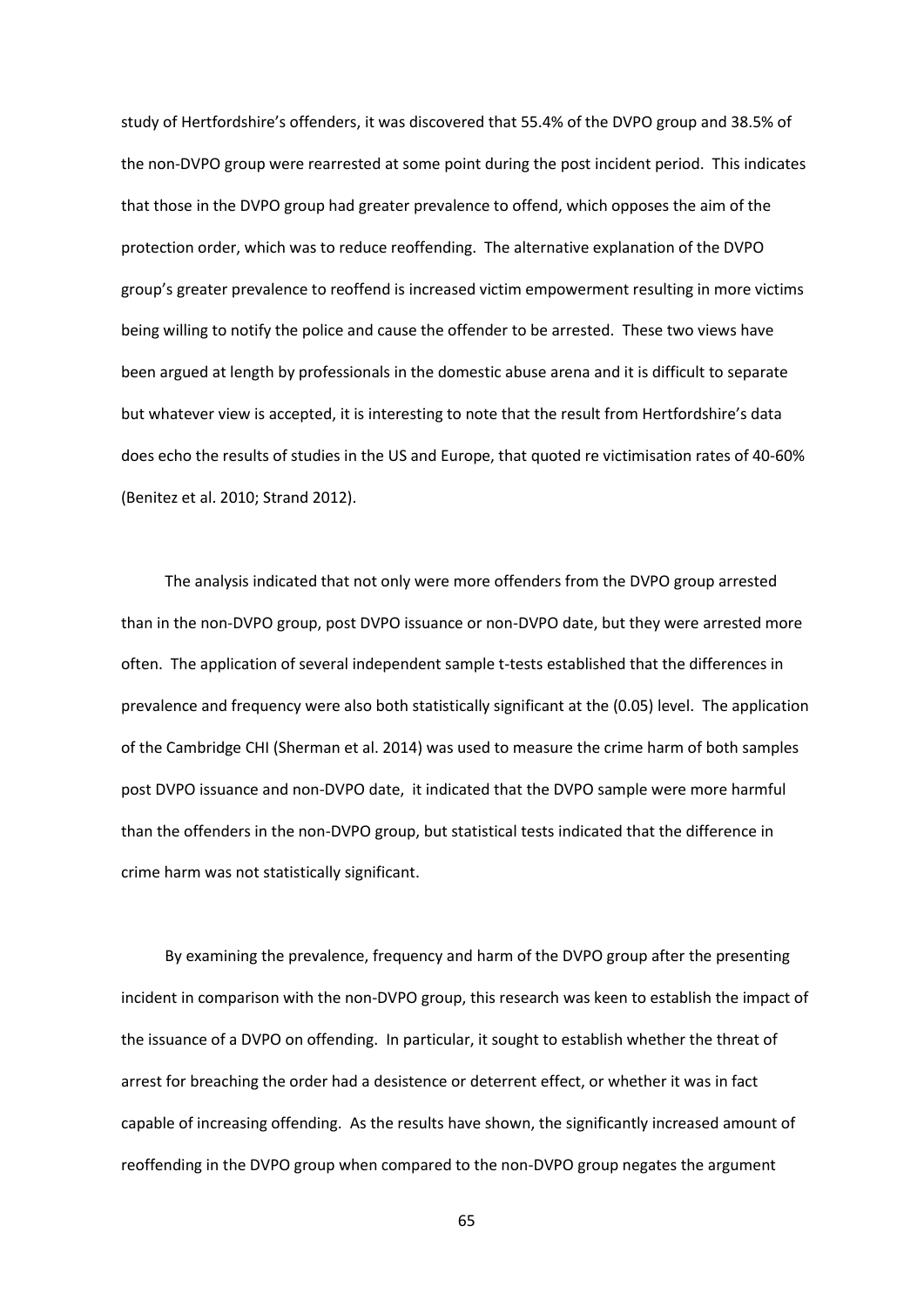that, in Hertfordshire, a threat of punishment reduces offending. This suggests there is insufficient evidence to indicate that the DVPO provides a "Sword of Damocles" effect to deter offending (Sherman 2011) nor acts as a "turning point" (Sampson & Laub 2003) as was discussed in the literature review.

This research has demonstrated despite the raft of discourse on offending, the paucity of data on the national introduction of DVPNs/DVPOs, the lack of recent reference material and the complexities surrounding the conflicting findings from international studies, all make it difficult to reach a conclusion on the efficacy of protection orders. These difficulties support the need for further understanding on the topic, which this research from Hertfordshire sought to contribute to. The data from Hertfordshire Constabulary has added to the debate by revealing an inappropriate use of DVPN/DVPO legislation and its application to offenders who have severe criminal histories but who are not necessarily the most harmful. The data has also highlighted significant differences in the prevalence and frequency of reoffending with the offenders in the DVPO sample being identified as those who not only reoffend more but reoffend more often.

This research did establish an association between the DVPO and a difference in reoffending in Hertfordshire, but not in the way that would be conducive to DVPNs/DVPOs maintaining their use as domestic abuse crime reduction tool. However, before one jumps to the conclusion they should be seen as having failed in Hertfordshire, further research needs to be undertaken. The research into Hertfordshire's use of the DVPN/DVPO legislation was based on a small sample size and there were issues regarding its methodology, particularly the matching protocol. The DVPN/DVPO legislation has now been implemented nationally, which provides the opportunity for larger, although still workable, data to be captured and examined. Aside from the opportunity to capture a wider perspective of their use, it is important that any examination of the efficacy of DVPNs/DVPOs moves away from prospective and retrospective research studies and

66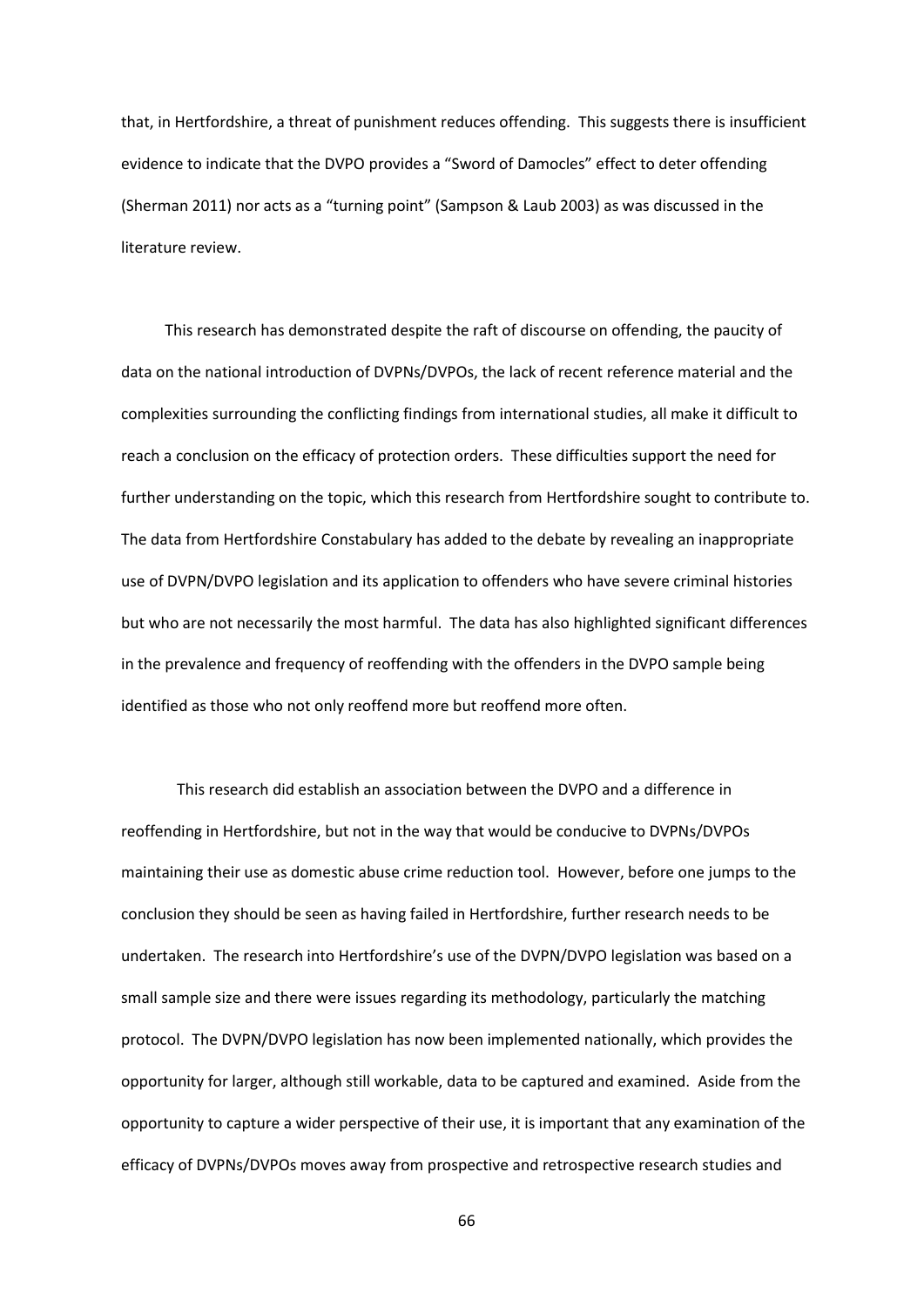into the arena of RCTs. Any trial that randomly allocates a response (in this case a protection order) to one domestic abuse victim and not another is not without challenge. However, taking Hertfordshire's data into consideration, 2,656 victims failed to receive an order during the research period alone, without any negative consequences. In the interest of establishing what really works in the arena of domestic abuse protection, this is a challenge worth overcoming.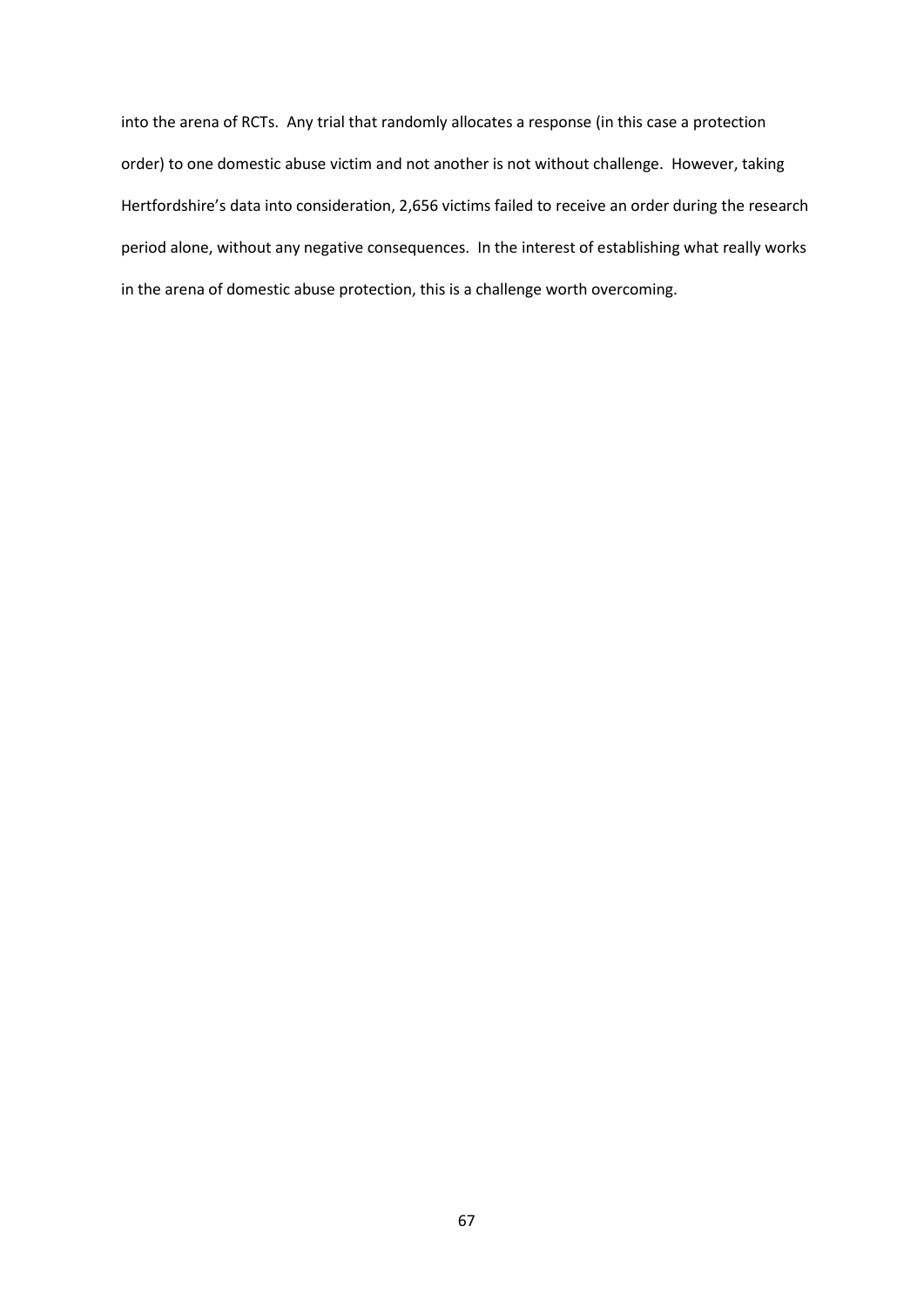## References

Association of Chief Police Officers (ACPO) (2008) Guidance on Investigating Domestic Abuse. National Improvement Agency [\(http://library.college.police.uk/docs/npia/Domestic\\_Abuse\\_2008.pdf](http://library.college.police.uk/docs/npia/Domestic_Abuse_2008.pdf) )

Ashley, HO Impact Assessment (2013) [\(https://www.gov.uk/government/publications/domestic-violence-protection-orders--2\)](https://www.gov.uk/government/publications/domestic-violence-protection-orders--2)

Benitez, C.T., McNiel, D.E. and Binder, R.L., 2010. Do protection orders protect? *Journal of the American Academy of Psychiatry and the Law Online*, *38*(3), pp.376-385.

Bottoms, A.E. (2014) 'Desistance from crime'. In Z.Ashmore and R. Shuker (Eds) *Forensic Practice in the Community,* London: Routledge

Braithwaite, J. (1989). *Crime, shame and reintegration*. Cambridge University Press.

Carlson, M. J., Harris, S. D., & Holden, G. W (1999) Protective orders and domestic Violence; Risk factors for re abuse Journal of Family Violence, 14, 205-226

Chaudhuri, M. and Daly, K., 1992. Do restraining orders help? Battered women's experience with male violence and legal process. *Domestic violence: The changing criminal justice response*, pp.227-252.

Christopher T. Benitez, MD, Dale E. McNiel, PhD, and Renee L. Binder, Do Protection Orders Protect? J Am Acad Psychiatry Law September 1, 2010 38: 376-385

College of Policing (2016) Major investigation and public protection Using domestic violence protection notices and domestic violence protection orders to make victims safer [\(https://www.app.college.police.uk/app-content/major-investigation-and-public](https://www.app.college.police.uk/app-content/major-investigation-and-public-protection/domestic-abuse/arrest-and-other-positive-approaches/domestic-violence-protection-notices-and-domestic-violence-protection-orders/)[protection/domestic-abuse/arrest-and-other-positive-approaches/domestic-violence-protection](https://www.app.college.police.uk/app-content/major-investigation-and-public-protection/domestic-abuse/arrest-and-other-positive-approaches/domestic-violence-protection-notices-and-domestic-violence-protection-orders/)[notices-and-domestic-violence-protection-orders/\)](https://www.app.college.police.uk/app-content/major-investigation-and-public-protection/domestic-abuse/arrest-and-other-positive-approaches/domestic-violence-protection-notices-and-domestic-violence-protection-orders/)

Crown Prosecution Service (2016) Delivering Justice-Violence Against Women and Girls (VAWG) Crime Report 2015-16 [\(http://www.cps.gov.uk/publications/equality/vaw/\)](http://www.cps.gov.uk/publications/equality/vaw/)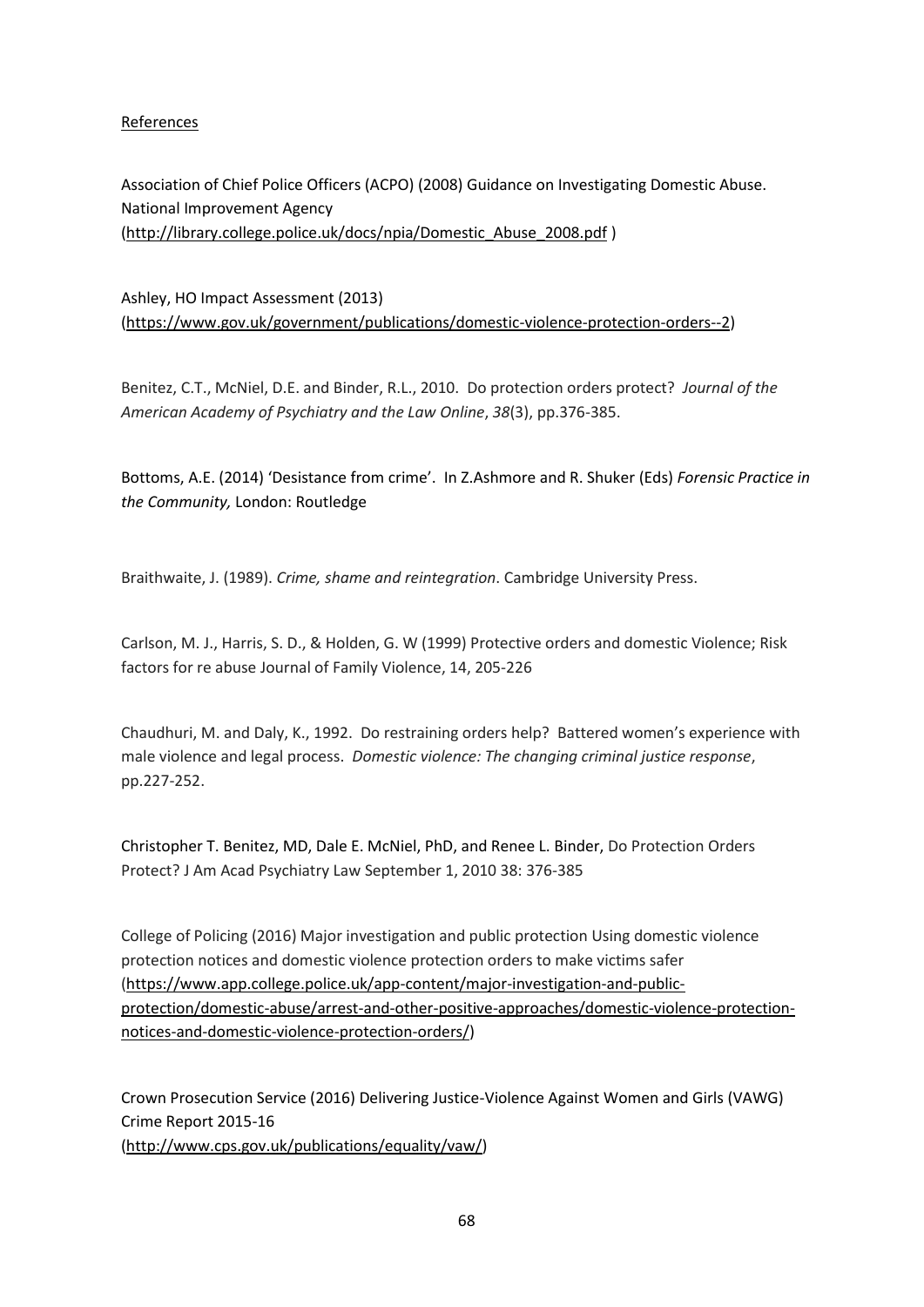Crown Prosecution Service (2016) **Domestic Abuse Guidelines for Prosecutors (**[Domestic Abuse Guidelines for Prosecutors: Legal Guidance: The Crown Prosecution Service\)](http://www.cps.gov.uk/legal/d_to_g/domestic_abuse_guidelines_for_prosecutors/)

Durlauf, S.N. and Nagin, D.S., 2011. Imprisonment and crime. *Criminology & Public Policy*, *10*(1), pp.13-54.

Farrington, D (2005) 'Building developmental and life course theories', in Ft Cullen (Ed) Taking Stock; the status of criminological theory, (Advances in Criminological Theory Vol.15), Transaction, New Brunswick.

Finn, P (1989) *Statutory Authority in the Use and Enforcement of Civil Protection Orders Against Domestic Abuse*, 23Fam. L. Q. 43 (1989).

Grau, J., Fagan, J., & Wrexler, S (1985). Restraining orders for battered women; Issues of access and efficacy. *Woman & Politics,* 4(3), 13-28

Hagemann –White C (2006) Combating violence against women; Stocktaking study on the measures and actions taken in Council of Europe member states, Directorate General of Human Rights Strasbourg

Home Office (2011) Domestic Violence Protection Orders (DVPOs) and Domestic Violence Protection Notices Guidance on Sections 24-33 Crime & Security Act (put link here)

HMIC (2014) Everyone's business: Improving the police response to domestic abuse [\(https://www.justiceinspectorates.gov.uk/hmic/wp-content/uploads/2014/04/improving-the](https://www.justiceinspectorates.gov.uk/hmic/wp-content/uploads/2014/04/improving-the-police-response-to-domestic-abuse.pdf)[police-response-to-domestic-abuse.pdf](https://www.justiceinspectorates.gov.uk/hmic/wp-content/uploads/2014/04/improving-the-police-response-to-domestic-abuse.pdf) )

Holt, V.L., Kernic, M.A., Lumley, T., Wolf, M.E. and Rivara, F.P., 2002. Civil protection orders and risk of subsequent police-reported violence. *JAMA*, *288*(5), pp.589-594.

Home Office (2013) Guidance Domestic violence and abuse [\(https://www.gov.uk/guidance/domestic-violence-and-abuse\)](https://www.gov.uk/guidance/domestic-violence-and-abuse)

Home Office (2015) Domestic Violence protection Order (DVPO) One year on – Home Office Assessment of national Roll out,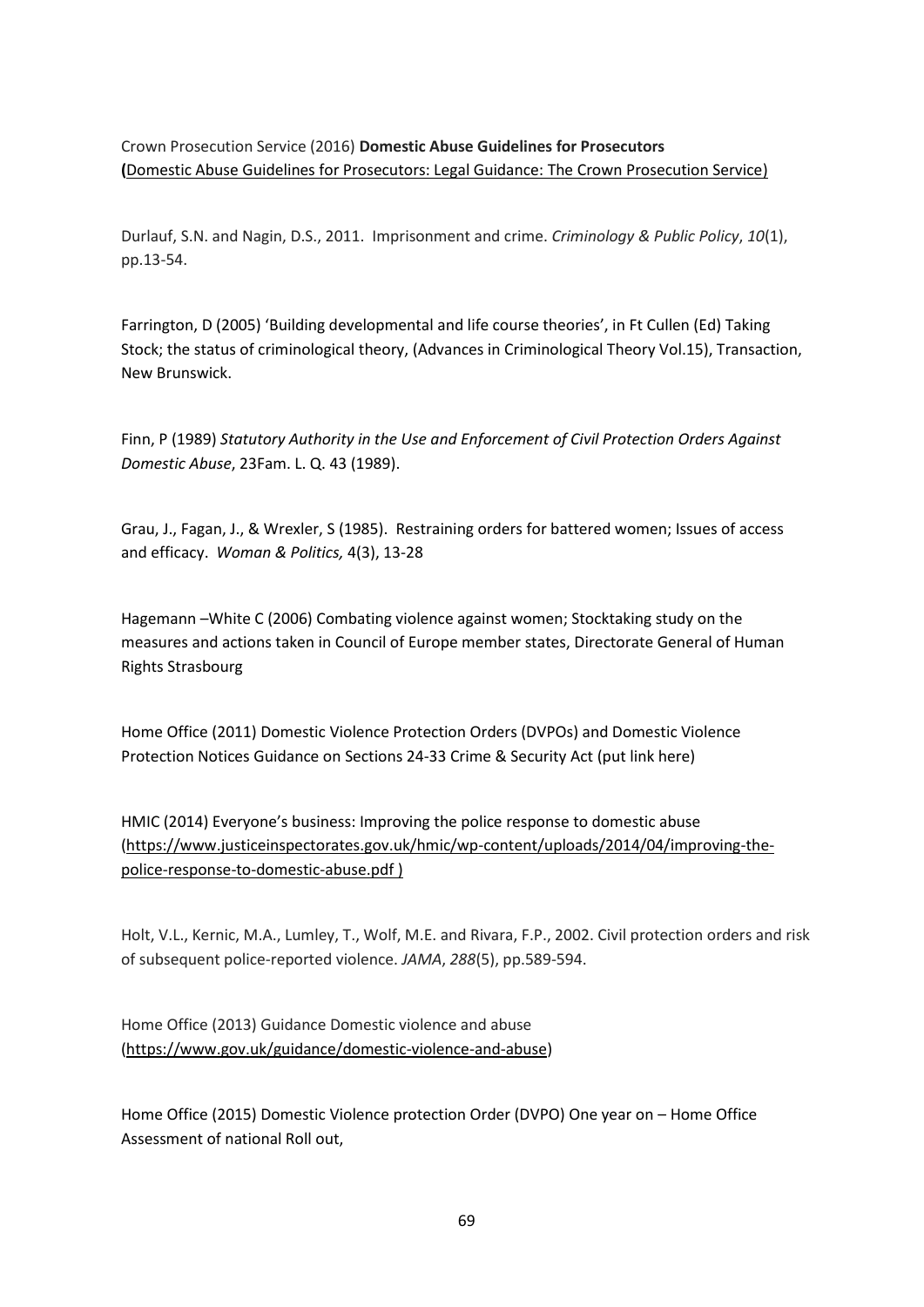[\(https://www.gov.uk/government/uploads/system/uploads/attachment\\_data/file/506148/2016-](https://www.gov.uk/government/uploads/system/uploads/attachment_data/file/506148/2016-03-08_DVPO_report_for_publication.pdf) [03-08\\_DVPO\\_report\\_for\\_publication.pdf\)](https://www.gov.uk/government/uploads/system/uploads/attachment_data/file/506148/2016-03-08_DVPO_report_for_publication.pdf)

Hume, R (2015) Domestic Abuse within Hertfordshire: The Situation and Response, Hertfordshire Constabulary, unpublished.

HMIC (2014) Everyone's business: Improving the police response to domestic abuse, [\(https://www.justiceinspectorates.gov.uk/hmic/wp-content/uploads/2014/04/improving-the](https://www.justiceinspectorates.gov.uk/hmic/wp-content/uploads/2014/04/improving-the-police-response-to-domestic-abuse.pdf)[police-response-to-domestic-abuse.pdf\)](https://www.justiceinspectorates.gov.uk/hmic/wp-content/uploads/2014/04/improving-the-police-response-to-domestic-abuse.pdf)

Kelly, L., Adler, J.R., Horvath, M.A., Lovett, J., Coulson, M., Kernohan, D. and Gray, M., (2013). Evaluation of the Pilot of Domestic Violence Protection Orders. Home Office Science: [\(https://www.gov.uk/government/uploads/system/uploads/attachment\\_data/file/260897/horr76.](https://www.gov.uk/government/uploads/system/uploads/attachment_data/file/260897/horr76.pdf) [pdf\)](https://www.gov.uk/government/uploads/system/uploads/attachment_data/file/260897/horr76.pdf)

Klein, A. R. (1996). Re-Abuse in a Population of Court- Restrained Male Batterers: Why Restraining Orders Don't Work. In E. S. Buzawa & C. G. Buzawa (Eds.), Do Arrests and Restraining Orders Work? (pp. 192-213). Thousand Oaks, CA: Sage.

Ko, Carolyn N. (2002) Civil restraining Orders for Domestic Violence; The Unresolved Question of "Efficacy", University of Southern California Law School

Logar, R, 2005, May. The Austrian model of intervention in domestic violence cases. In *expert group meeting "violence against women: Good practices in combating and eliminating violence against women", division for the Advancement of Women. Paper retrieved from*  [\(www.stopvaw.org/uploads/awc-austrianmodelintervention.pdf\)](http://www.stopvaw.org/uploads/awc-austrianmodelintervention.pdf)

Logan TK, Shannon L Walker R Faragher TM 2006 Protective orders; Questions and Conundrums *Trauma Violence Abuse:* Vol 7, No 3, July 175-205, sage

Lloyd, D. (2015-2020) Everybody's Business the Police and Crime Plan for Hertfordshire Mason, J. (1996) 'Sorting, organizing and indexing qualitative data', in *Qualitative Researching*, London: Sage, chapter 6, pp. 107-134

McNeill, F. (2012) Four forms of "offender rehabilitation; Towards an interdisciplinary perspective, *Legal and Criminological Psychology,* 17, 18-36.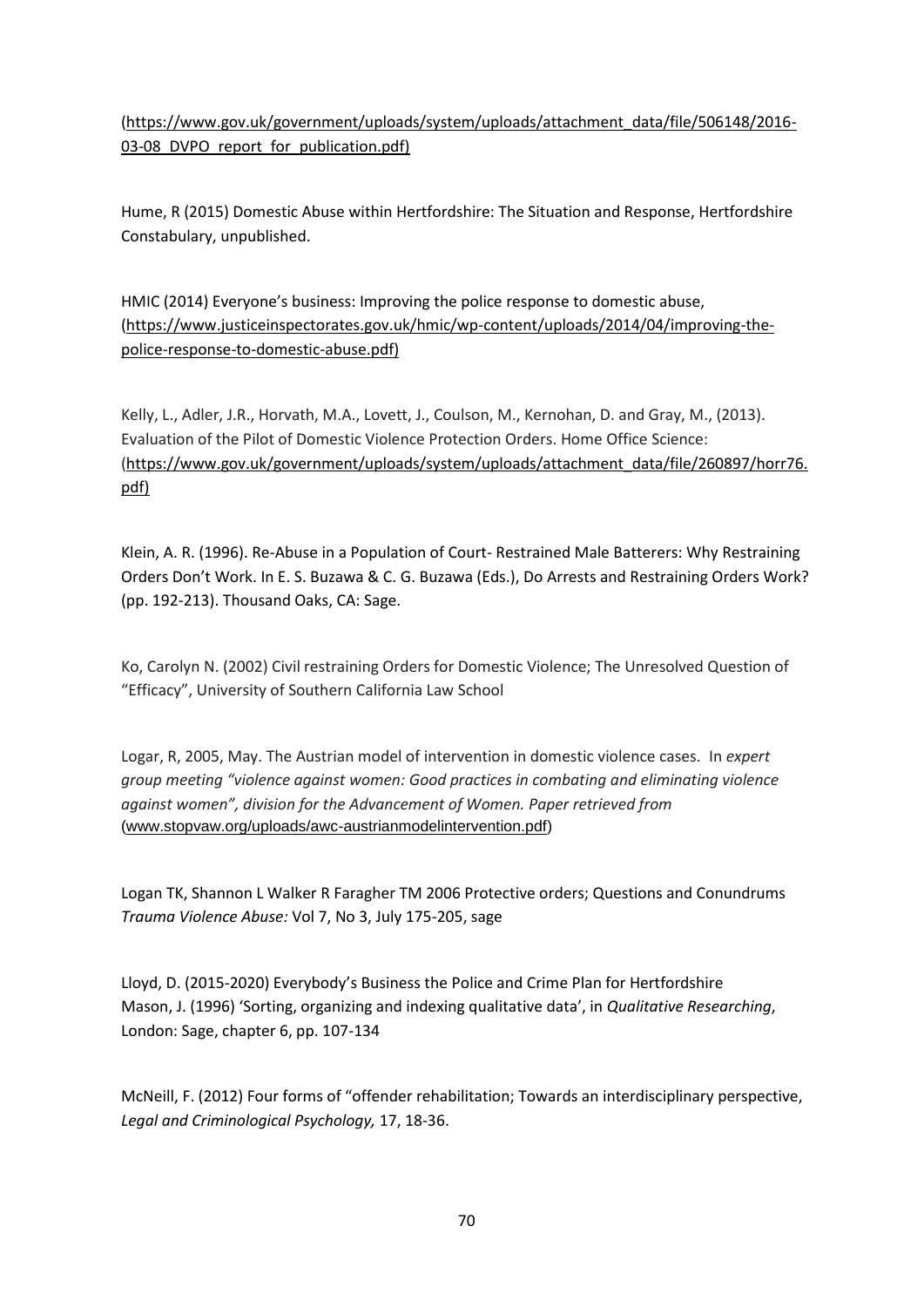Nagin, D S (1998) Criminal Deterrence Research at the Outset of the Twenty-First Century (From Crime and Justice: A Review of Research, Volume 23, P 1-42, 1998, Michael Tonry, ed. - See NCJ-173642)

Neyroud, P.W and Slothowther, M.P (2013) *'Operation Turning Point: Interim report on a randomised trial in Birmingham, UK*' Institute of Criminology, Cambridge

Sampson, R. J. and Laub, J.H. (1993) *Crime in the Making,* Cambridge, Mass: Harvard University Press

Sampson, R J and Laub, J.H. (2003) *Shared Beginnings, Divergent Lives,* Cambridge, Mass; Harvard University Press

Scheff, Thomas J. and Suzanne M. Retzinger. 1991. *Emotions and Violence: Shame and Rage in Destructive Conflicts.* Lexington, MA: Lexington Books

Sherman, L.W., 2007. The Power Few: experimental criminology and the reduction of harm. *Journal of Experimental Criminology*, *3*(4), pp.299-321.

Sherman, L.W. (1992) Policing Domestic Violence Experiments & Dilemmas (the book)

Sherman, L.W., (1993). Defiance, deterrence, and irrelevance: A theory of the criminal sanction. *Journal of research in Crime and Delinquency*, *30*(4), pp.445-473.

Sherman, LW. (1998) *Evidence Based Policing, Ideas in American Based Policing*, Ideas in American Based Policing Series, Washington, DC: Police Foundation Sherman 1996

Sherman, L.W. (2011) 'Al Capone, the Sword of Damocles and the police-corrections budget ratio'. *Criminology & Public policy,* 10 (1):195-206

Sherman, L.W. and Neyroud, P.W. (2012) *Offender Desistance policing and the Sword of Damocles,*  London; Civitas

Sherman, L W, Neyroud, P and Neyroud, E (2014) *The Cambridge Crime Harm Index (CHI); Measuring total harm from crime based sentencing guidelines*, version 2.0.